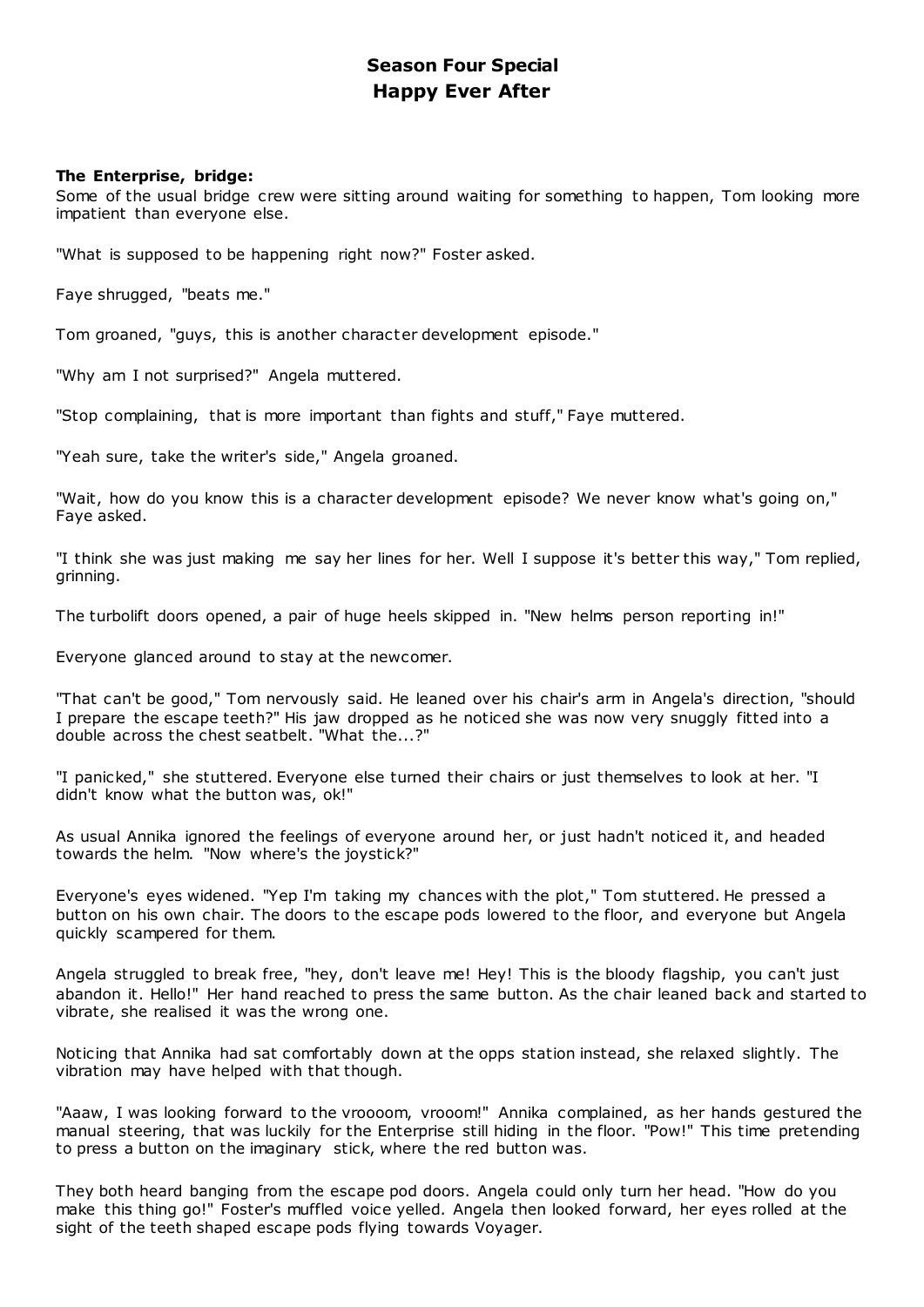"Whatever next?" she could only groan. "At least the ship is not going to follow the D into a planet anytime soon."

"Vrooom, pew pew!" Annika giggled, still playing with an invisible joystick.

The turbolift doors opened again. "Oh, this bridge brings back memories," a familiar voice sighed.

Angela's eyes widened. As the chair was slightly tilted back, she could just see the top of the newcomers head. "Oh god... um, I'm not going to be out of this chair anytime soon." She waited for the seatbelt to let her go, but it obviously didn't. "God damn, jinxing never works the other way around does it!"

"Hmm, I sense fear. I wonder why," the newcomer said.

### **Meanwhile, the Enterprise's Mess Hall:**

Completely unaware of the danger the ship was now in, everyone continued with their daily routine without a care in the world.

Neelix headed over to Craig and Triah's table holding a tray. He handed two slices of cake to them. "There you go, double chocolate fudge cake slices."

"Thanks," Craig muttered.

Neelix smiled, "why do I think you two are people who need their morale officer?"

"Because he is, I'm just hungry," Triah replied. She happily cut into her slice with a fork.

Craig rolled his eyes, "I'm fine, really."

Neelix sat down, "I'm here to help."

"You can't really, he's pretty heartbroken," Triah said. Craig glared at her. "Lena and Zare both dumped him."

"You were seeing both at the same time?" Neelix questioned, bewildered.

"No I wasn't, I was seeing Zare," Craig grumbled.

"She dumped him, so he just proposed to Lena," Triah said with a mouthful of cake.

"Triah, shut up," Craig snapped.

Neelix frowned, "I see, I take it Lena rejected it."

"Well obviously," Triah muttered.

"I have an idea, why don't you just concentrate on being her friend for now. Maybe in the future," Neelix said.

Craig quickly interrupted him, "sorry Neelix, but I don't want any advice."

Triah cringed, she placed a hand on her stomach. "Oh that's not good."

Craig stared at her, "what is it?"

"What do you think!?" Triah snapped.

"Oh right," Craig stuttered. He tapped his commbadge, "Anderson to Sickbay, medical emergency."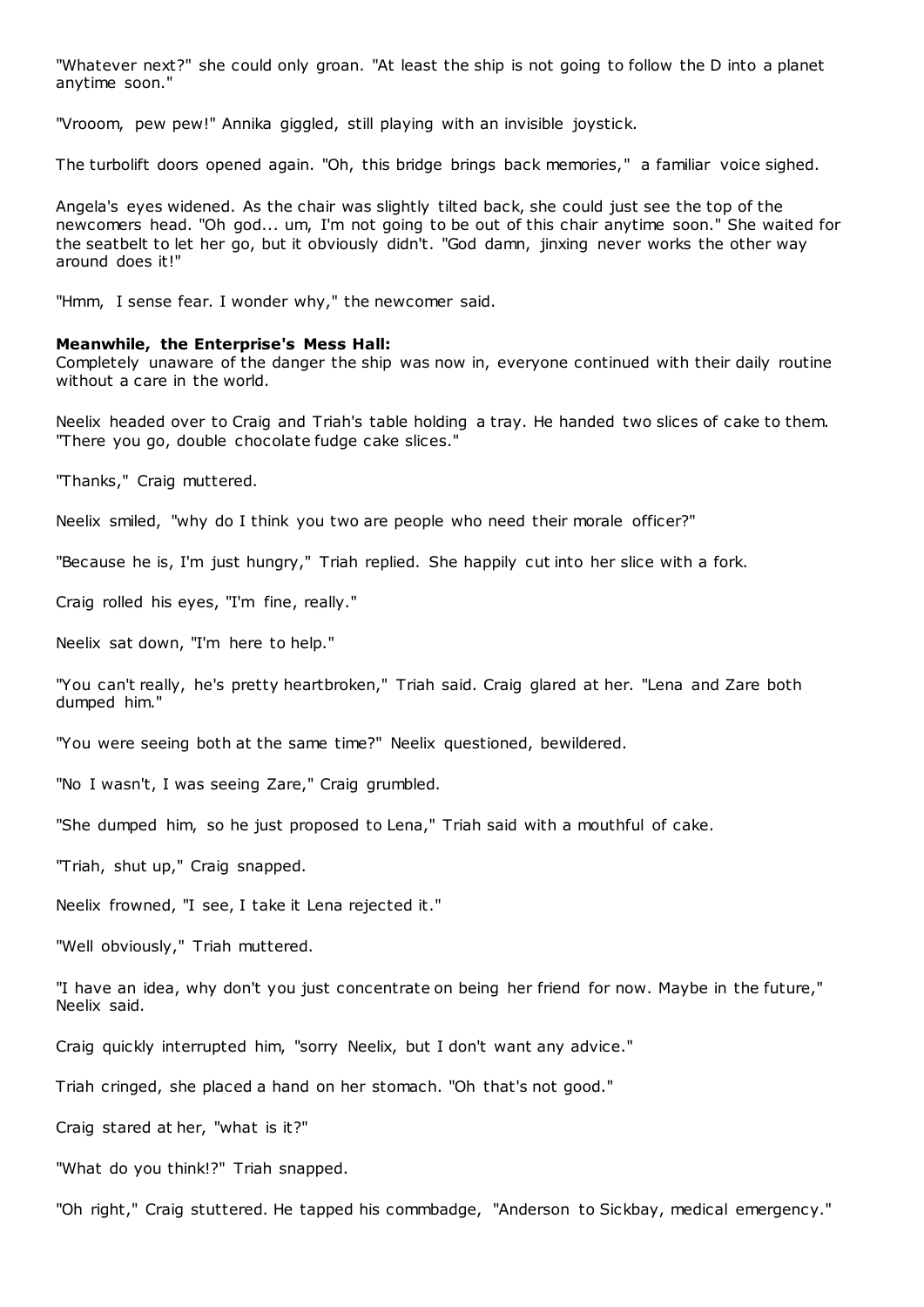### **Sickbay:**

"Labour's just begun, it'll be a while yet," Doctor Jones sighed.

Triah stared at him, "but that's not really fair."

"Don't worry, sometimes labour is over with quickly," Doctor Jones said.

"Not in our experience though," Nikki said.

Doctor Jones frowned, "aren't you supposed to be on the Leda?"

"This is a much sexier ship," Nikki replied.

"What?" Craig muttered with his eyes wide.

Nikki looked at him as if he was the insane one, "bigger crew equals more cute men, duh! What did you think I meant?"

"Uh... that, obviously," Craig stuttered.

Triah groaned, "I don't care."

"Do you want me to get some of your stuff? You'll be more comfortable," Craig asked.

"Actually, I really want my blanket. Maybe even my favourite pillow, something better to wear, a duster to get rid of the dust," Triah replied. Craig and Doctor Jones glanced at each other as she went on.

### **Meanwhile, Voyager's Engineering:**

Tom snuck up behind B'Elanna near the core, like nothing had happened, "hey gorgeous."

She turned around rolling her eyes, "hi Tom."

"What would you say if I told you I booked a holiday in Cyprus for one week?" Tom asked.

B'Elanna smiled, "I'd say, why wasn't I invited?"

"Hmm there's only one bed, we'd have to share if you came," Tom replied, smiling in cheeky manner.

"Are you sure there's room for me?" B'Elanna asked.

Tom put his arms around her, "I'll make the room."

B'Elanna raised her eyebrow, "what about Johnathan?"

"Don't worry I planned ahead. I can get dad or Bryan to look after him," Tom replied.

"I doubt Bryan can handle it, he's only a child himself," B'Elanna said.

"Ok my dad then," Tom said.

"Good, so it's just you and me then?" B'Elanna said.

Tom grinned, "yes, just you and me."

#### **Durham, Shield Row:**

Jessie folded her arms, "I don't believe this."

James sat down next to her, "it's just to make up for last Friday."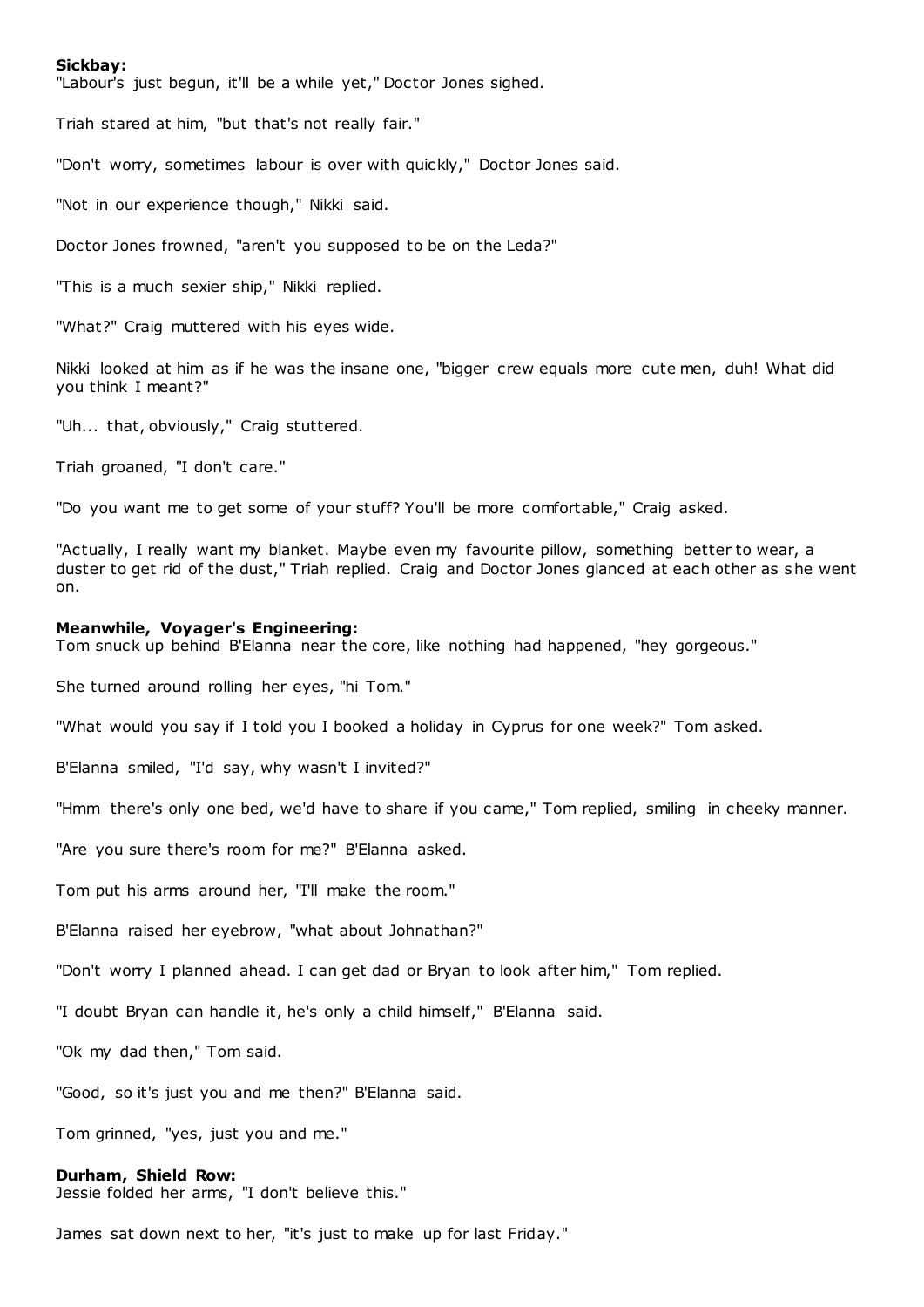"You promised us that we'd have a family trip," Jessie muttered.

"Well we did have a trip out with the wedding and all," James said. "Next weekend I'll be free."

Jessie groaned, "it's ok, better get it over with I suppose."

James got back onto his feet, "I promise to make it up to you. How does a whole weekend away sound?"

"Depends where," Jessie replied.

"I'll leave it up to you," James said. He started to head for the door, he stopped to kiss her on the forehead. "I'll be back but later."

"I know, Saturday's usually start and finish later than normal days," Jessie muttered.

"Like I said, sorry. I'll bring you guys back some pizza, ok," James said, he left the room.

"Ooh pizza," Duncan giggled. He got up to rush after his dad.

Sarah walked into the room, "is he gone?"

"He just did," Jessie sighed.

"Oh," Sarah said.

"What's wrong, not got another lecture prepared or something?" Jessie grumbled.

Sarah just rolled her eyes, "I haven't bothered you about that ever since you moved here. There's no need for the attitude."

"You bother me every time we're alone," Jessie grumbled.

Duncan ran back in, "we're having tuna pizza mum."

"Just for you or..." Jessie said.

"Well I wanted a large one for me but dad thought I couldn't eat it all, he's getting an extra large for us two. Sasha is having a small crappy margarita, whatever that is," Duncan replied. He headed back the way he came.

"Where are you going?" Jessie asked.

Duncan stopped to look at her, "I told you, two guys from school wanna play something called football."

"Oh god," Jessie groaned. "Make sure you don't play near any windows, or anything breakable."

"Why?" Duncan frowned.

"If you ever see Tanfield comp's gym you'd understand," Jessie muttered. "Your dad left a hole in the wall. It's probably still there."

Duncan smirked, "I like this game already." He rushed out.

"I didn't know James ever played football," Sarah said.

"I think it was that football cricket crossover game," Jessie said. She nodded her head, "yeah it was, he hit the ball too hard."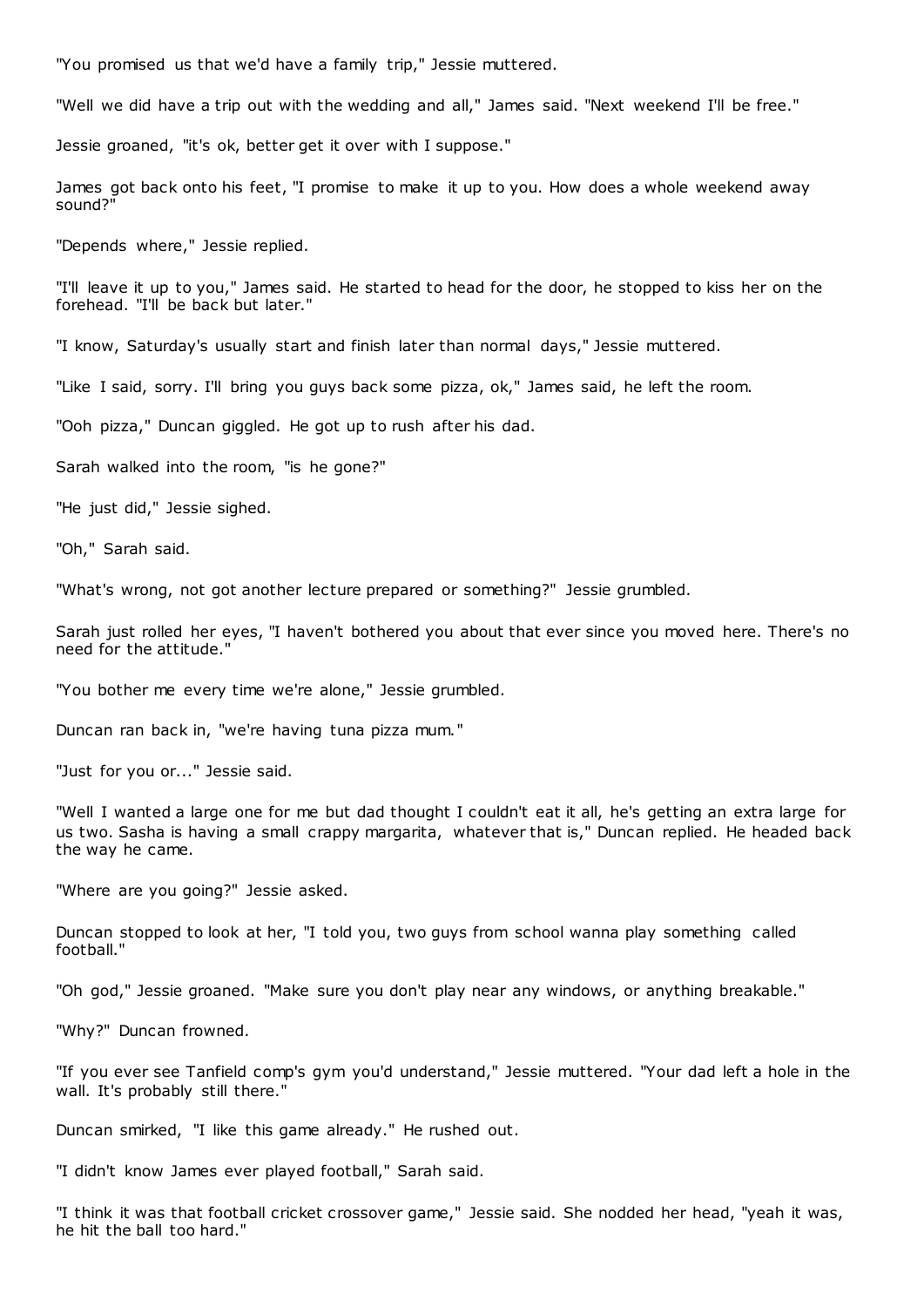Sarah rolled her eyes, "I didn't hear about that, I only got told that somebody got a bat in their face."

"Yes and we all know what happened to James after that. Absolutely nothing," Jessie muttered.

Sarah stared at her, "why did you say that?"

Jessie stared at her, "he must have gotten every guy in our class to see the nurse at least once. I got into one fight and I got chucked out."

"You chucked yourself out Jessie. You got expelled, James didn't," Sarah said.

"He would have eventually. I just don't get why you didn't care about him getting into trouble, all the time," Jessie said.

Sarah groaned, "he's a guy, it's in their nature. Yelling at him or grounding him wouldn't have helped."

"No it's not, a lot of guys I know couldn't even smack a fly hard enough to kill it," Jessie muttered.

"Jess, is there a point to all of this?" Sarah asked.

"You've had plenty of chances to rant and rave to him about us being together, but you haven't even tried. Obviously I'm glad that you haven't, but I don't get why after all this time you still favour him over me," Jessie replied.

Sarah stared blankly, "I am not the kind of parent to have favourites, I loved you all equally."

"I don't believe that," Jessie grumbled.

"Oh please. You know about my feelings for men, why on earth would I choose James to be my favourite?" Sarah snapped.

"I dunno, you felt sorry for him maybe?" Jessie said.

"That's probably one of the reasons why he was made an equal with you girls. I definitely did not have favourites, I assure you," Sarah said.

"Then why did you treat Ali and I so bad when we got wrong at school?" Jessie asked.

Sarah shrugged, "because you two were the good ones. I admit Ali had her troublesome moments in primary school, but you and her always were the ones I could trust the most. I guess I was so mad because I expected better from the both of you."

Jessie sighed, "I see."

"Jessie, I know you very well. You always used to do this when you're upset about something else entirely," Sarah said.

Jessie frowned, "what?"

"I think I've only seen you smile once since you moved here. What's wrong?" Sarah asked.

"You've never been pregnant, you won't understand," Jessie muttered.

"No I haven't, but I had friends who've been. Neither one were as unhappy as you are," Sarah said.

"She wasn't this bad when she was last pregnant," Duncan commented near the doorway.

"Thanks Duncan, you haven't broken something already have you?" Jessie muttered.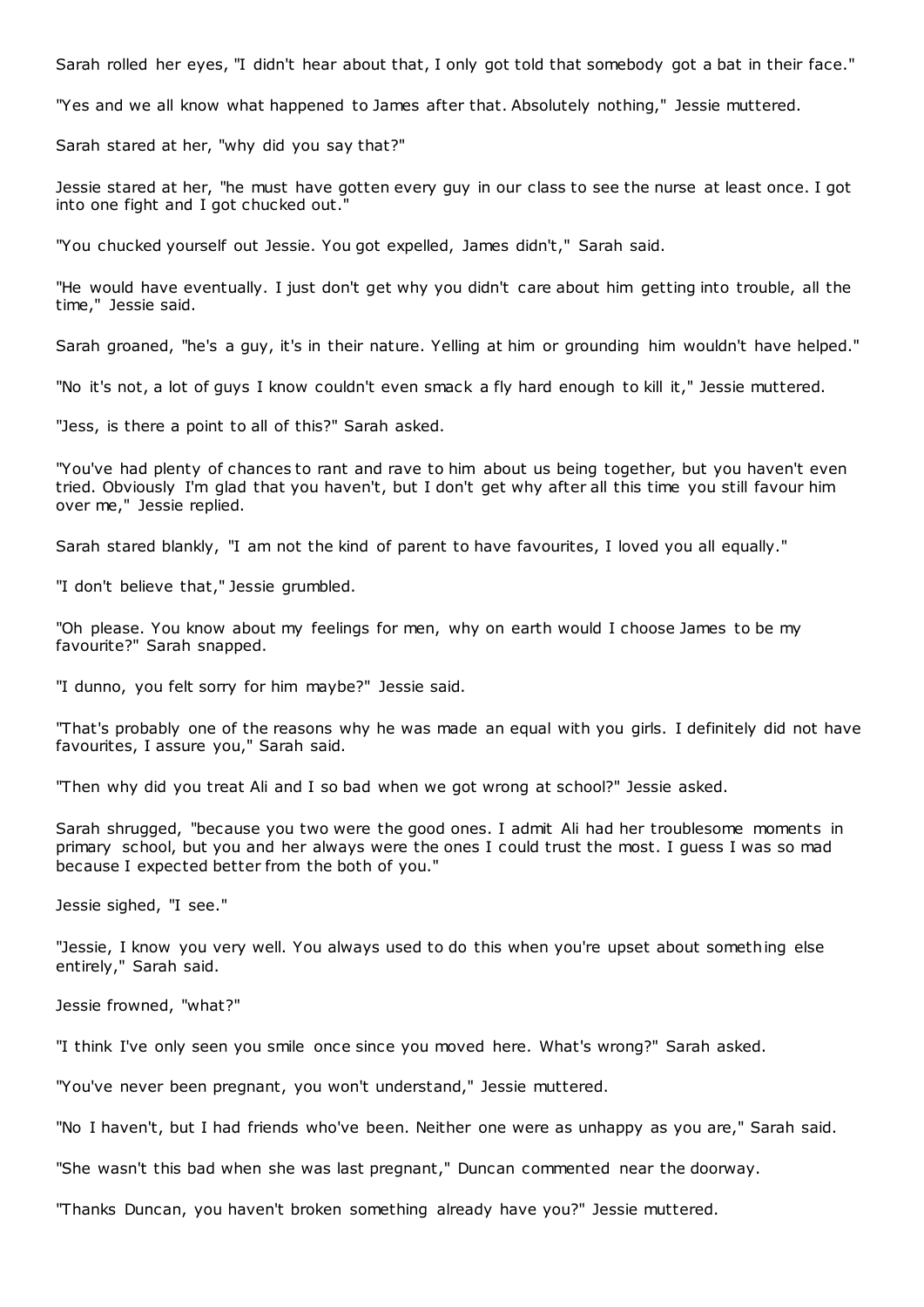"No and you're welcome," Duncan grinned. He quickly replicated a can of coke, then left again.

"Something besides the pregnancy is bothering you, what is it?" Sarah asked.

"Nothing," Jessie replied as she climbed off the sofa. "I'm going upstairs."

"Jessie you can't keep this from us," Sarah said.

"Can't keep what? I haven't been miserable the whole time I've been here," Jessie grumbled. She headed out of the room.

"But she is moodier than usual," Duncan commented.

Sarah glanced over at him, "what do you want now?"

"A straw for my coke, jeez," Duncan groaned. He headed for the kitchen.

# **Meanwhile, the Enterprise:**

Foster fell out of the escape pod, panting heavily. "Oh god, its like a coffin in there!"

"Well at least you won't have to worry about being in one again," Angela huffed. She winced a bit as the chair had found its way into massage mode.

Foster winced with her as he could see it poking her in the back, "you're still in there?"

"You should be more surprised we haven't crashed yet," Angela grumbled.

Foster cast his eyes over to the helm, all he could see was a brunette woman in a blue/grey uniform sitting there. Then he noticed Annika next to her.

"Ohno, they haven't swapped Opps and the Helm over again, have they?" Foster stuttered.

"No, it's much, much worse," Angela complained.

The helmsgirl turned her chair around, Foster's eyes widened so much his face felt sore. "Ohno, it can't get any wor..."

"No!" Angela yelled at him just as the chair pulled out its own foot rest.

The turbolift doors opened yet again. This time the helmsman from Nemesis walked in. "I heard we're without a pilot, I'll take the helm."

"Damn it Foster, don't tempt fate!" Angela yelled.

Foster shrugged, "it's ok, I'd rather have the guy who only flies in a straight line in a fight, than a woman with two Enterprise crashes on her record."

The ship shook a little, the red alert lights and siren came on. "Son of a bitch!" The look on Angela's face made Foster shrink a little. "What did I just say?"

"Sorry," he squeaked. "Oh yeah um, shields up then," he said while rushing to Tactical.

Angela groaned, "they should always be up. Who's attacking us?"

"The Cardassians," Foster answered. "Should I fire back or something?"

"Do they have a member of the crew onboard?"

"No."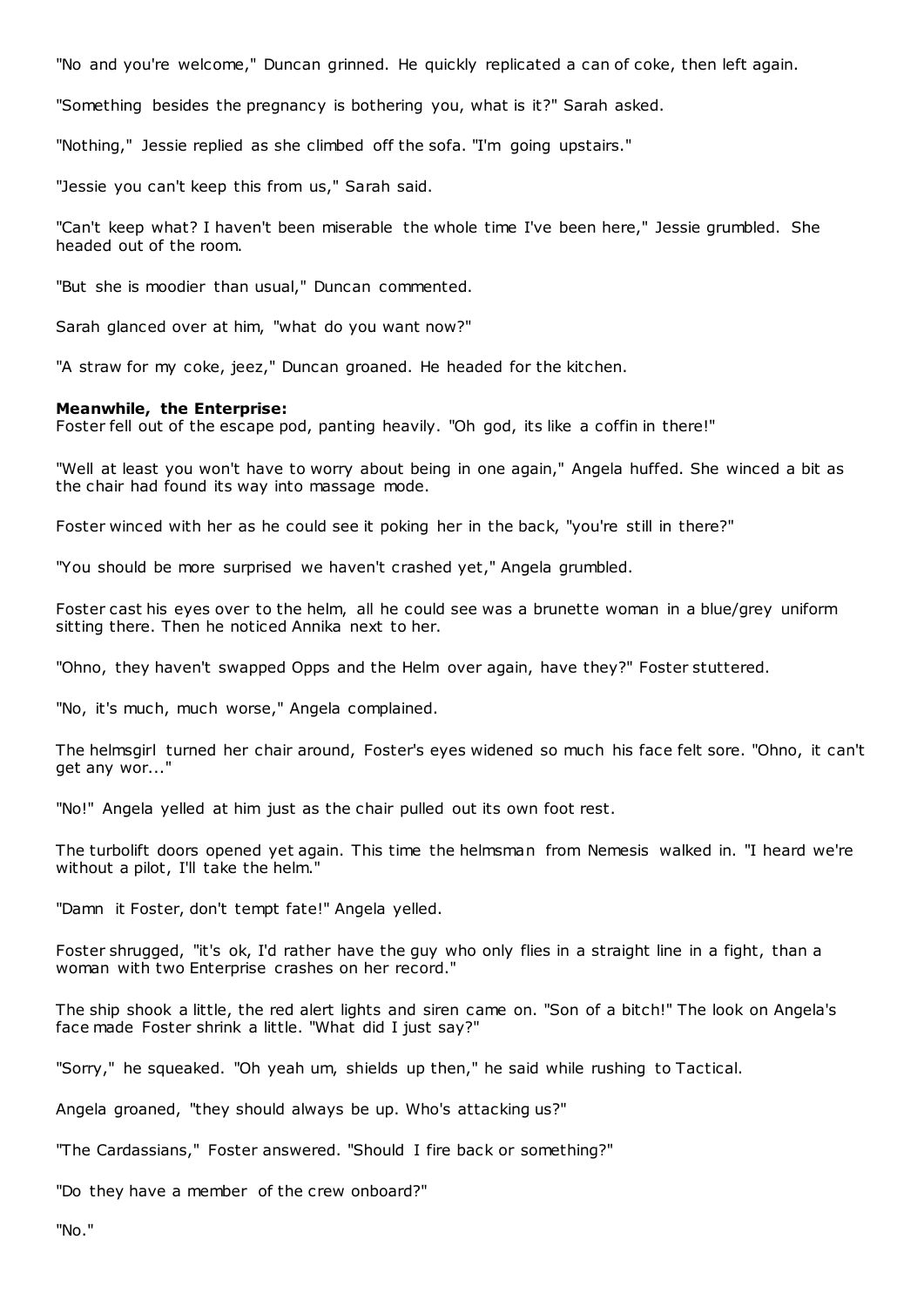"Do they know some mad sun hating scientist?"

"Er, no."

"Are their hits going through our shields?"

"No."

"Warp core breach?"

"No."

"Planets nearby?"

"No."

The helmsgirl burst into tears, "you'll never let me live that down, will you? It only happened once!"

Angela ignored her as the chair went into a lying position. "Then override the helm and get us out of wherever we are, warp two."

"I'll try," Foster stuttered.

"Make sure you don't hit the enemy ship on your way out, either," Angela grumbled.

The helmsgirl got up and ran into the Conference Room in floods of tears. Before Foster could react, the other visitor sat down.

"Warp? It's my time to shine," the man gleefully said.

Angela could only sigh to herself, "why don't we activate the warp core forcefield while we're at it."

"You're crazy woman, crazy!" Foster gasped.

The turbolift doors opened again, both Foster and Angela didn't dare look. "No!" they both screamed.

"Jeez, ok," Bryan commented, he stepped backwards back into the lift.

# **The next morning:**

Sarah was lying on the sofa, resting a cup on her chest. James came into the room, also holding a cup. "Morning," she said, looking uncomfortable.

"Um morning, are you ok?" James asked.

"Yes it's just, kinda monthly problems, if you catch my drift," Sarah replied.

"Aren't you in your fifties?" James muttered.

Sarah's eyes shifted, "yes. You never used to be so direct and insulting."

"I'm still not, I'm just confused," James said. "Sorry."

Sarah sighed, "it just feels like that, nothing to worry about."

James put his cup on the nearby table, "maybe we should call the doctor."

"No it's nothing," Sarah said.

"I said it was nothing when I had a cold for a week, but you took me anyway. I insist," James said.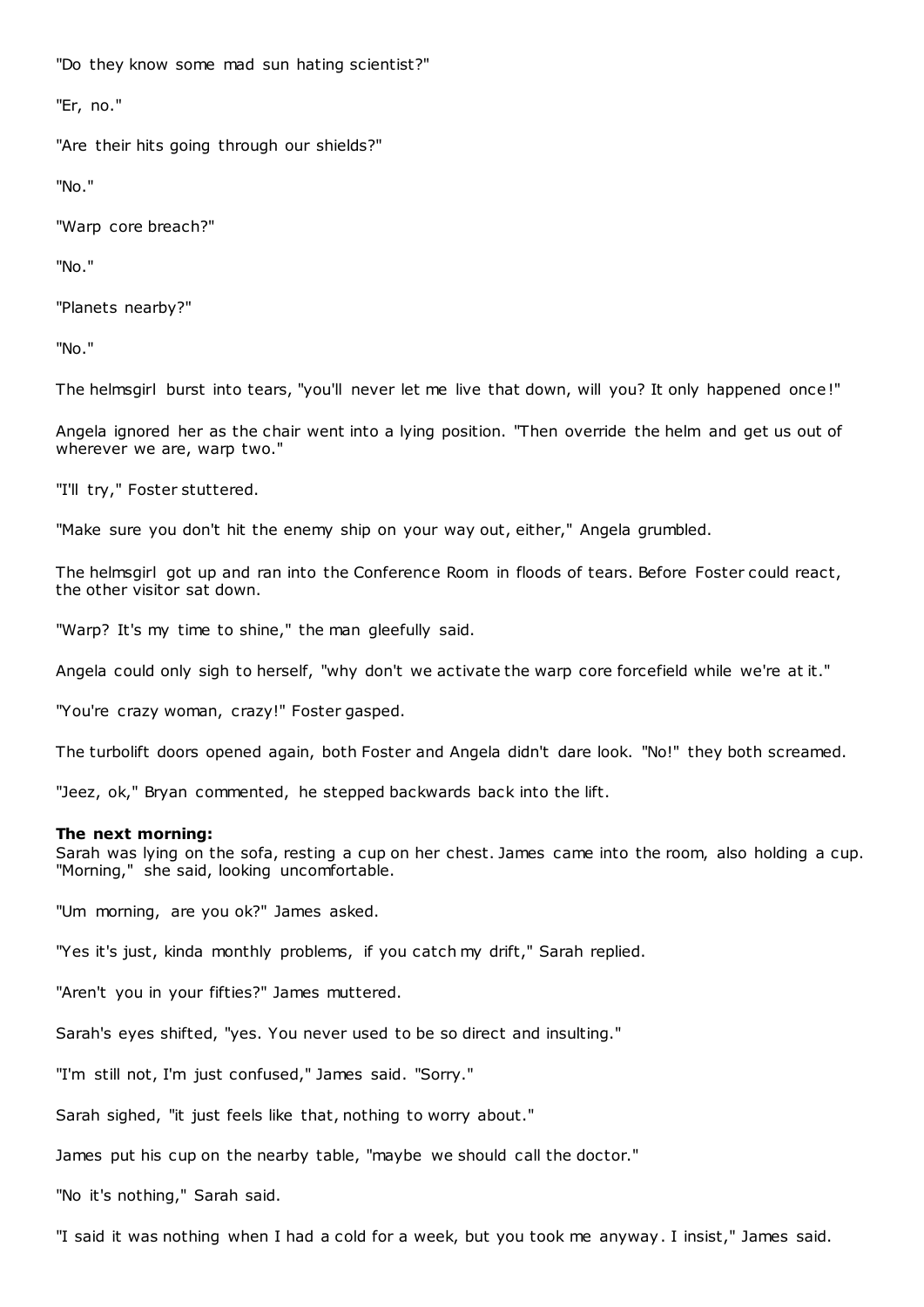Sarah shook her head, "yes you had a cold for a week, it's unheard of these days. Anyway I do see the doctor regularly."

"You do, why?" James questioned.

Sarah sat up slightly, "well I wasn't completely lying to you before, monthly stuff is what's causing this. Did I ever tell you why I adopted children instead of having them myself?"

"Because you hate men," James replied.

"Kinda," Sarah groaned. "I was thirteen when I went on my first and only date. The boy thought it would be amusing to bring his friends on it. One confronted me, and stabbed me. The doctor's all told me having children would cause a lot of damage and internal bleeding, and it would obviously kill me."

"So if you never got pregnant, how come it's bothering you now?" James questioned.

"You should have guessed it by now, but then again you're a man and don't understand pain like this," Sarah muttered.

James raised his eyebrow, "yes well I do understand it. You have those regular pains and stuff, we get girls kicking us whenever it suits them."

"Fine, fair enough but some guys do deserve it," Sarah said. "Anyway the doctors obviously didn't predict the damage it would do. Just going through the rest of my life like a normal girl has caused an awful lot of damage on it's own."

"That's stupid, you'd think the doctors would have known that would happen and stopped it. They said you shouldn't have any kids after all, what was the point?" James muttered.

"Believe me I have told them that for years, but they didn't believe it would be that bad. A few years ago I went to a better doctor, he couldn't believe it either," Sarah said.

"It is weird though, Jess was stabbed there during her second pregnancy, nothing like that happened. The doc just told her that she'd have less chance of having anymore kids for a while," James said.

Sarah looked rather worried, "she probably had the same problem as me. Obviously she or the doctor just told you that. I bet that doc knew what he was doing, unlike mine."

"Well he's supposed to, medical hologram after all," James said.

"Cool," Sarah said. She lay back on the sofa, "oh by the way, that reminds me, I have been meaning to talk to you about Jessie."

James groaned, "for god's sake, you really should get used to us being together, it's driving us both crazy."

"No no," Sarah rolled her eyes. "I'm just worried about her."

James frowned, "why, what's wrong with her?"

"You haven't noticed? I suppose that's part of the problem," Sarah replied.

James sat down on the nearest chair to the sofa, "notice what?"

"She's really unhappy James, I don't know why and she won't tell me," Sarah replied.

"What makes you think that, she always seems fine to me. Except when she snaps at me for leaving at weekends," James said.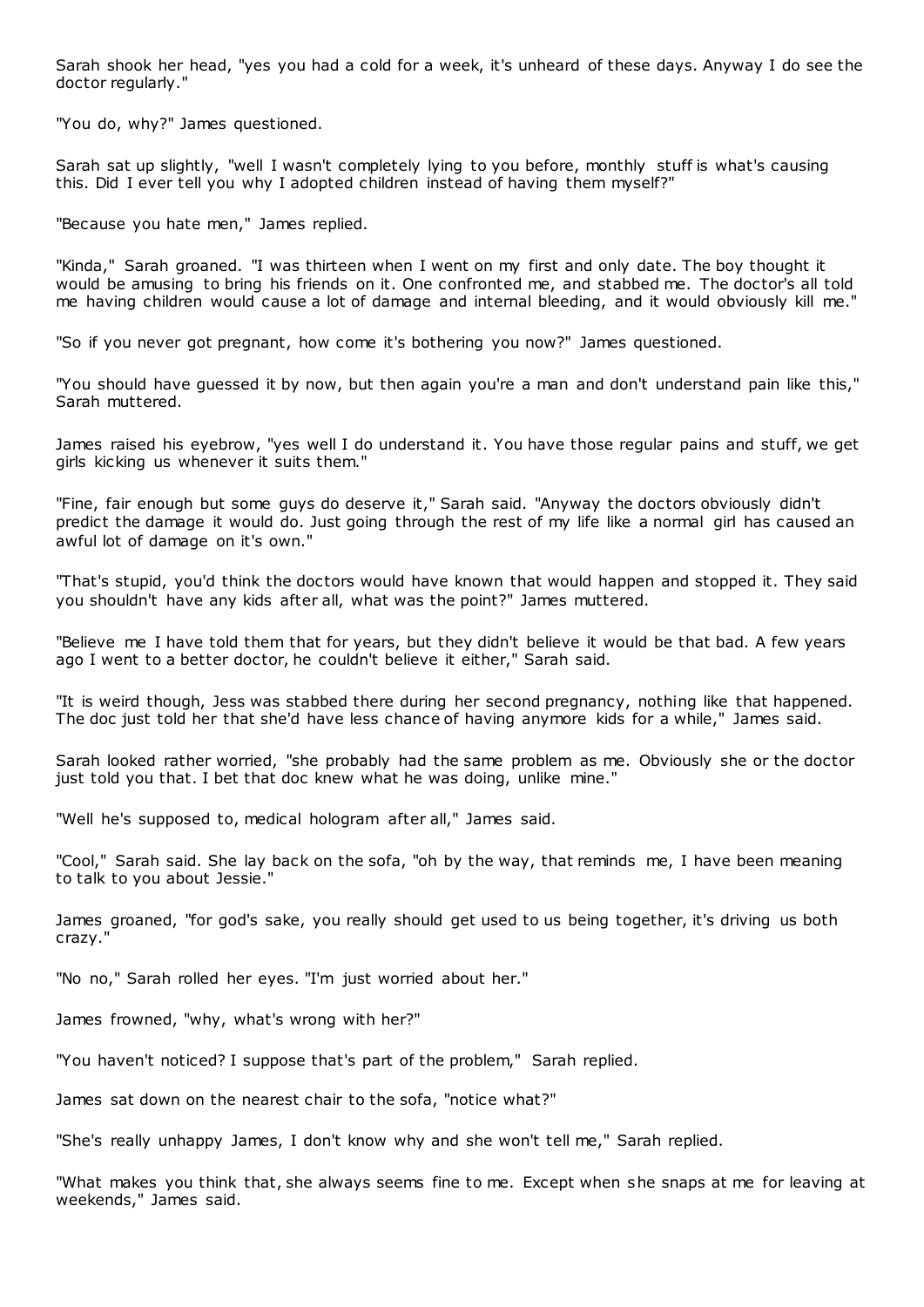"Hmm I don't blame her," Sarah raised her eyebrow. "She probably does seem fine when you see her because you barely do. I'm guessing you not being around is the reason."

"That Manchester problem has been keeping me away from home a lot longer than before," James muttered. "Don't tell her but I have got a week off this week, as long as I work it off later. I don't get why she'd be unhappy though, I would have noticed if she was."

"And how would you? You work for eleven hours, hang around for an hour or so and then go off to Manchester," Sarah questioned. "The only time I see her just looking ok is when you're here, which isn't much time."

"Oh, I wish you told me a few days earlier. It's our anniversary tomorrow and I don't want her mad at me," James said.

Sarah looked uncomfortable, "you booked the whole week off for her, maybe that'll help a little bit. Just talk to her today and sort it out."

### **Later, in Cyprus:**

Tom and B'Elanna were sitting at a bar with cocktails.

"This resort is very nice," B'Elanna said.

Tom grinned, "it is the best one on the island."

"Too bad this was all last minute," B'Elanna muttered.

Johnathan rushed up to them holding a colourful drink, "can I go and play in the pool mum?"

"No it's way too late, wait until morning," B'Elanna replied.

Johnathan pouted, "is that cos of that guy."

"What guy?" B'Elanna questioned.

"The guy outside, he looked like he was peeing in it," Johnathan replied.

"That's great," Tom muttered.

B'Elanna rolled her eyes, "Tom, he just wanted to go in the pool, he's making it up."

Johnathan groaned, "fine, don't listen to me." He walked away.

B'Elanna sighed, "what are we going to do about him? We can't have an anniversary holiday with our son hanging around all the time."

"I don't know. There might be a kids club or something, but he is very young for that," Tom replied.

"We'll try tomorrow anyway," B'Elanna said.

A few girls ran into the room looking disgusted, Johnathan followed them. "It's true you know."

"Why would anyone do that," one girl moaned.

B'Elanna rolled her eyes, "you can talk to the kids club leader now."

"Me, why?" Tom stuttered.

"Because he's gotten that rumour loving thing from you, not me," B'Elanna replied.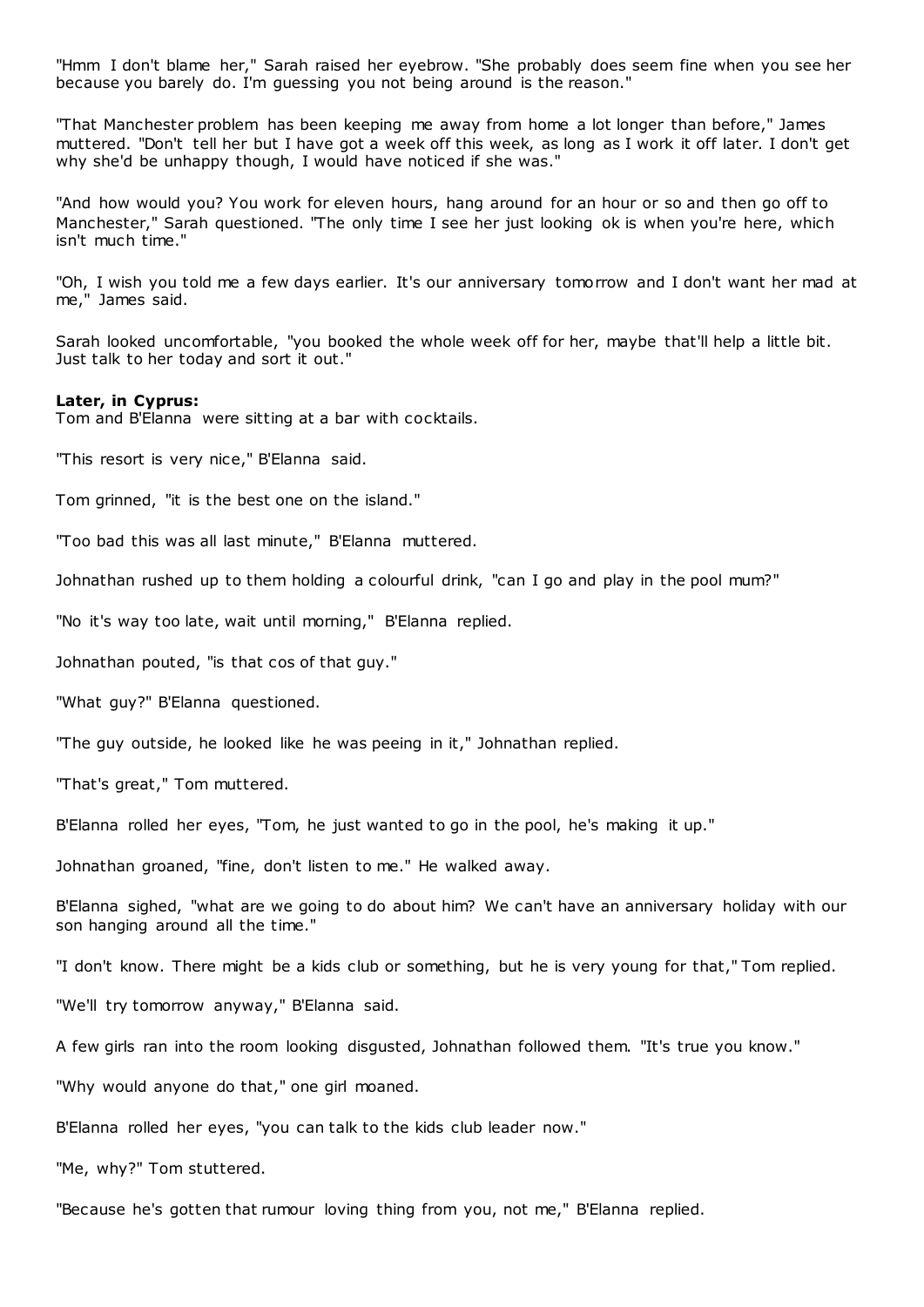### **Shield Row:**

"I don't get it," Duncan moaned.

Jessie groaned as she pointed a pen at a part of the notebook, "you're supposed to carry the one."

Duncan glanced at it, "oh right."

James walked in through the main living room door, "ok who wants McDonalds?"

"Me me," Duncan giggled as he rushed over to him. James handed him one of the bags he had.

"Where's Sasha?" he asked, handing another bag to Jessie.

"Upstairs," Jessie replied.

They both heard a loud knock on the front door. Duncan rushed towards the main door, and left the room.

"Just his friends from school, probably," Jessie said.

James nodded, "don't go anywhere, I'll be back." He left the room.

"Uh, ookay," Jessie muttered as she looked down at herself. "No chance of that happening right now." She heard a small bang coming from outside.

Duncan ran back into the room, "mum!" Two other boys that looked the same age as Duncan does, followed him. "I uh, Darren broke a window already."

"I did not, it was you," one boy grumbled.

Jessie groaned, "which window?"

"The one in the door," Duncan replied.

"It was Duncan, Mrs Stuart," the boy called Darren blurted out.

Duncan slapped the back of his head, "Darren, it was you!"

"But you hit it towards the door," Darren moaned as he rubbed his head.

"Yeah but you threw it towards me even though I told you not to," Duncan grumbled.

James came back into the room, "uh what's going on?"

"Duncan and Darren broke the glass part of the door," Jessie replied. Duncan and Darren glared at each other.

The other boy laughed, "ha ha, you're going to get wrong and I'm not."

Duncan moved his glare over to the other boy, "you're asking for it Johnny."

"Asking for what?" the boy muttered. Duncan continued to glare at him, Johnny then ran out of the house. Duncan and Darren quickly followed him.

"I'll call someone to fix it," James muttered.

Jessie just sighed, "maybe we should just introduce Duncan to a game that doesn't involve footballs."

"Oh, that's what he was doing," James said.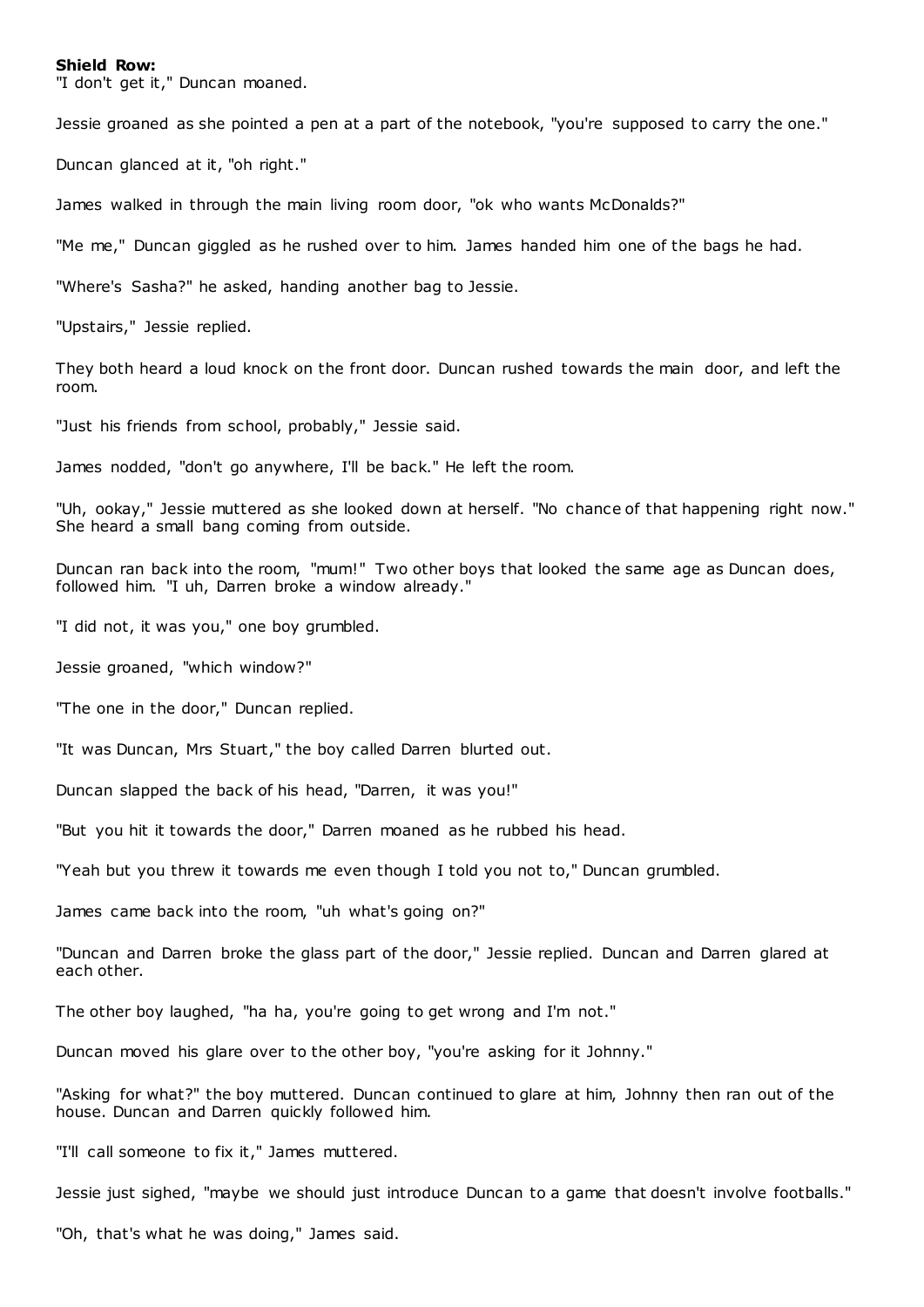"Yeah, people like you and Duncan should play football and other games in the middle of nowhere," Jessie said. "And far away from annoying bully wannabes," James said. "You not hungry or something?" Jessie looked at the bag she had, "yeah just forgot. Where did you go anyway?" "I had to take care of something," James replied. "Fine," Jessie groaned. James sat down next to her, "Jess, is there something bothering you?" "Ugh, not you too," Jessie groaned. "Did Sarah tell you to talk to me?" "That's not really important," James replied. "Look I'm fine ok, why does everyone assume something is wrong with me?" Jessie grumbled. "Because I think there is," James replied. "I'm going to go for a lie down," Jessie grumbled, climbing off the sofa. "Jess come on, what's wrong?" James asked. "Nothing, I just need a lie down," Jessie moaned in response. "That's not what I meant," James muttered. "That's nice," Jessie said as she left the room. **Enterprise Sickbay:** "How long now?" Craig asked. Doctor Jones glanced at him, "it'll be another couple of hours yet." Craig glanced over at Triah's biobed, "why does it take so long?" "It varies from person to person Mr Anderson," Doctor Jones replied. Craig groaned, he walked back to the biobed. "Triah sweety, do you want me to contact, you know at least one of the dads?" "No why?" Triah snapped. "Because one may be a dad, they should be here," Craig replied. "Uh, this child won't really have a dad," Triah muttered. "Ok but maybe you should," Craig said, but Triah interrupted him by groaning in pain. "Craig please, just shut up about the bloody dads," she snapped. Doctor Jones rushed over to her with a tricorder. He did a quick scan, "hmm maybe I was wrong." "Really, when will it end?" Craig asked. "Tomorrow afternoon," Doctor Jones replied quietly, he rushed away.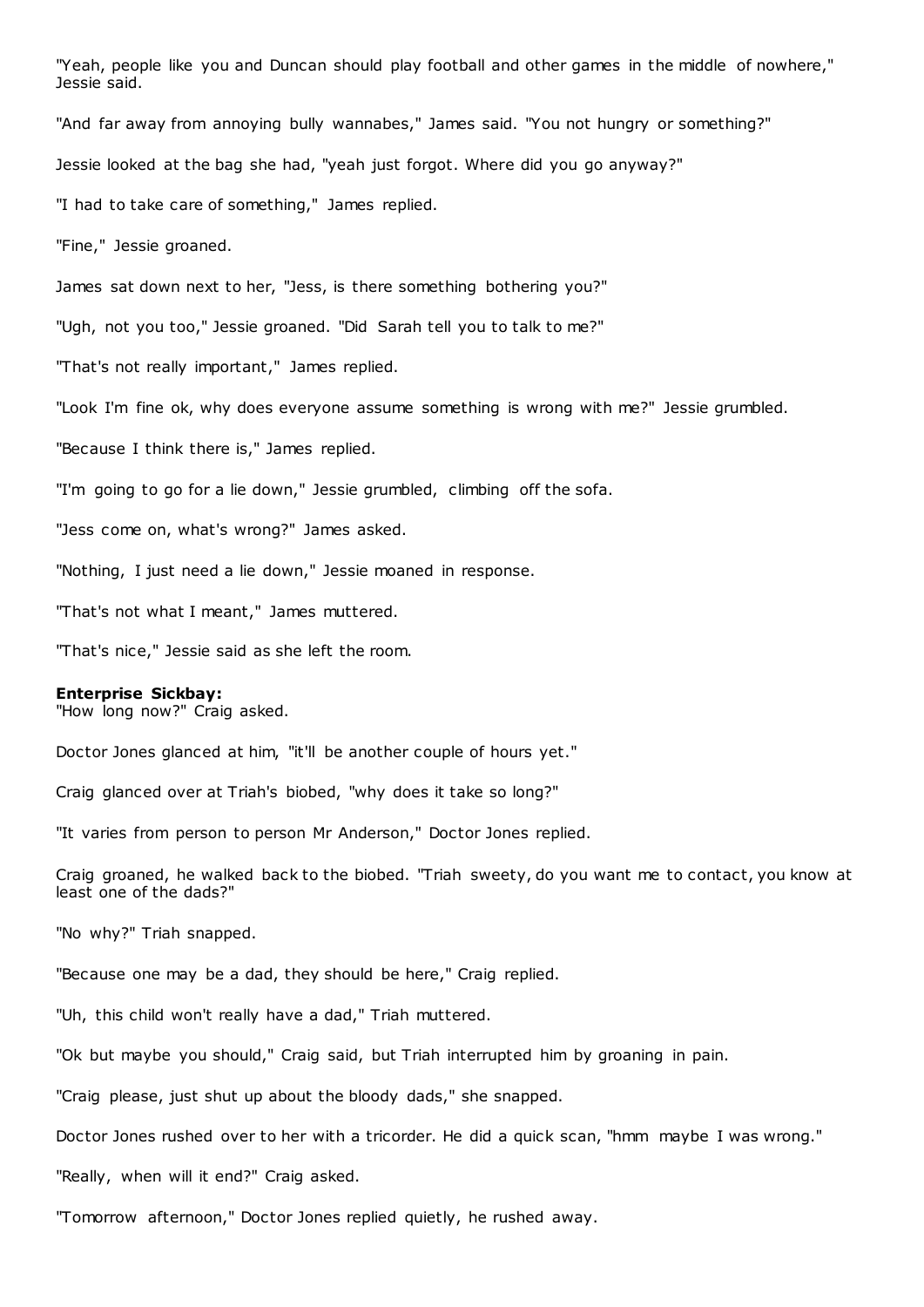Triah's eyes widened, "for god's sake, can't you speed it up?"

"It's not recommended," Doctor Jones replied.

"Ugh," Triah groaned.

#### **The next morning, Cyprus:**

Tom and B'Elanna were sitting near the pool, on the same sunbed.

"I thought you didn't like too much heat anyway," B'Elanna said.

Tom shrugged, "no but I know you do."

B'Elanna smiled, she leaned into kiss him.

Johnathan walked up to them, "mum."

"What?" B'Elanna groaned, turning her head.

"Can I have an ice cream?" Johnathan asked.

"Fine," B'Elanna grumbled as she got up.

#### **Shield Row:**

Kathryn and James came into the living room. "It was very nice there. Lovely weather, lovely hotel, lovely pool."

"And?" James raised his eyebrow.

"And the hotel had a nice coffee shop," Kathryn muttered. "Am I that predictable?"

James shrugged as he sat down, "just a little bit."

"Not that I'm not ok with it, but why did you want me here?" Kathryn asked.

"I need someone to babysit Duncan and Sasha all day today," James replied.

"Oh," Kathryn said. "Doesn't Duncan go to school today?"

"Yes, I'll take him, you just need to pick him up from there at twenty to four," James replied.

Kathryn frowned, "from where?"

"You may as well come with me when I take him," James replied.

Duncan ran into the room, "ugh dad, I don't feel very well."

"Uh huh, you felt well enough to run in here," James muttered.

Duncan's eyes shifted nervously, "um I got ill just now, as soon as I stopped running I got sick."

"Right," James rolled his eyes. "Well what's wrong with you?"

"Um, I'm tired and weak, yes," Duncan replied. "Ok fine I'm not ill."

"Good, you've got time for a small breakfast. What do you want?" James asked.

Duncan grinned, "chips and bacon, oh and beans."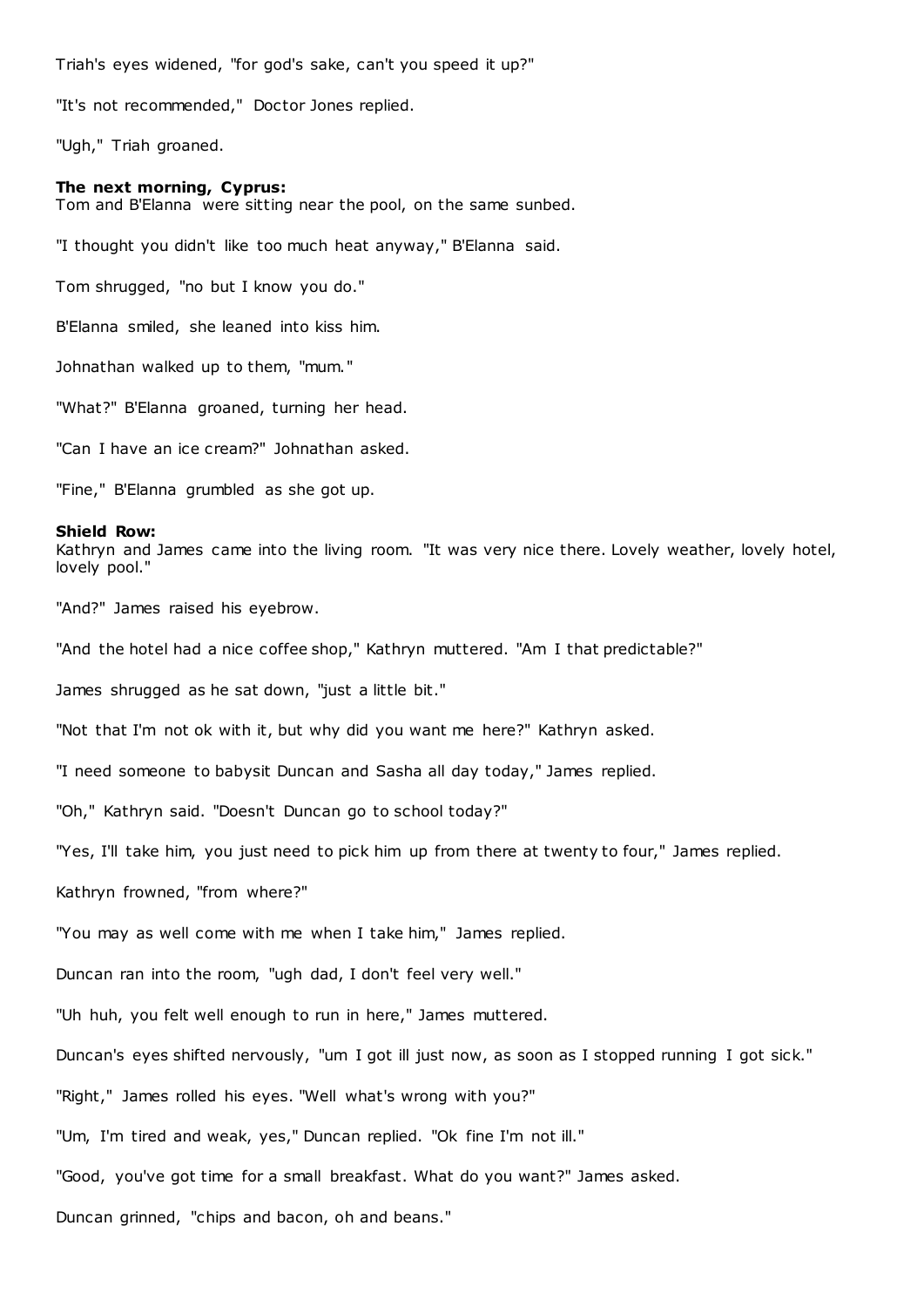"That's not quick," James muttered.

"And that's not a breakfast meal," Kathryn added on.

"Says the woman who eats caffeinated bacon and eggs for breakfast," James commented.

Duncan pulled a face, "eew that's gross."

Kathryn tried to ignore them, "what about a bacon buttie, they're nice and quick."

"Oh ok," Duncan said. James shook his head as he left the room.

"You really like chips for breakfast?" Kathryn questioned.

"Yeah, do you really put coffee in every bit of crap you eat?" Duncan asked.

Kathryn frowned, "coffee is a morning thing though Duncan."

"Whatever coffee woman," Duncan muttered.

James came back into the room holding a small plate, he handed it Duncan. "So do you want to babysit them?"

"Sure why not, Duncan, Sasha and I haven't spent much time together, have we Duncan?" Kathryn said as she knelt down in front of Duncan.

He looked nervous, "huh? I didn't mean to break that window, it was Darren and it was an accident."

Kathryn stared at James, he just shrugged it off. "Remember, he has a mind of his own and you only made up with me."

"Yes I suppose," Kathryn sighed. "That won't matter after today, once we get you back from school we can go out and have some fun."

"Oh, day with grandma is today? Let's get it over with," Duncan grumbled, he walked out while eating his buttie.

"Sasha was up before him, she's packing a 'few' things," James said.

"Why did you say few like that?" Kathryn asked.

"She inherited over packing skills from her mum, problem is so has Dunc an," James replied.

Kathryn sighed, "oh dear."

### **Meanwhile in New Manchester:**

Kevin strolled into Lena and Sandi's flat without knocking, "morning girls."

"Morning Kevin," Lena and Sandi muttered.

"Where's your cute sister Lena?" Kevin asked.

Lena rolled her eyes, "asleep, it's only nine in the morning."

"We're up early and we are usually up all night slaying, what's her excuse?" Kevin questioned.

"She's not a Slayer, that's her excuse," Lena muttered in response.

Daniel appeared on the doorway but unlike Kevin he decided to knock on the door itself.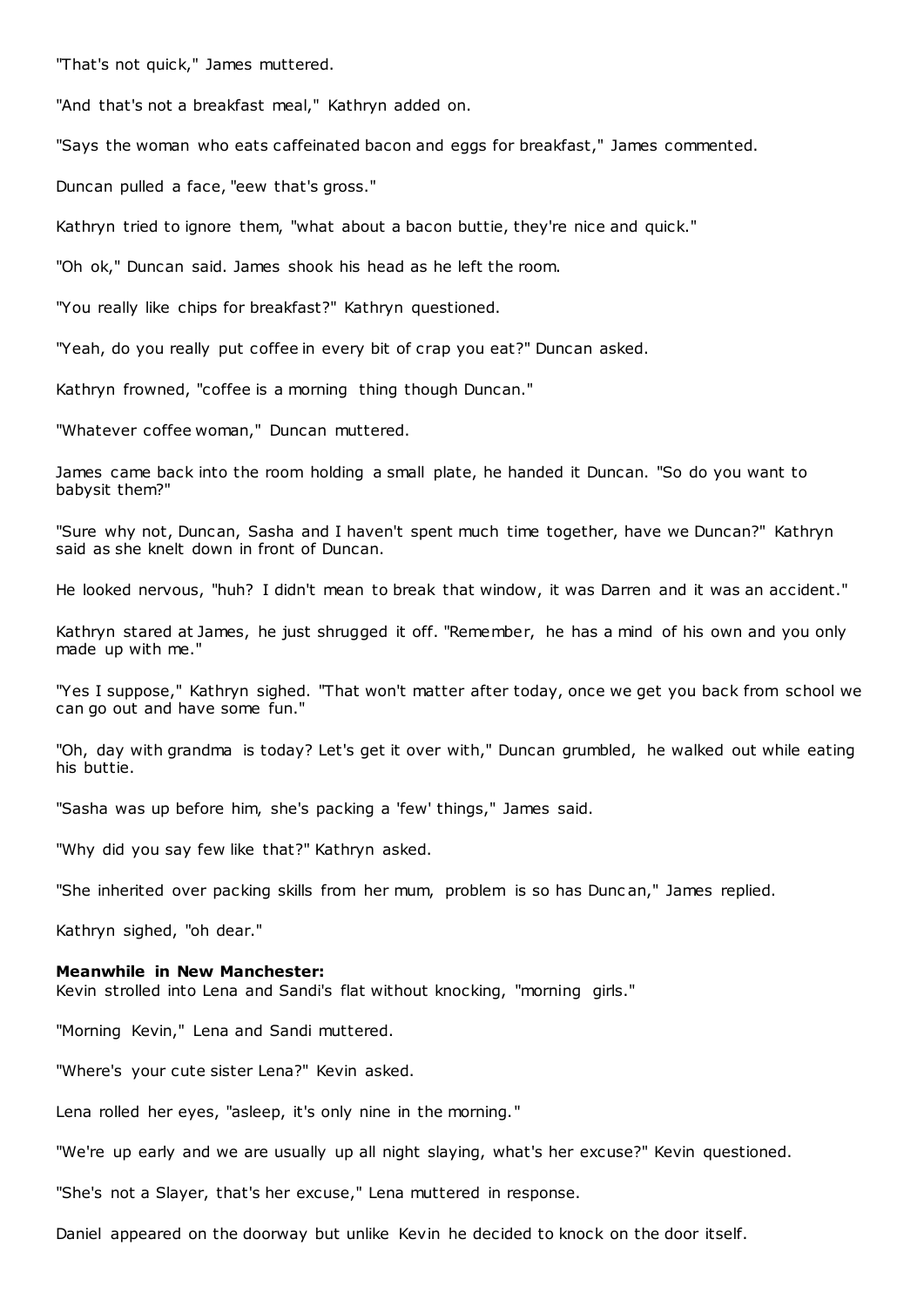"Come in," Sandi called.

Daniel walked in, "hey everyone, I have some bad news."

Lena glanced at him, "let me guess, mum's back from her honeymoon and she's keeping an eye on us?"

"No, but she is supposed to be back today," Daniel replied.

"True," Lena said.

"What is it?" Sandi asked as she headed for the replicator.

Daniel sighed, "I had another vision thing."

"Where is the game going this time?" Lena groaned.

"No it's not a game," Daniel replied. "Old Manchester has some new guests."

"Oh, who?" Kevin asked.

"Some vampires who can go out in the daylight," Daniel replied.

Sandi stared at him with wide eyes, "what?"

"You didn't let me finish," Daniel grumbled. "I saw one of them with a normal vampire guy, he seemed familiar, that guy had a hold of Duncan."

"What else did you see?" Lena asked nervously.

Daniel shrugged, "a large group of them were in a tattered hall, it seemed like a school hall actually. The daylight loving vamps were carrying something while heading for a shuttle, that's all I saw."

"Holding something, what did it look like?" Sandi asked.

"It was blurred at that point, I can't tell," Daniel replied.

"Sounds like the telepathic vampire goons decide to pay a visit to Earth, that's just great," Lena muttered.

"Yeah but it doesn't make any sense. They wouldn't be here unless they had to kill Slayers, but it's too late to kill us and it's too early to kill off the next generation," Sandi said.

"What do you mean?" Daniel asked.

"Those guys are responsible for killing any new Slayers if the Masters can't do it. They're dead so they'll have to do it all," Lena replied.

"And they don't usually strike until one of the potentials is Chosen, we've got several years until that happens," Sandi said.

"When Duncan's ten, right?" Kevin questioned. The girls nodded their heads. "Right got it, how long's that? It's hard to know with that kid."

Lena rolled her eyes, "all the potentials are born on the same day, he'll be Chosen on his tenth birthday, not when he just looks it."

"That's if he's Chosen," Sandi pointed out.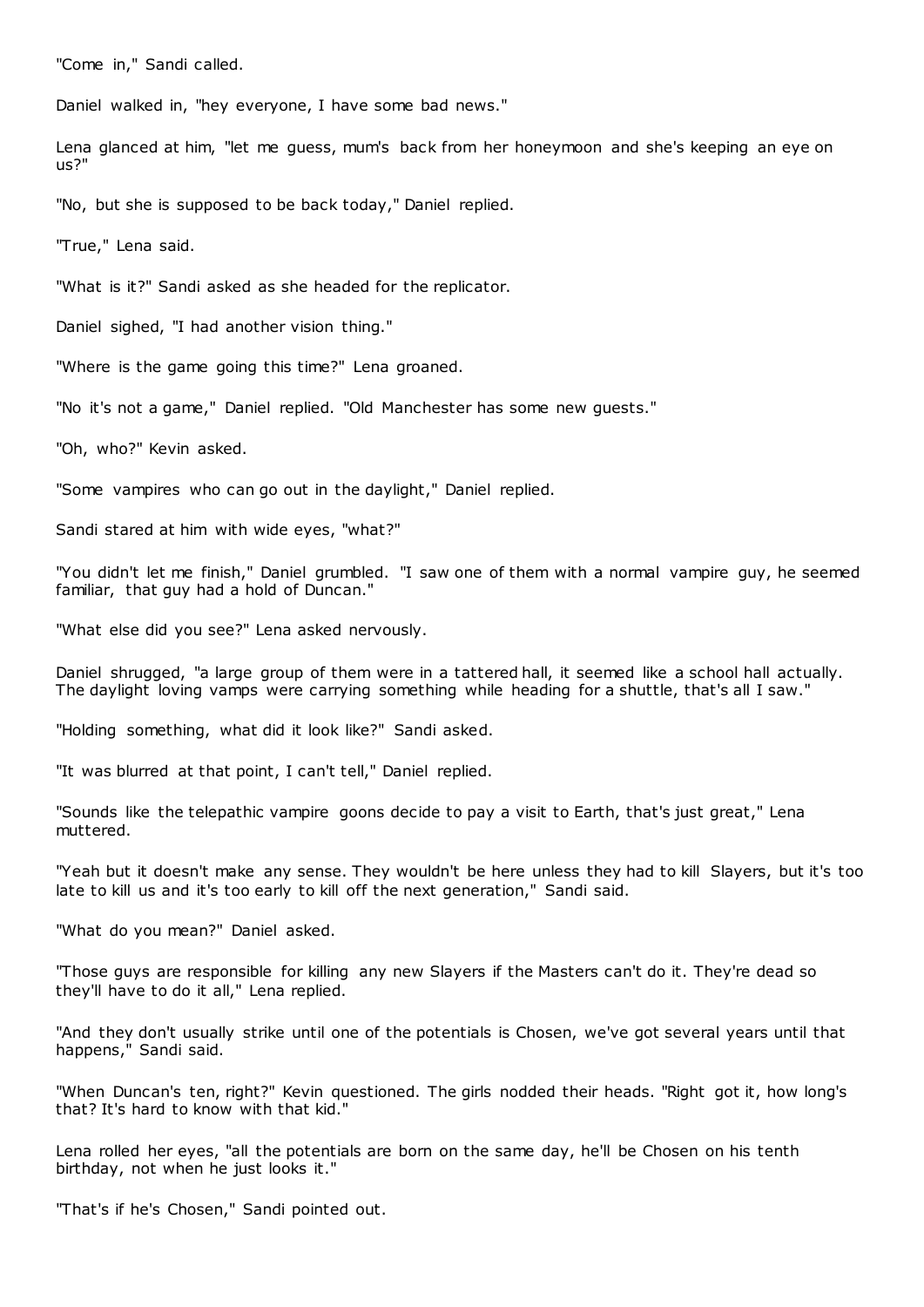Lena groaned, "I know, it's unlikely considering this generations were humans. I doubt humans will be chosen again for a few centuries."

"Well we could do with an extra hand," Kevin muttered.

"I doubt it works that way," Sandi muttered.

"I thought it did. In that other reality where Jessie remained dead, Sasha and Duncan were the Chosens. They were only Chosen to protect Voyager once James was gone and we had constant demon attacks," Lena said.

"Make up your mind there Lena," Kevin said.

"I have, god," Lena groaned.

"Dan, do we have any idea when this will happen?" Sandi asked.

"Not exactly. Duncan is the same age as he is now in the vision. It could be today, or it could be in a few months," Daniel replied.

"Great, what do we do?" Lena asked.

"All we can do is warn James and Jessie, I guess," Daniel replied.

"I'll take care of that," Lena said.

"Don't rush, everything in my vision happened near sunset, at the earliest," Daniel said.

"Ok but did you see Duncan getting kidnapped?" Lena asked.

"Uh no," Daniel replied.

"Then I had better rush then," Lena said. "I hope I remember the right co-ordinates of their place."

### **Shield Row:**

Kathryn and James walked back into the house, James was carrying Sasha. "So you went to that school, it was pretty old," Kathryn was saying.

"It's not really a bad place you know," James said.

Sasha started pouting, "daddy, we walked straight passed that ice cream shuttle, can we go back?"

"I'll tell you what, I'll replicate some ice cream on the way to our place," Kathryn said.

"Where is your place? The fleet is away right now," James asked.

"That hotel in Durham," Kathryn replied.

"You must really like that hotel," James said.

Kathryn smiled innocently, "it's nearby a Costa Coffee."

Sasha looked rather scared, "uhoh."

"It's ok honey, if she gets hyper just throw icecream at her, you know like Duncan showed you once," James said.

Sasha giggled, "ok."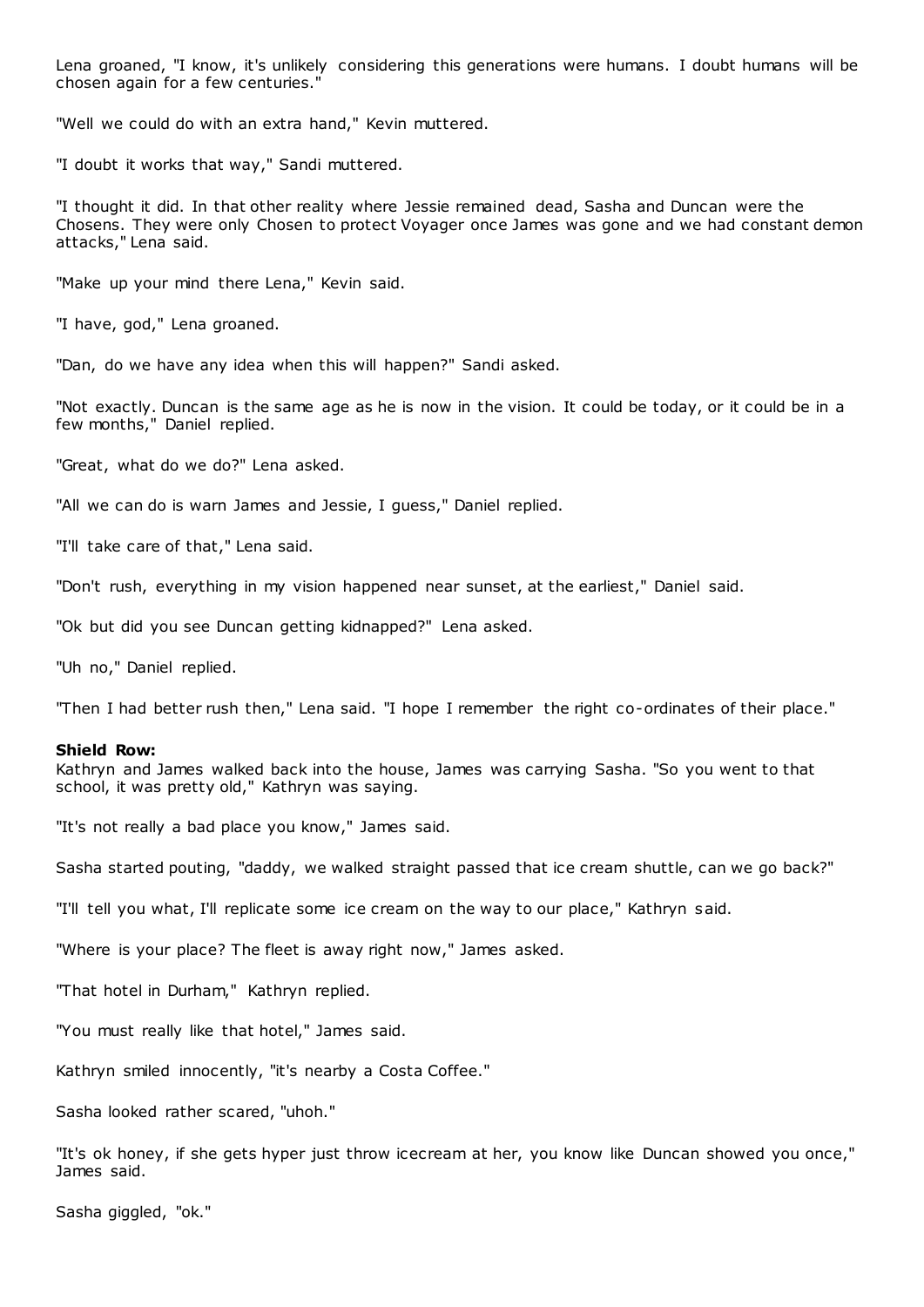Kathryn frowned, "hey, it better not be coffee icecream you're talking about."

Sasha giggled again as she looked up at James, he tried not to laugh, "damn, she ruined the surprise."

"Ok fine, I'll try to avoid going to Costa Coffee as much while I'm babysitting, just don't throw my coffee icecream," Kathryn said.

James smiled, "good, now you'd better get going." He picked up a few bags with his only available arm. Kathryn quickly took them off him.

"You just carry her," she said as she headed out of the house.

"Now you do remember the other thing, don't you?" James whispered to Sasha.

Sasha nodded her head, "yeh, after her second cup, empty the jar contents in the bin."

"Good girl," James said.

### **Meanwhile in Cyprus:**

"So, what do you say we go to the Italian restaurant tonight?" Tom questioned.

B'Elanna smiled, "Italian, sounds nice. It's just an excuse for pizza, isn't it?"

"Mmm pizza, you read my mind," Tom said.

"So food's the only thing on your mind after all," B'Elanna said.

"Now what gave you that idea?" Tom said. He leaned in to kiss her.

Johnathan walked up to them, "mum, some kid just splashed me. I hit him and now he's threatening to sick his dad on me. Can you beat him up?"

"Damn it," Tom groaned.

"The kid or the dad?" B'Elanna questioned, ignoring Tom.

"Either, I don't care," Johnathan replied. He headed back over to the pool.

"This is a nightmare," B'Elanna groaned as she climbed off the sunbed.

### **Shield Row:**

James walked into the living room, Jessie was nearby busy staring out of the window. "Morning," he said.

She glanced at him briefly, "hmm."

"Do you want some breakfast made?" James asked.

"Not hungry," Jessie replied.

"Jess," James said. "What's wrong?"

Jessie groaned, "nothing is wrong, stop asking."

"Something is bothering you though, why won't you tell me?" James questioned.

"If you are so sure that I'm bothered about something, why don't you just use your telepathy on me," Jessie muttered.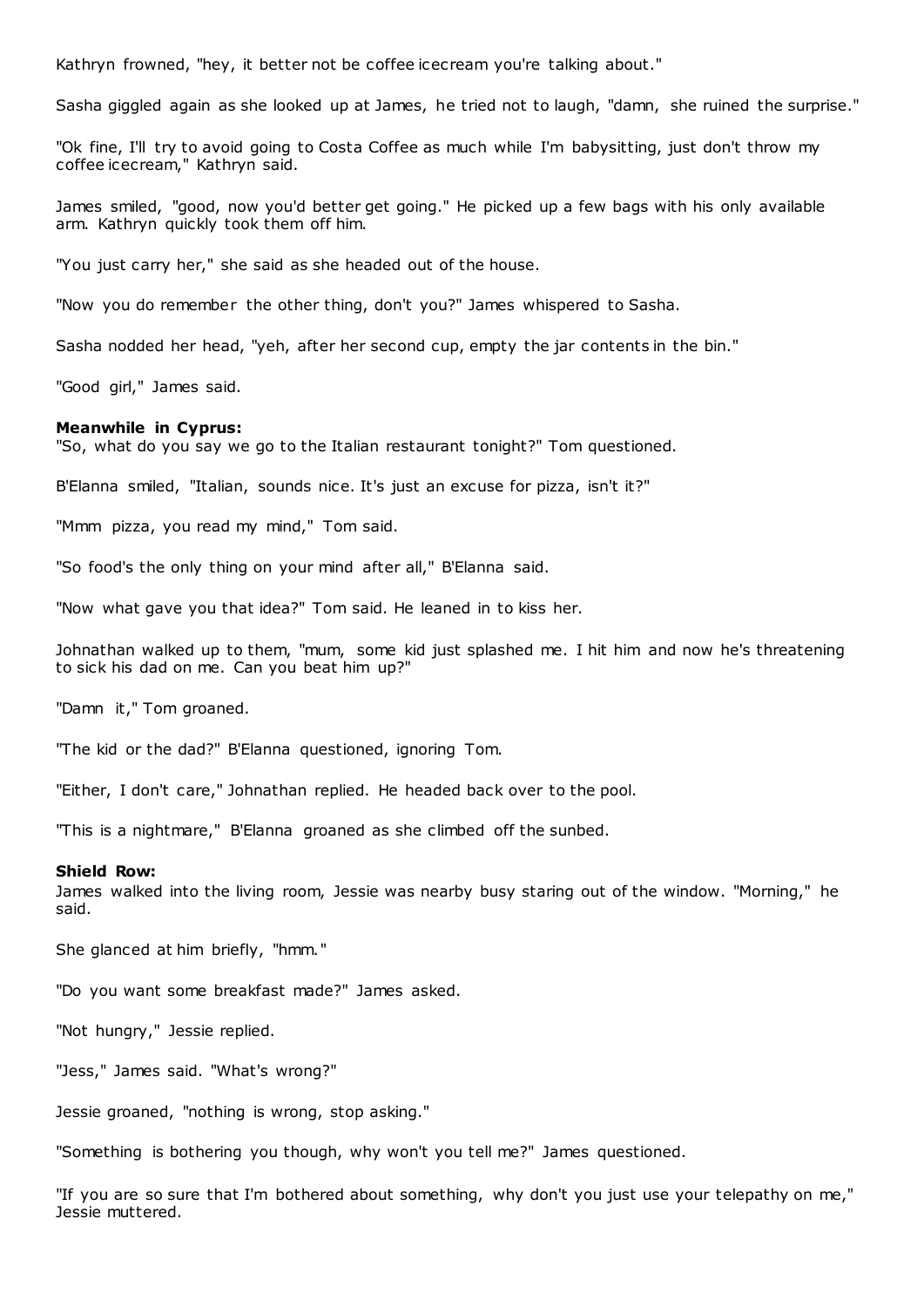"Well I shouldn't have to use it," James said.

Jessie turned slightly to look at him, "why are you still here anyway?"

"I got a day off," James replied.

Jessie frowned, "why?"

"Actually I got the whole week off, mum's babysitting just today though," James replied. Jessie stared blankly at him. "You do know what day it is, don't you?"

"Stupid question," Jessie muttered, turning back to the window.

"I don't get it then, I got a day off for our anniversary and you're asking why," James said.

"I was just surprised, I didn't think you'd even bother," Jessie said.

"What does that mean exactly?" James snapped.

"Well you always like to leave at every opportunity you get," Jessie grumbled. She turned around to face him.

"Sarah was right, that is what's bothering you," James muttered.

"That's not it. You had no idea, and you thought everything was ok," Jessie said.

"I didn't think that," James said.

"Oh you have noticed. That doesn't stop you nicking off whenever you want. You can't blame me for thinking you don't care," Jessie muttered.

"You're wrong, I do care, I just have no choice," James said.

Jessie rolled her eyes, "sure, you were complaining that your twelve hour work days were taking time away from us. Now I think you were really just thinking about your Slayer duties."

"I never thought about it, something came up," James said.

"Oh so what!" Jessie snapped. "We have three Chosen Slayers down in Manchester already, that's more than you can get in one generation!"

"So what do you suggest I do, huh? You didn't see how many vampires are in that city, and Kevin isn't exactly a good Slayer, I can't just leave Sandi and Lena to take care of it themselves," James grumbled.

"I think they can handle it fine without you. This is just an excuse to, you know get some kicks or something. You have to get it from somewhere," Jessie said.

"That's not what this is," James muttered.

"Well why is it so important that you have to leave your family all the time, you were never the type to put us last," Jessie questioned.

"It's important because lives are at stake here," James replied.

"That resistance you mentioned is long dead now, there's nobody in that damn city and it's surrounded by a shield so nothing can get in or out. Stop making excuses," Jessie snapped.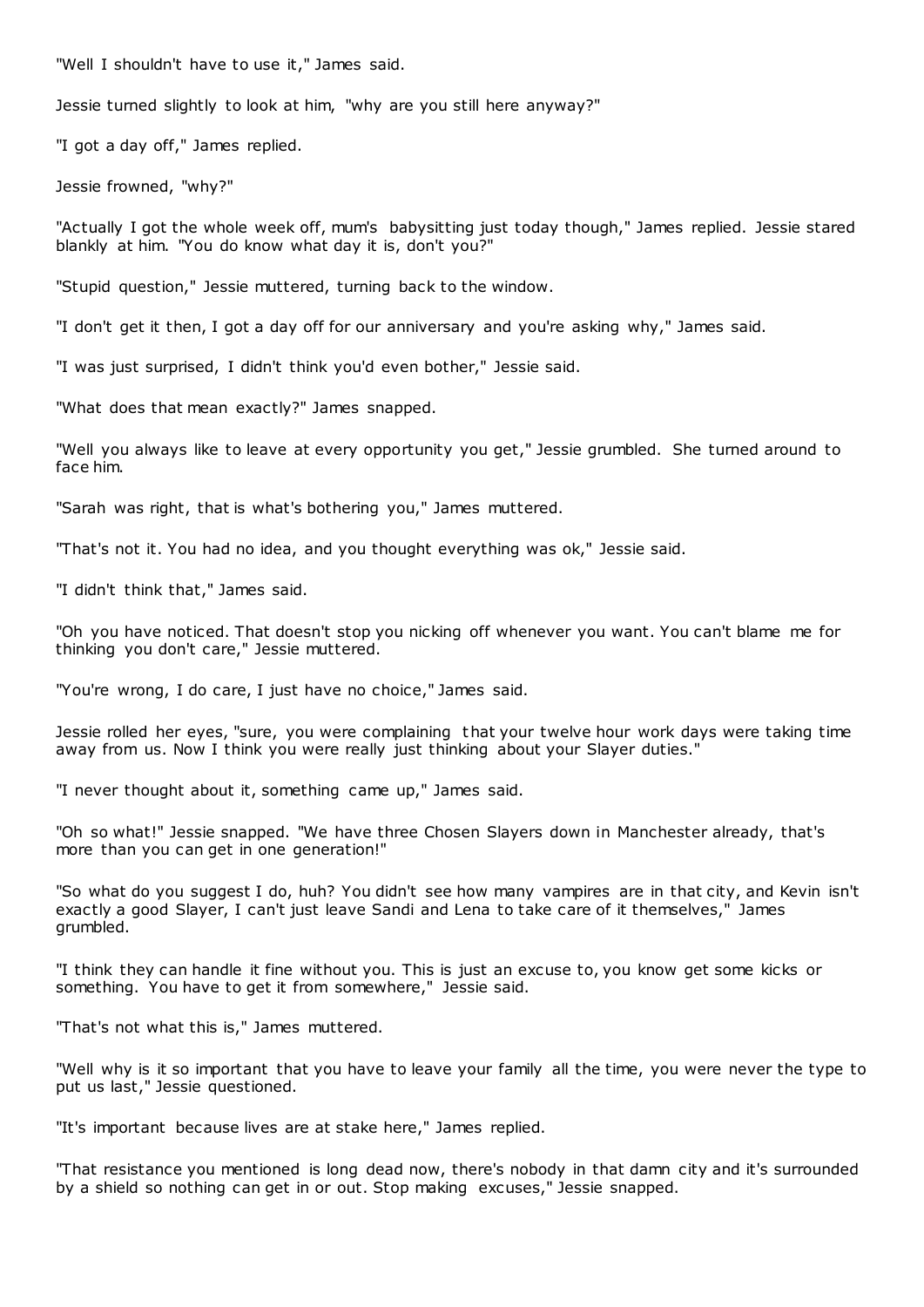"I'm not. I don't want to be away from you and the kids all the time, but I have no choice. You know more than anyone that I'd have to have a very good reason to do that, or you should know that," James said.

Jessie groaned as she sat down on the sofa, "I do know that, that's why I don't get this." She cringed as she placed a hand on her stomach. "Sandi and Lena can han... handle it."

James stepped closer to her with concern in his eyes, "are you ok?"

"Yeah it's just the usual," Jessie replied. She looked up at him looking a tiny bit nervous, "um, where were we up to, oh yeah fighting weren't we?"

"The usual? What are you talking about?" James asked.

"It's nothing, really," Jessie sighed. "It happens all the time, more so since I'm pregnant."

"Is this because of that idiot who stabbed you when you were pregnant with Duncan?" James muttered.

"Um, yeah, the Doctor did warn me when I found out about Sasha," Jessie said, cringing again.

"I thought he just told you that it would be mostly impossible for you to get pregnant," James said.

"Yeah he did. I didn't really want to worry you," Jessie said. Once again she cringed.

"You're doing a good job of that now," James said.

"It'll stop in a minute, we'll get back to the argument afterwards," Jessie said as she tried to get back up. She quickly sat back down. "That's different."

James took a step closer to her, "what?"

Jessie gasped, "oh god, what was that?" Her other hand grabbed a hold of the side of the sofa. James knelt down, he put both of his hands on hers. "It usually doesn't hurt this much." He took a hold of the hand that was attached to the sofa before, his other hand moved to her back.

"You'd better lie down," he stuttered.

"Good idea," Jessie muttered, she turned slightly so she could lie down.

James let go of her hand and stood up, "I'll get a doctor or something." He rushed over to where a computer was sitting, he quickly keyed a few things in.

Jessie tried to sit back up, "no it's ok, it'll go away." She cringed and quickly lay back down, "ok maybe not."

A young woman appeared on the monitor screen of the computer, "this is North Durham hospital."

"You have to send somebody here, quickly," James stuttered.

"Ok, checking the signal. 12 Idene Road, Shield Row, right?" the woman said.

"Yeah that's it, tell them to be quick," James replied.

"Don't worry, they're always quick," the woman said. "In the mean time, what's the emergency, there might be something we can do right now."

James glanced back at Jessie, "it's my wife, she's having sharp pains, at least I think they are, she's pregnant, that's where the pain is."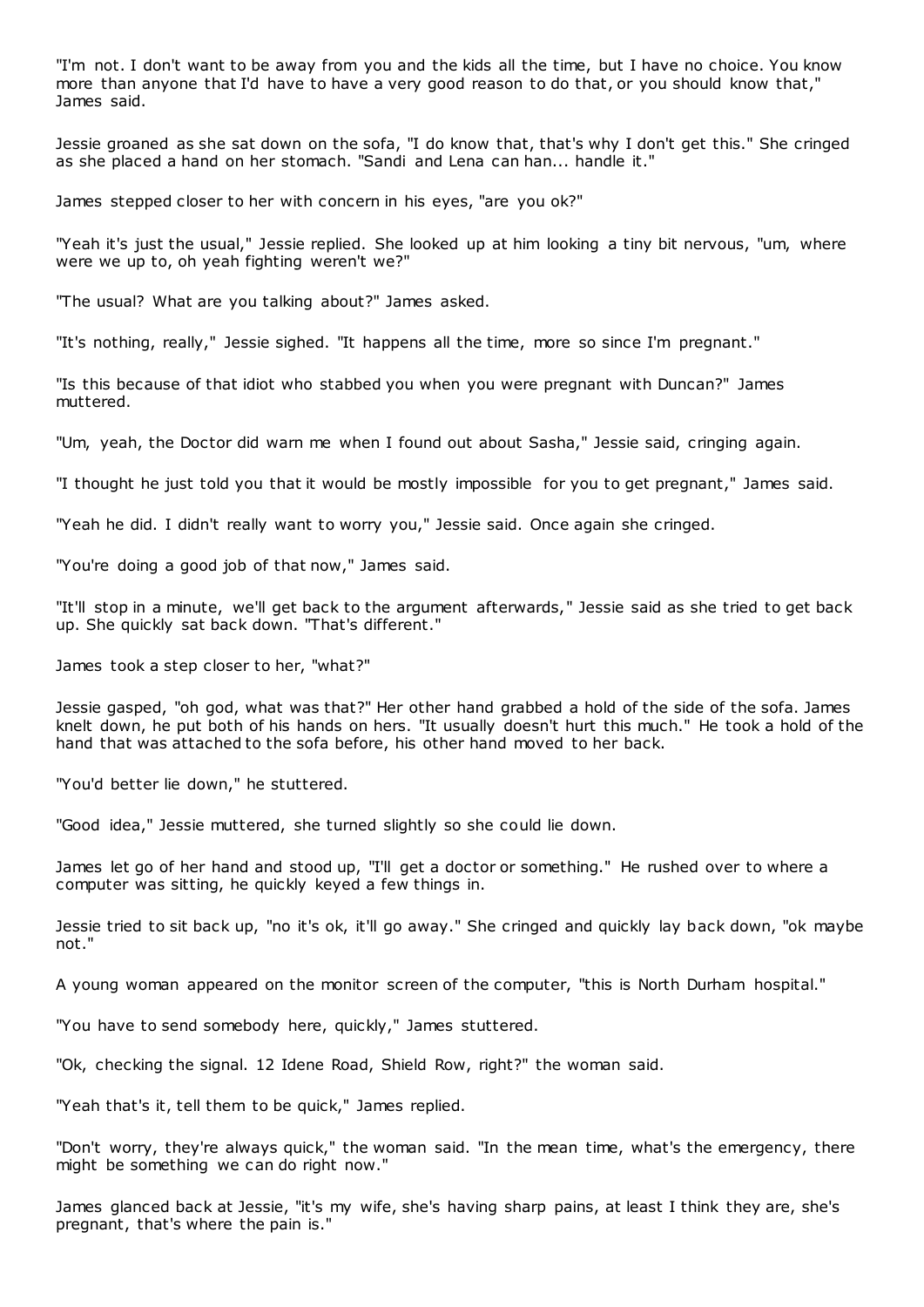"I see, try to keep calm," the woman said. "If it's pregnancy related I doubt there's much you can do right now, except keep her comfortable until help arrives."

"Is there no ship in orbit that can transport us to a hospital or something?" James asked.

"Hospital? Oh no I'm not going to one of those," Jessie muttered.

"I'm sorry, it appears that all the ships are on assignments. Help will arrive in a few minutes," the woman said.

"Right, thanks," James muttered, he pressed a button on the computer, the woman disappeared off the screen. He headed back over to Jessie.

"I don't want to go to a hospital," Jessie groaned.

James knelt down nearby her, he took a hold of the hand that was on her stomach. "I'm hoping we won't need to."

"What if we do, can't we go somewhere else but North Durham?" Jessie stuttered.

"Durham's the closest Jess, that's better, you know that," James said.

"Would it have killed them to have put a hospital in Stanley," Jessie muttered. She closed her eyes and bit her lip. "It's getting worse."

James used his other hand to stroke the side of her face, "it's ok, they'll be here soon." The hand he was holding tightened its grip. "Jess stay strong for me ok."

"When it comes to pain I'm not strong," Jessie muttered, still with her eyes closed.

They both heard a loud banging outside. "That's them, I'll be back," James said as he climbed back onto his feet. He rushed out of the room. A few seconds later he came back in, two guys followed him, one holding a med kit.

They both knelt down in front of her, one of them pulled out a tricorder. The other one opened up the med kit, he fiddled with a hypospray. "How long has she been like this?" he asked.

"About five, I dunno ten minutes," James replied.

"It's nothing right, you can treat it here?" Jessie stuttered.

The man with the tricorder used it to scan her, he shook his head, "no we can't. Tim, get the stretcher." The other man handed him the hypospray, he got up and rushed back out. The remaining medic pushed the hypospray into her neck. "That'll help with the pain but we can't risk giving her a high enough dosage to get rid of it all."

"I can't, I don't want to go to the hospital," Jessie muttered.

James knelt back down next to her, "it's either that or put up with the pain. We don't know what this is, we can't risk staying here."

The medic glanced at him, "she's got an infection, that pain she keeps having is the baby moving against it."

"Oh not again," Jessie groaned.

James' eyes widened, "again?"

"I got an infection while with Sasha, luckily it was in the early stages and the Doctor..." Jessie muttered, she bit her lip again. "He treated it, it wasn't this bad."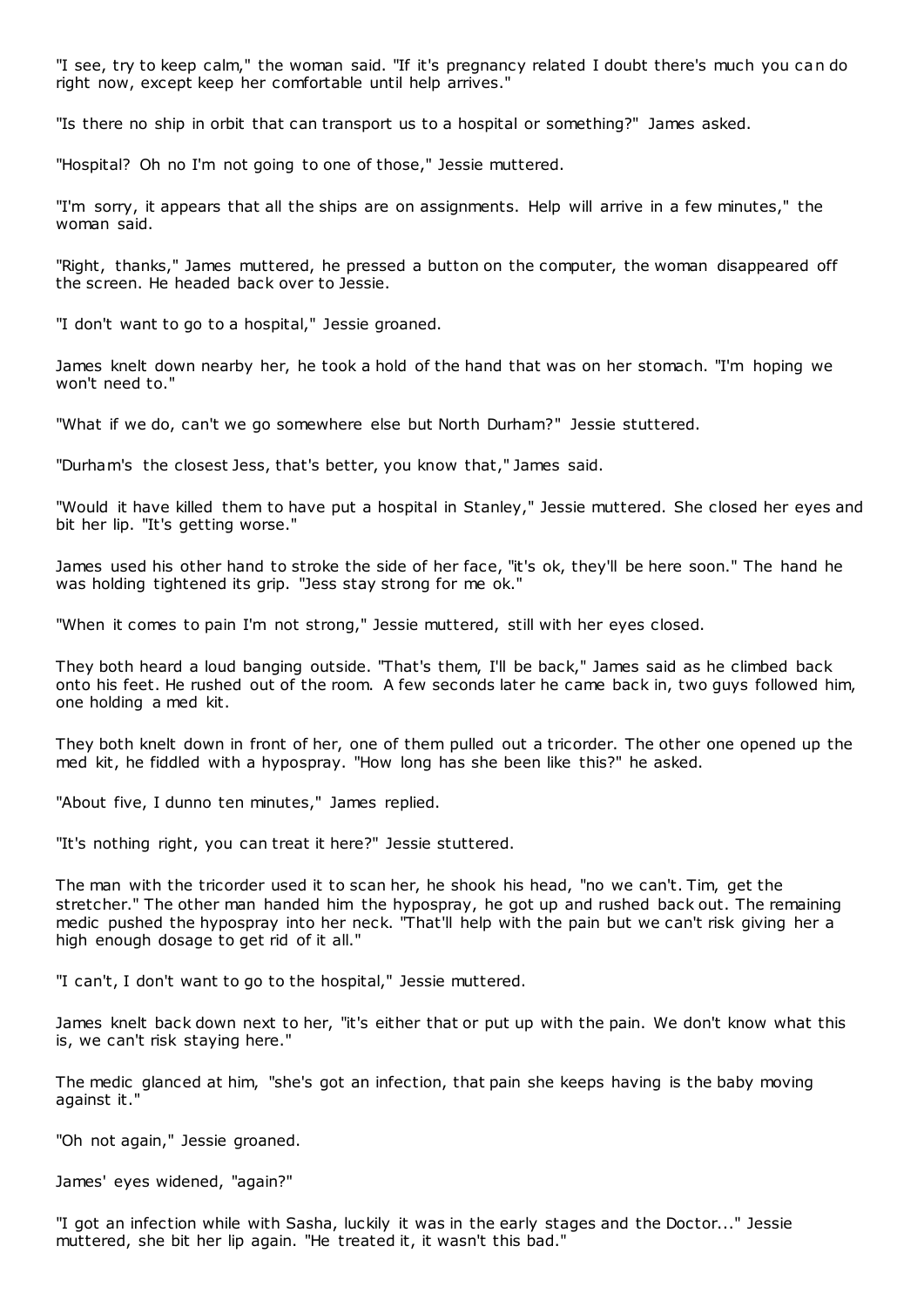"You really should tell me," James said.

The medic called Tim came back in carrying a basic stretcher, he put it down. "We'll have to hurry," the first medic said.

Tim nodded as he moved over to where James was kneeling, "sir, we need to get her on the stretcher."

"It's ok, I can carry her," James muttered, glaring at him.

The first medic put his arms underneath Jessie's legs, "ok then. On the count of three."

James put one arm underneath her back, and one around her shoulders. "Fine, three." They both lifted her up easily and put her onto the stretcher.

The two medics grabbed both ends of it and walked out of the room with it, James followed them. They all got outside, and went inside a small shuttle. They carefully placed the stretcher onto a biobed. Tim headed for the front, he sat down in the pilots seat.

"Ok it'll take a few minutes to get to North Durham," Tim said.

"All right sweetheart, how's the pain?" the other medic asked carefully.

"It's still there, and don't call me that," Jessie groaned in response.

"I gave her a safe dosage, it should last until we get to the hospital," the medic said. He looked back up at James. "I know it seems inappropriate but I need to get some details so the hospital can add it to her record."

"Ok, what kind of details?" James questioned.

"Well firstly full name so the hospital can get access to her record," the medic replied.

"Full name? I don't know if the record from our ship is the one the hospital's got, or an old one," James said.

"I wouldn't worry about, they're very thorough so they'll have the recent records," the medic said. He glanced back down at Jessie. "Ok what's your full name?"

"Jessie Stuart," she replied.

"It's Jessica," James muttered.

Jessie frowned, "yeah whatever."

The medic got a PADD and fiddled with it, "I take it you prefer Jessie then, at least now you won't bite my head off." He smiled, "now then, this is just so I know cos I don't have access to her records now, but this is her second pregnancy right?"

"Actually fourth," James said uneasily.

"Oh, we're telling everyone about the first one then," Jessie muttered.

The medic raised his eyebrow, "ok, she mentioned she had an infection with the child Sasha, was that the last or..."

"That was the third yeah," James replied.

"Can you think of anything else that may be related to this?" the medic asked. "For example did the other two pregnancies go ok, or has there been anything else wrong with the current?"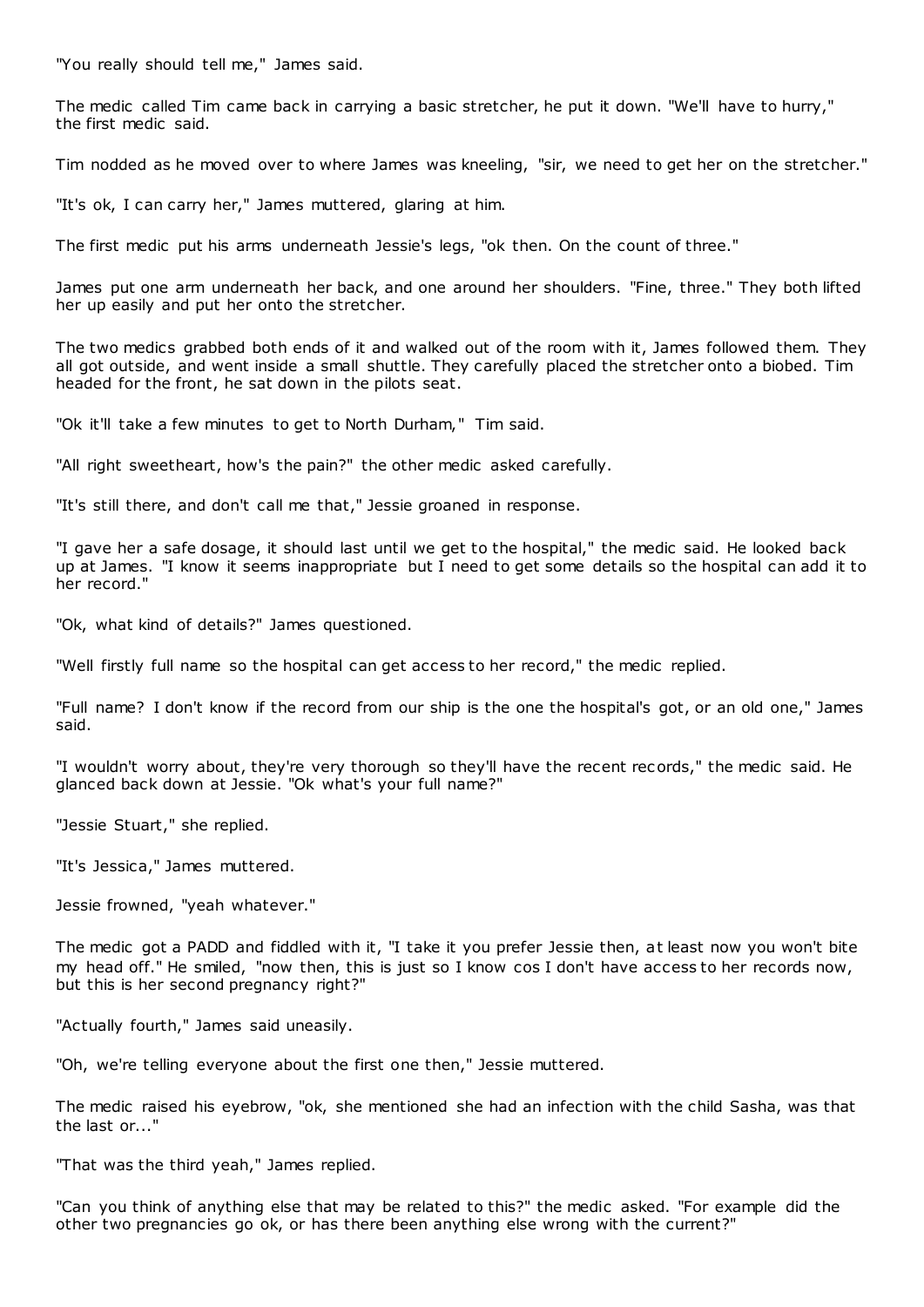"Oh boy, we'll be here a long time," Jessie groaned.

"Well the first one can't be related, recently I've found out it was during the second one that this happened," James said.

"Can you be specific?" the medic questioned.

"Some guy, he stabbed her there, our son had to have a surrogate mother to survive," James replied.

"Our doctor said that I'd have less chance of having kids because of that, but I got pregnant again really easily," Jessie said quickly. "Well kinda easily. He found the infection during a check up so he treated it, he did warn me I may get pains every now and then."

"And he didn't mention that the infection could come back?" the medic questioned.

"No, it shouldn't have," Jessie replied. She closed her eyes, "I don't get it."

James looked uncomfortable, "I think I do though. You died during the third pregnancy, stabbed again."

"Yeah but it was too high up, it couldn't have affected me like that," Jessie muttered.

"Um, she died?" the medic questioned.

"Yeah well the baby was put into somebody else, and then in stasis until she was revived, and then they put her back in her," James replied.

The medic stared with wide eyes, "I don't get it, who on earth was your doctor? Why was she put into stasis, she could have stayed with the surrogate right?"

"I was dead a while ok," Jessie grumbled.

"It's hard to explain ok. She died because of some ritual, the one who performed it became the surrogate. She was evil so we had to take the baby away from her. The stasis units were damaged once during an attack, we couldn't risk keeping her there," James said.

"Ok, her record's going to be a very interesting read," the medic muttered. "How long was she dead?"

"Two months, I think. I didn't want to keep track," James replied.

"And when was the child put back in her?" the medic asked.

"A month or so after she was brought back," James replied.

"Well, I see the problem then," the medic sighed. "I don't get how she survived after being dead for two months, actually I don't get a lot of it, but I do get why this is happening again."

"Well?" Jessie groaned.

"Well her body was dead during a certain part of the pregnancy, it was obviously in the same state when she was brought back and when the baby was put back in. The baby was three months ahead of her," the medic said.

"We're here," Tim said.

"I'm hoping that the baby was still young when she was put in her," the medic said.

"Um, seven months," James muttered.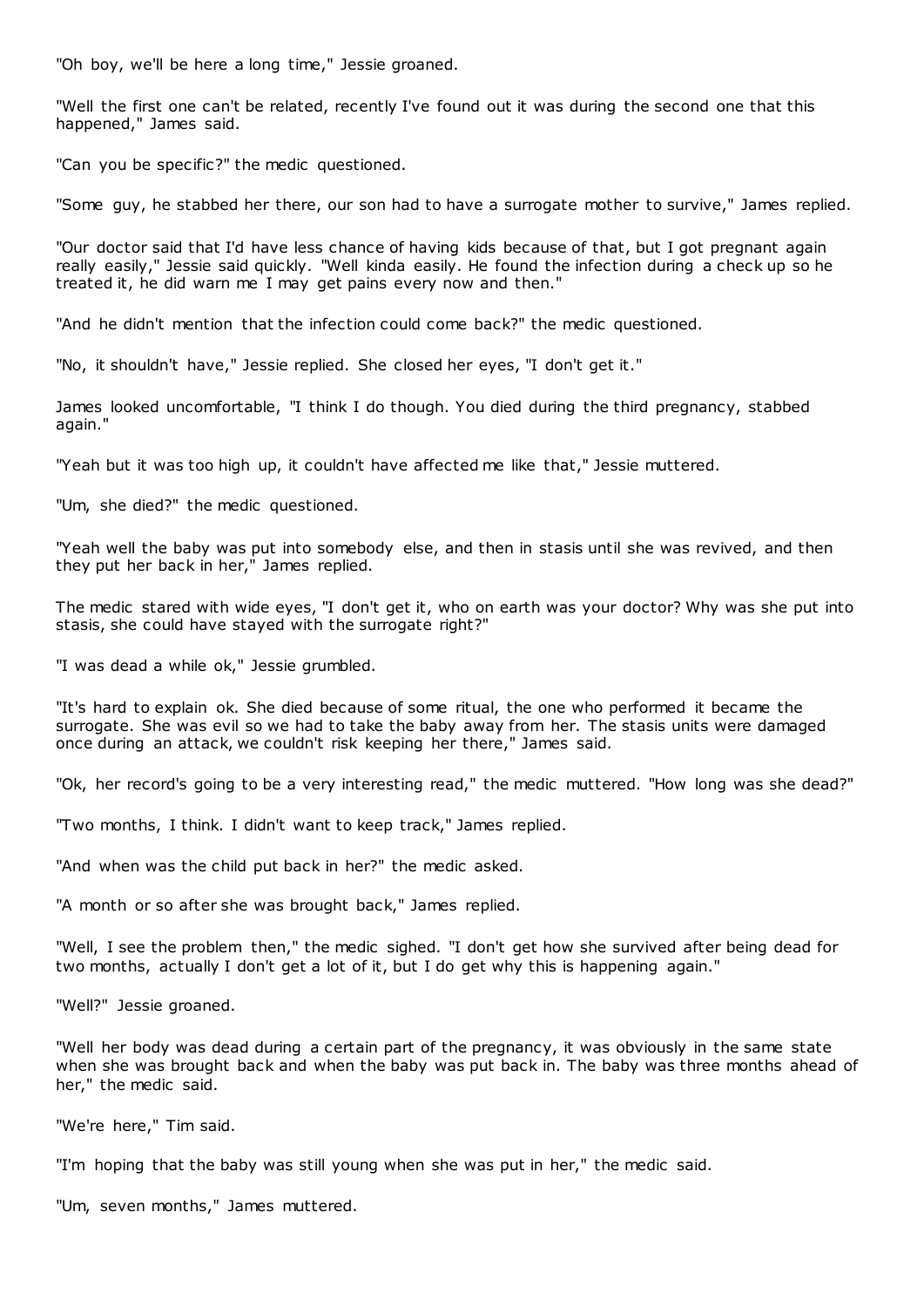"Oh god," the medic groaned. The shuttle shook a little as it landed.

Tim made his way over to them as the shuttle doors opened. "Well let's get her in."

"Please," the medic sighed. They both picked the stretcher back up and headed out of the shuttle.

### **The Enterprise Bridge:**

"Surely we should be back at Earth by now," Angela complained. She was now free of the chair, but she could still feel the imprint marks on her shoulders.

"Of course, we've been here for hours," the new helmsman said.

"Um, nope... not even close," Foster commented. He switched the viewscreen on, all anyone could see was a green mist. Before anyone could say anything a Cardassian ship flew into view from the starboard side. Sitting nose to nose with the Enterprise, they fired a shot.

"I knew I should have stayed on the Leda," Foster whimpered.

"That wasn't my fault this time, you all saw it," helmsman stuttered.

Angela rolled her eyes, "hail them."

Foster did as he was told, "they're not listening."

"Fine, keep the comm channel open. Deanna, take the helm," Angela ordered with a cringe on her face. Everyone gasped at her.

The woman from before stepped out, blowing her nose. "Oh sure, now you want me." She made her way to the helm anyway.

"Now we're being hailed," Foster said.

Angela smirked, "on screen then."

Gal Satai appeared on the viewscreen looking pretty terrified, "no, anything but that!"

"Don't tempt me any further. I have something a lot worse than Deanna Enterprise-Crusher Troi at my disposal," Angela threatened. She shook Annika's chair a little, "say hi to the nice lady."

Annika smiled, "is it nanoprobe time? It's been a while."

"Enough!" Gal Satai bellowed. "What's the meaning of this Enterprise, we weren't planning an attack until next week."

"Then why did you?" Angela asked.

"Your most powerful starship flew straight into our secret..." Gal Satai explained.

Foster butted in, "oh good for us, we did something right."

"Secret space station!" Gal Satai shouted directly at him.

Everyone's eyes went straight to Deanna. Luckily the other helmsman was hogging his station still. She looked rather sheepish.

"I said it only happened once," she commented. Everyone, including the Cardassians on the screen raised their eyebrows. "On purpose." She fidgeted as the staring continued. "By accident I mean."

"We're on the Enterprise E, might I remind you," Angela muttered.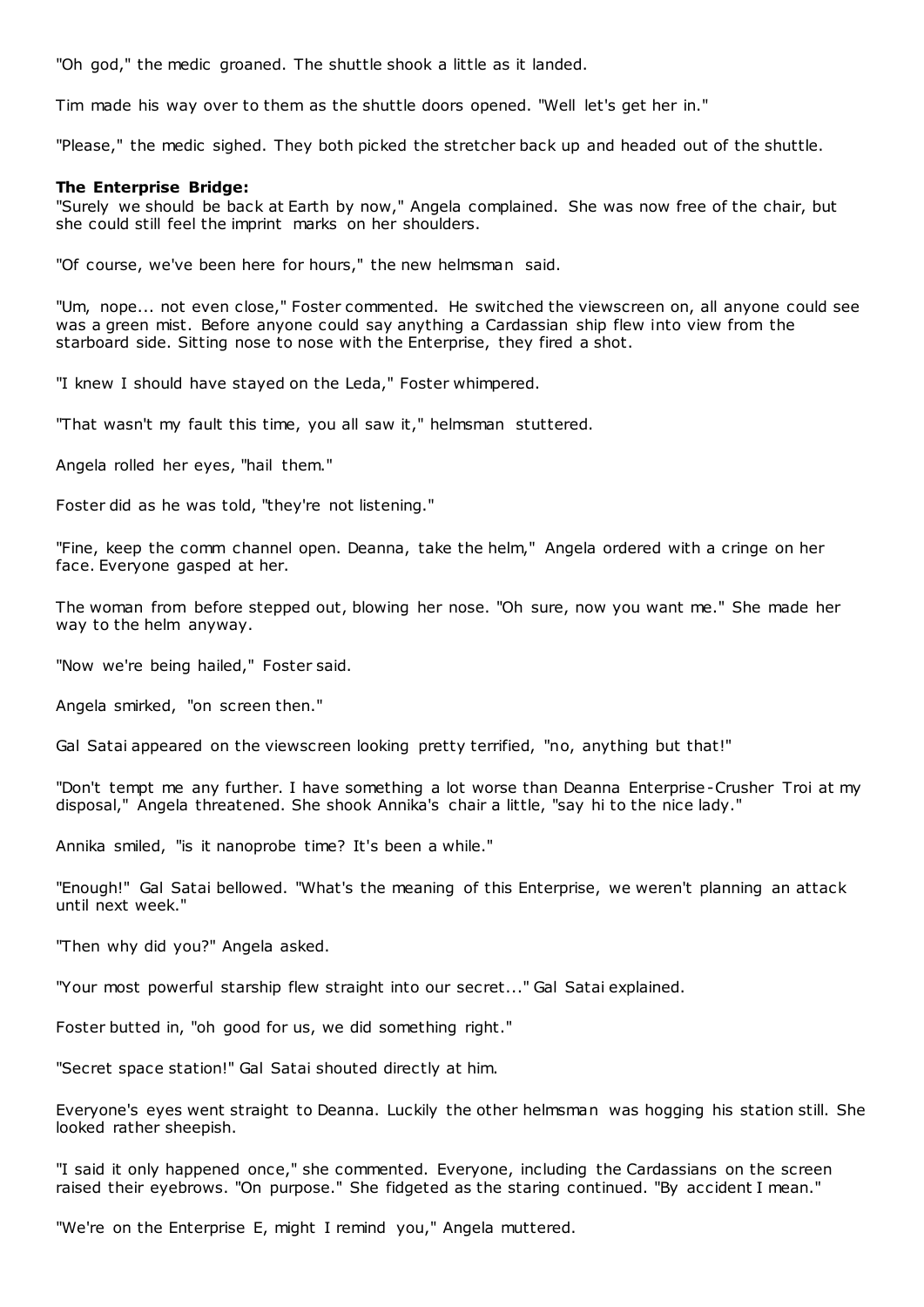"Right, aren't I supposed to be on the Titan, or something?" Deanna nervously stuttered. She ran into Foster's old escape pod. Everyone breathed a sigh of relief.

"Yeah, that ship got Fire At Will'd just last week," Angela commented.

Meanwhile Annika had moved to sit in the Captain's chair. The seatbelts attempted to go around her and fasten, but they couldn't get across her chest.

Gal Satai cleared her throat, "about our secret space rubble."

"At least you can still keep it a secret," Foster said helpfully. He winced as the Cardassian woman growled at him.

"Hang on. I don't remember hitting anything, surely I'd have noticed," Angela grumbled.

"Aaaah, that's nice, get those kinks," Annika's voice vibrated. Everyone turned to look. They had to quickly turn back as the chair was already in full vibrate mode.

"Oh," Angela could only say.

"Oh don't worry, you won't miss this," Gal Satai grunted. The viewscreen switched back to space view, the ship flew away.

"Oh phew, they're gone," the helmsman said. The ship shook a few times. "Huh, that's weird. I don't see anything."

Foster shook his head, Angela stared at him with a look that could kill on her face. "Um, shields holding at 90%."

"Fine. She said we're powerful, its her funeral," she grumbled. "Arm the quantum torpedoes."

Annika giggled, "oooh yes, that's the spot."

Even the Enterprise herself shuddered at the thought.

#### **Sickbay:**

"Why must something happen when someone's in labour?" Craig grumbled as the ship shook again.

Doctor Jones sighed, "it wouldn't be half as interesting then I guess."

Harry walked into the room, "it's ok, I'm here now."

"Did you call him?" Craig asked, glancing at Jones.

"No and obviously you didn't either," he replied.

Harry walked over to them, "I overheard it from Neelix, of course because of that stupid Nemesis helmsman I had to get a shuttle here from the Leda."

Lee walked into the room, "hey everyone."

Craig groaned, "oh god, she's going to kill me."

"I thought I'd better be here cos as soon as that kids born I'll know it's not mine," Lee said.

Harry nodded, "that's kinda the same reason."

Craig rolled his eyes, "right so if he's not black or Chinese you'll think you're not the dad. You're idiots."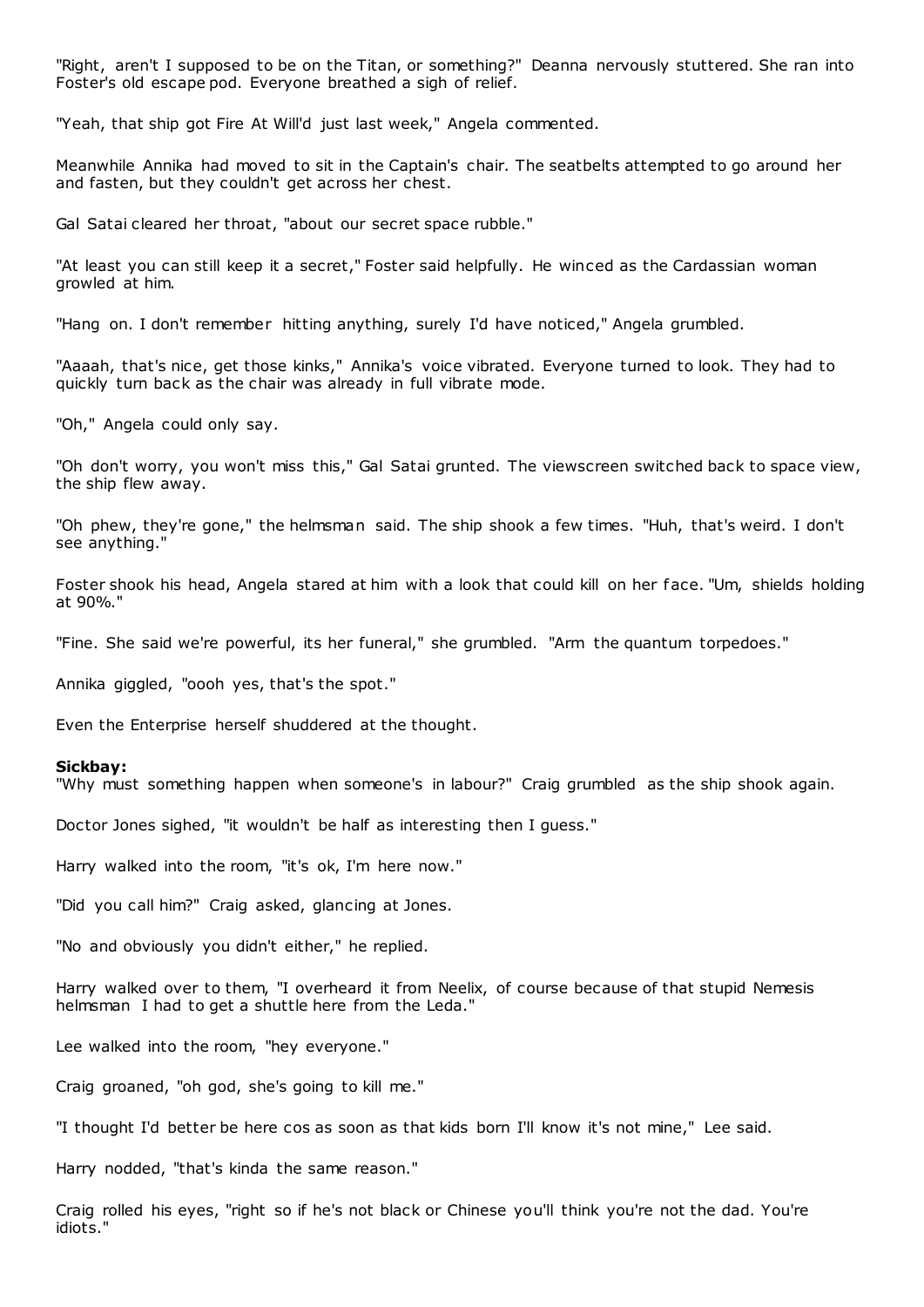"Um, we are?" Lee stuttered.

"Well Triah's white so the baby may be white still even if you were the dad, and well I've always thought Chinese and Japanese people look similar," Craig muttered.

Harry looked annoyed, "are you being racist?"

"No," Craig groaned.

Doctor Jones walked over to Triah who was staring angrily at the newcomers, "keep those freaks away from me."

"Try to stay calm," Doctor Jones said.

"Calm? How long have I got left?" Triah snapped.

"A few hours," Doctor Jones sighed.

"God at this rate Jessie will have her kid before me," Triah groaned.

"What in a few hours, that's one fast growing kid," Lee said.

Harry shrugged, "well at least it and Duncan will have something in common."

Craig stared at them, "I really hope you two are not the dad."

"Well I'm glad you haven't got a kid yourself," Harry said.

"I probably will someday, and I'd be a better dad than you any day," Craig grumbled.

Harry laughed, "right! Will you teach your son how to humiliate himself in the worst possible way, by proposing to a girl who doesn't like him, after being dumped by another girl?"

Craig stepped really close to him staring angrily, "oh yeah, well at least I had a girlfriend."

Doctor Jones shook his head as he opened up a tricorder, "will you stop arguing, this is hardly the time."

Triah grabbed the tricorder off Jones and threw it at the pair, it hit Harry in the arm. "You two either shut up or get out!" She looked down at the tricorder on the floor, "for god's sake, look what you reduced me too, littering. Someone pick it up for me."

Doctor Jones knelt down to pick it up, "no problem." He walked back over so he could scan her.

### **North Durham Hospital:**

An elderly doctor rushed down a corridor holding a PADD, he turned into one of the rooms. Jessie was now lying unconscious on a biobed, James was nearby, while two nurses were nearby a equipment tray.

"I got here as fast as I could," the doctor said. He handed the PADD to one of the nurses. "The last report said she was conscious."

"We had to sedate her, the painkillers had worn off quickly," nurse 1 said.

"Are we going to talk, or are we going to do something?" James asked, looking rather annoyed.

The doctor sighed as he walked closer to him, "it's not that simple. That infection is a lot worse than the last one."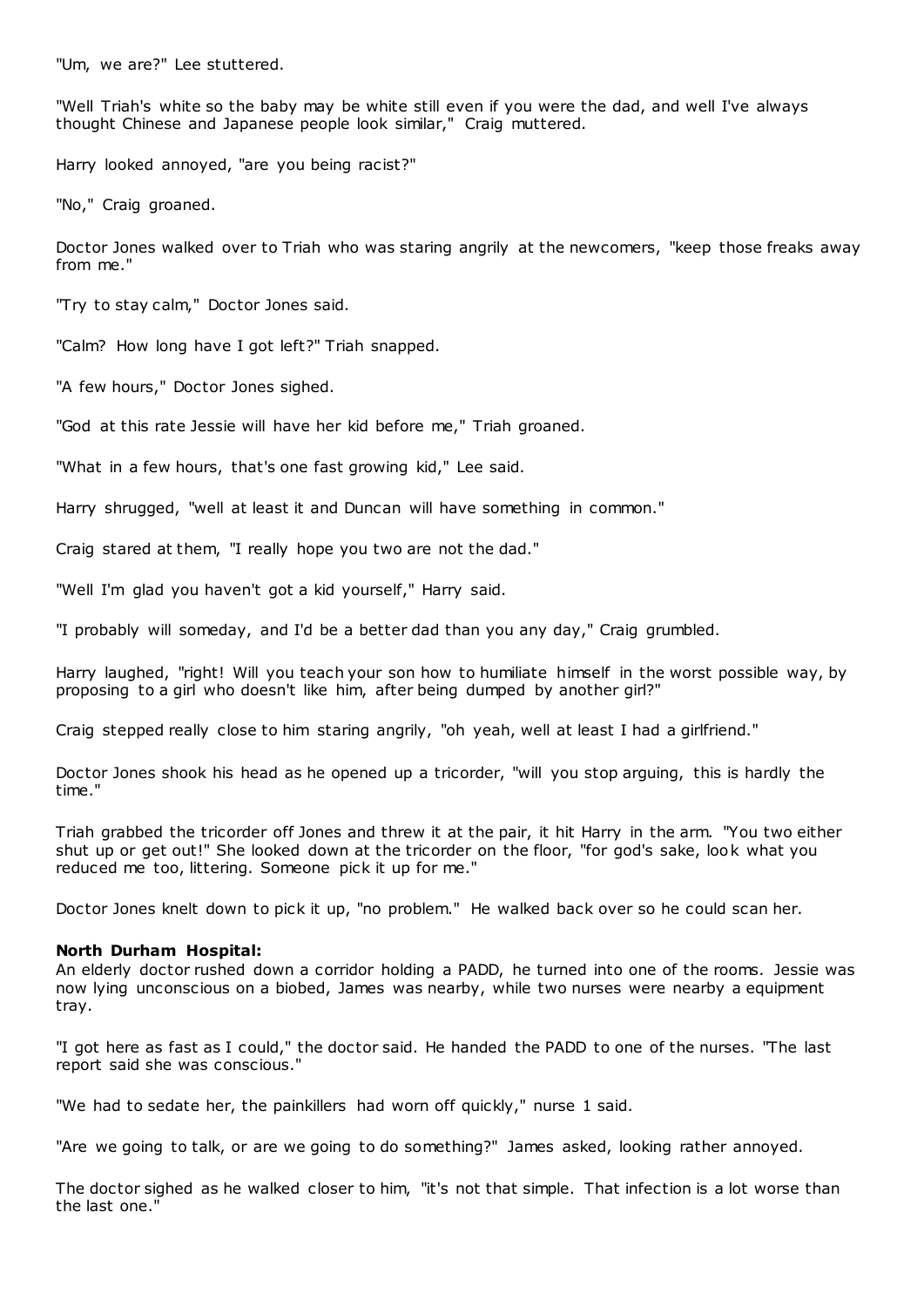The door opened, a female doctor came in. "Dr Greene, you said you needed assistance."

The first doctor sighed, "yes I do, come in." The female doctor stepped inside and closed the door behind her. "Mr Stuart, this is Dr Harrison, I asked her here because she's one of the best in this field."

"If you say so, can I see the file?" Harrison said. Greene handed the PADD over to her.

"The treatment will be much more difficult than the last one as the babies are more mature than your last daughter. She was a month or..." Greene said.

"Wait, did you say babies?" James stuttered, with eyes widened.

"Er yes I did, you didn't know it was twins?" Greene replied.

"Er, no way I didn't," James stuttered.

"No wonder," Harrison muttered. "The physician for this pregnancy was one of those experimental EMH's, he probably didn't even tell her or notice. She's been on Earth for a while and she hasn't gone for a check up since. Also the EMH was destroyed before the ship even got back to Earth."

"Typical, that last EMH would have prevented this I'd imagine," Greene muttered. He sighed, "right, even if it was just one we'd still have a problem as it's seven months old. With two of them there, there's no chance we can treat the infection without harming them."

Harrison sighed, "We can transport them both out, at seven months they probably can survive as long as we keep them under life support. We can treat her no problem then, but I wouldn't delay much longer if we were to do that."

"Why not, the later the better for the children right?" Greene said.

"Yes but there's already internal bleeding, we can't risk waiting," Harrison said. "Of course we could wait as long as possible, but doing that we risk killing her."

"But if we get them out later they have a higher chance of surviving," Greene said.

"She'd only live an extra week though," Harrison muttered.

"That could make a difference though," Greene said.

"Excuse me," James muttered. The two doctors glanced over at him. "You said she was best in the field, why are you arguing with her?"

Greene sighed, "no offense Mr Stuart but I think our priority is the children here."

"But a week isn't going to make a difference," James grumbled.

"We won't wait a week unless we have to. We have to be careful with them, seven months is a fragile age and we can't just remove them that easily," Greene said. "Besides I'm sure the mother would sacrifice herself to save them, you probably would sacrifice yourself too if you had to."

"Yes I know I would, but she shouldn't die. If I died it wouldn't matter but if she did, no I couldn't even look after Duncan when she died the last time, how the hell would I be able to take care of four children?" James said.

"If we don't do the second option you may only have to worry about two children," Greene said.

Harrison groaned, "Dr Greene, a lot of children who were born at seven months survive. I say we should take a chance, besides it's his decision not ours."

Greene rolled his eyes, "very well, but I strongly advice against it."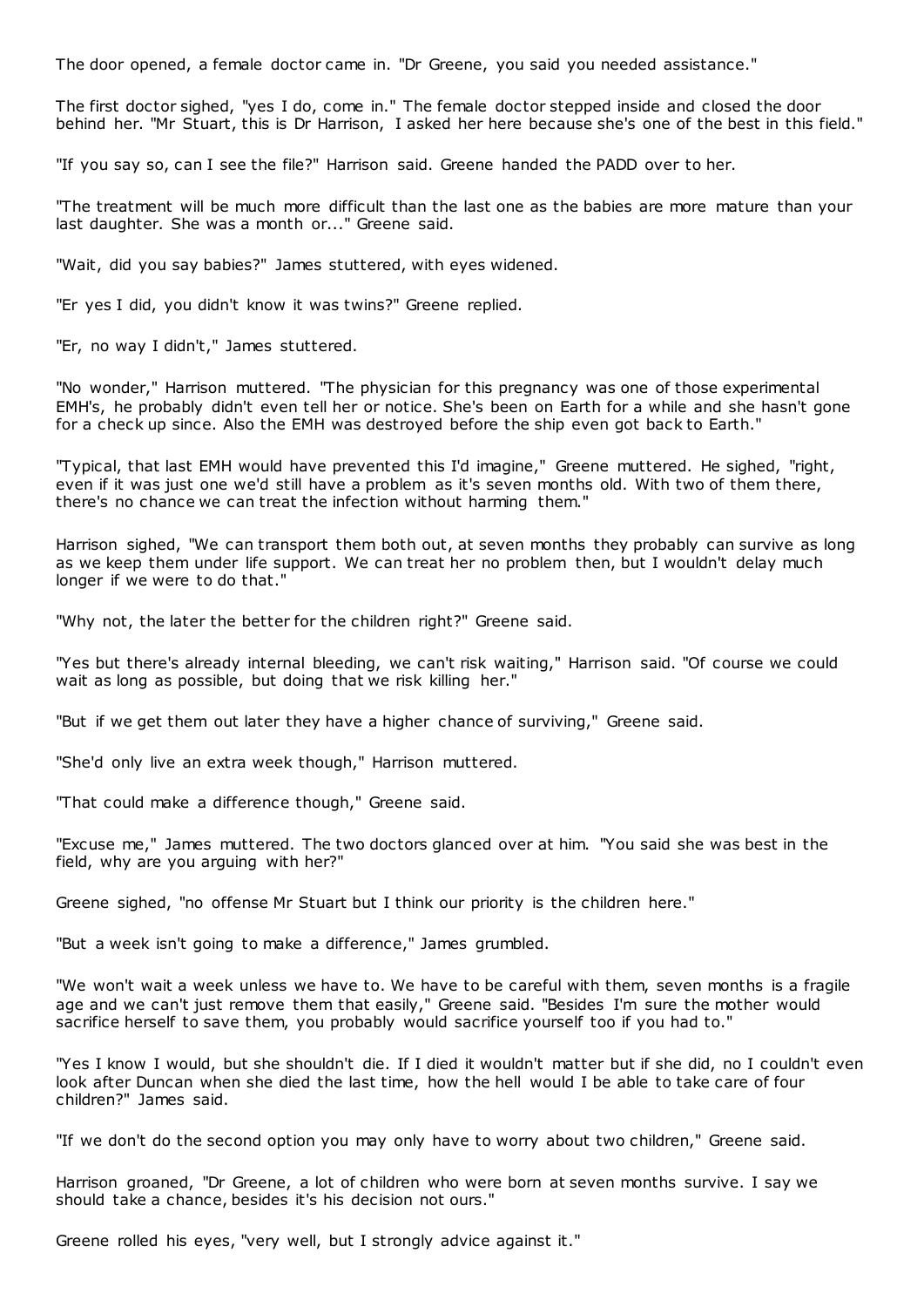"I think we've noticed," James muttered.

"I think we should get started myself," Harrison said. She glanced over at him, "there's a waiting area just outside."

"No, I'm staying," James said.

"I'm afraid it's against the rules to have you here during the operation," Greene said.

James sighed, "fine." He turned around to leave the room. Just down the corridor there were a lot of chairs in a wide area, at the back there was a large desk with two people working there. He headed over to the desk, "excuse me?"

One of the nurses looked up from a PADD she was reading, "yes?"

"I need to contact someone, they're babysitting my kids and I need to tell them I'm here, just in case," James said.

The nurse nodded, "sure, hang on." She stood up, she picked a computer off the desk behind her. She placed it on the desk in front of her. "There, but be quick, we'll be needing it back soon."

"Thanks," James said, he keyed in a few commands. The nurse walked away. Not long later Kathryn appeared on the screen.

"I hope you're not checking up on me, I've only had one cup," she said, looking innocent.

"No I'm not. I'm at the hospital, I just thought I'd tell you," James said.

Kathryn's face tightened with concern, "what, what's wrong?"

"It's Jessie, she's... she's really ill, I may lose her or may lose the baby, I dunno," James stuttered.

Kathryn sighed, "I'll come ok, I'm only a minute away from North Durham, that's where you're at right?"

"Yes but I don't want Duncan or Sasha here, hospitals aren't a good place for kids and I don't want to scare them until we know for sure," James replied.

"It's ok, I know a few people who could look after Sasha. I'll pick Duncan up from school now and drop them both off. It'll take about twenty minutes though," Kathryn said.

"You don't have to come," James muttered.

Kathryn smiled, "yes I do, I won't be able to stop worrying if I don't know what's happening."

James sighed, "ok, thanks."

"You don't need to thank me, see you in twenty," Kathryn said. The screen changed back.

### **Cyprus:**

Tom and B'Elanna were sitting in a romantic restaurant. Tom pulled a bottle of wine out of a ice bucket next to the table.

"I'm so glad we finally found a kids club," he said as he tried to pull the cork out.

B'Elanna groaned as she snatched the bottle off of him, "well I hope he has more fun there, this is his first holiday." She got the cork out easily and started to pour the wine into glasses.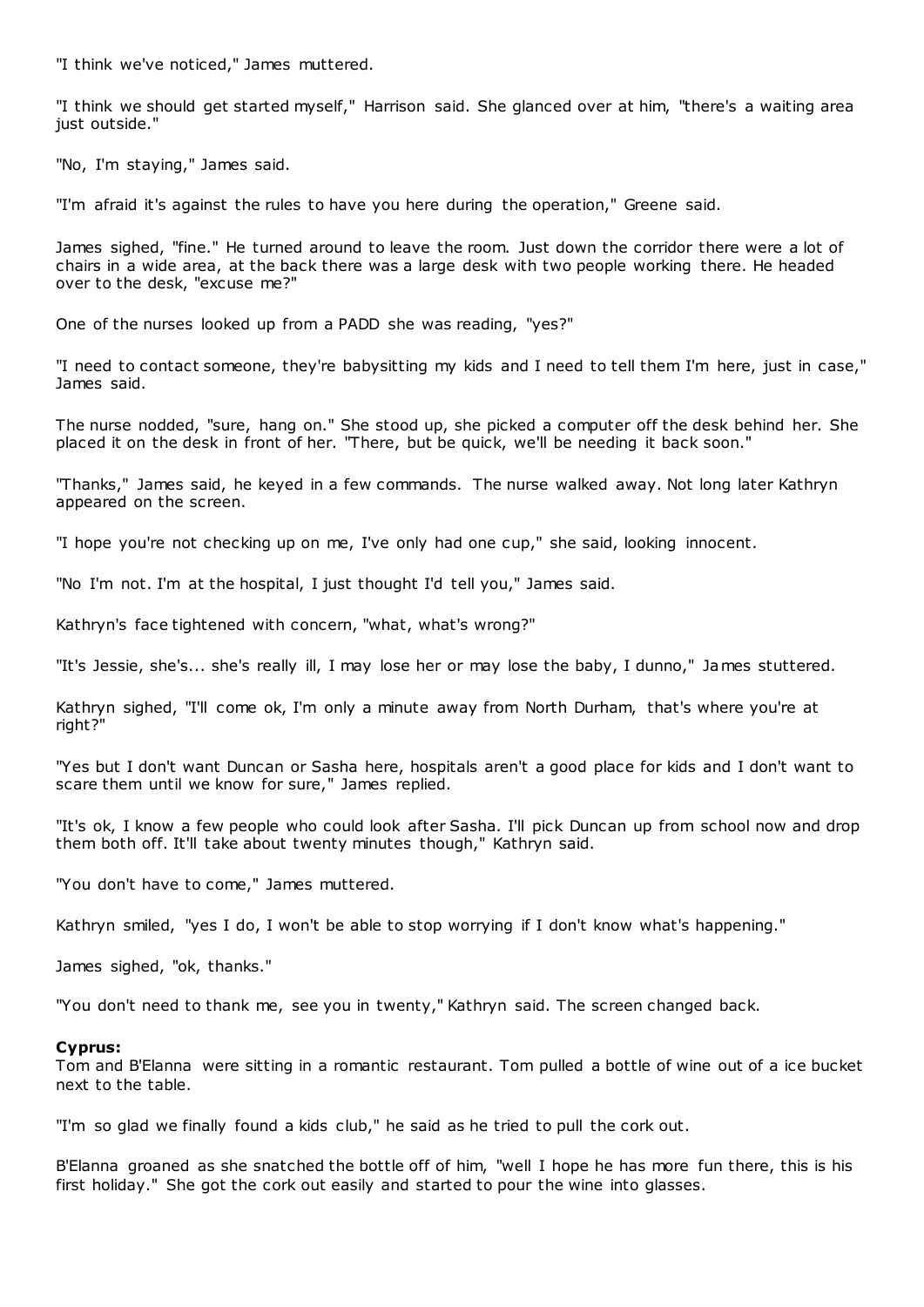"We'll have to contact Bryan too to check on him, he's spending too much time on that ship," Tom said.

"We can do that tomorrow, let's just concentrate on tonight," B'Elanna smiled.

Tom smiled too, "mmm yes ma'am."

A young woman came over to the table dragging Johnathan by the hand, "Mr Paris."

Tom groaned as he glanced at her, "what?"

"Your son caused a scene in the dining area of the hotel. He thought the food was, in his own words, crap and started to throw it at everyone. It wasn't long until a full food fight started," the woman snapped.

"It was crap," Johnathan muttered.

"I'm sorry Mr Paris, but I cannot look after your son. Before that incident he told the whole class that I was taking pills outside, but I was only talking to a friend of mine, and he smacked at least two lads," the woman said.

"But you have too, if it was a school you..." Tom stuttered.

"Would have expelled him by now. Do you want a list of what he did?" the woman asked.

Tom's face dropped, "uh, no."

B'Elanna rolled her eyes, "Johnathan, what do you have to say for yourself?"

"Um, she was taking pills, I saw her," Johnathan replied meekly.

"I was not!" the woman snapped, she stormed off without him.

Tom sighed, "well, I think we should go to a more appropriate restaurant."

"Yeah, but Johnathan and I are going to have a little chat before dinner," B'Elanna grumbled.

### **North Durham Hospital:**

Kathryn entered the waiting area, she immediately went to the desk. "Excuse me."

The nurse looked at her, "yes ma'am?"

"Um there's a patient here, Jessie Stuart?" Kathryn said.

"Yes, you'll have to wait though, an operation's going on," the nurse said.

"Right ok, so her husband is still around then, right?" Kathryn questioned.

The nurse looked around the waiting area, she pointed at where James was standing, which was nearby the window. "That's him I think."

"Oh, I didn't see him, thank you," Kathryn said. She rushed over to him, but he was too busy staring out the window to notice. "I'm here, sorry I'm late."

James didn't turn away from the window, "they've been in there a while."

"What happened exactly?" Kathryn asked.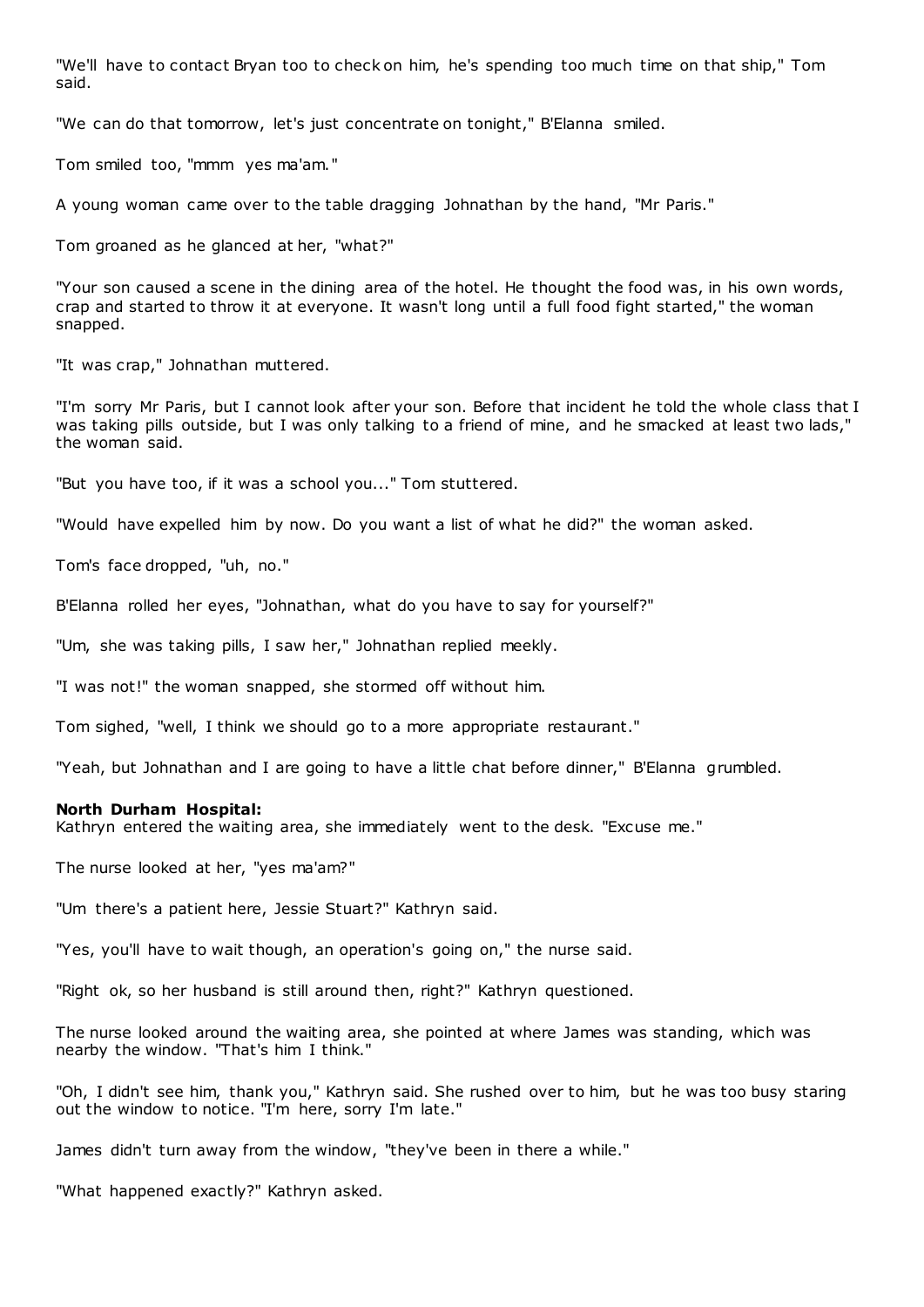James turned around to face her, "she's got an infection, and it's caused internal bleeding. If they don't treat it she'll die."

Kathryn closed her eyes and sighed, "oh god, you two can't seem to catch a break when it comes to pregnancies, can you?"

"Obviously not," James muttered.

"Do you know what they're doing exactly?" Kathryn asked.

"They're removing the children so they can treat the damn thing," James replied.

Kathryn's eyes widened, "um, I hate to sound like an English teacher but its child, James, not children."

"Its twins," James said. Kathryn continued to stare at him. "Obviously it runs in Jessie's family."

"Oh dear," Kathryn stuttered.

"Yeah I had a similar response. That damn Freddie didn't tell us, well he probably was too stupid to know anyway," James said.

"Ok, did they tell you the odds or anything like that?" Kathryn asked.

"Well if it's successful, they'll be put in life support things which I don't get, Duncan was seven months too and he didn't need those," James replied. "According to one of the doctor's a lot of seven month olds survive."

"Yes they do, we do have some of the best doctors in the quadrant you know," Kathryn said.

"Then why life support machines, sounds to me like there's something they're not telling me," James questioned.

"Well Duncan was born early because B'Elanna's Klingon physiology thought it was time, I think Klingon pregnancies don't last as long. In other words there was nothing wrong with him, goodness knows what that infection may have done to the twins," Kathryn replied.

"They're hiding something from me, I thought so," James muttered.

"James, trust me, they'll be fine," Kathryn said.

"What if they're not, what if the whole thing kills one of them or both?" James muttered. Tears started forming in his eyes, "I told them to do that instead of waiting longer, if they die it's my fault."

Kathryn frowned, "don't be silly, you said it yourself, Jessie will die if they don't treat it."

"Right, I chose her over two of my children, what kind of sick person am I?" James muttered.

Kathryn shook her head, she placed a hand on his face to wipe away the tears. "You're not, you did the right thing. When she last died you turned evil and killed someone, because of that you nearly got yourself killed in a fire later, obviously not caring about Duncan. You don't want to be like that again, especially with four children instead of one."

"That doesn't justify killing them," James grumbled.

"They won't die, they're too strong to die," Kathryn said.

"What makes you think that?" James questioned.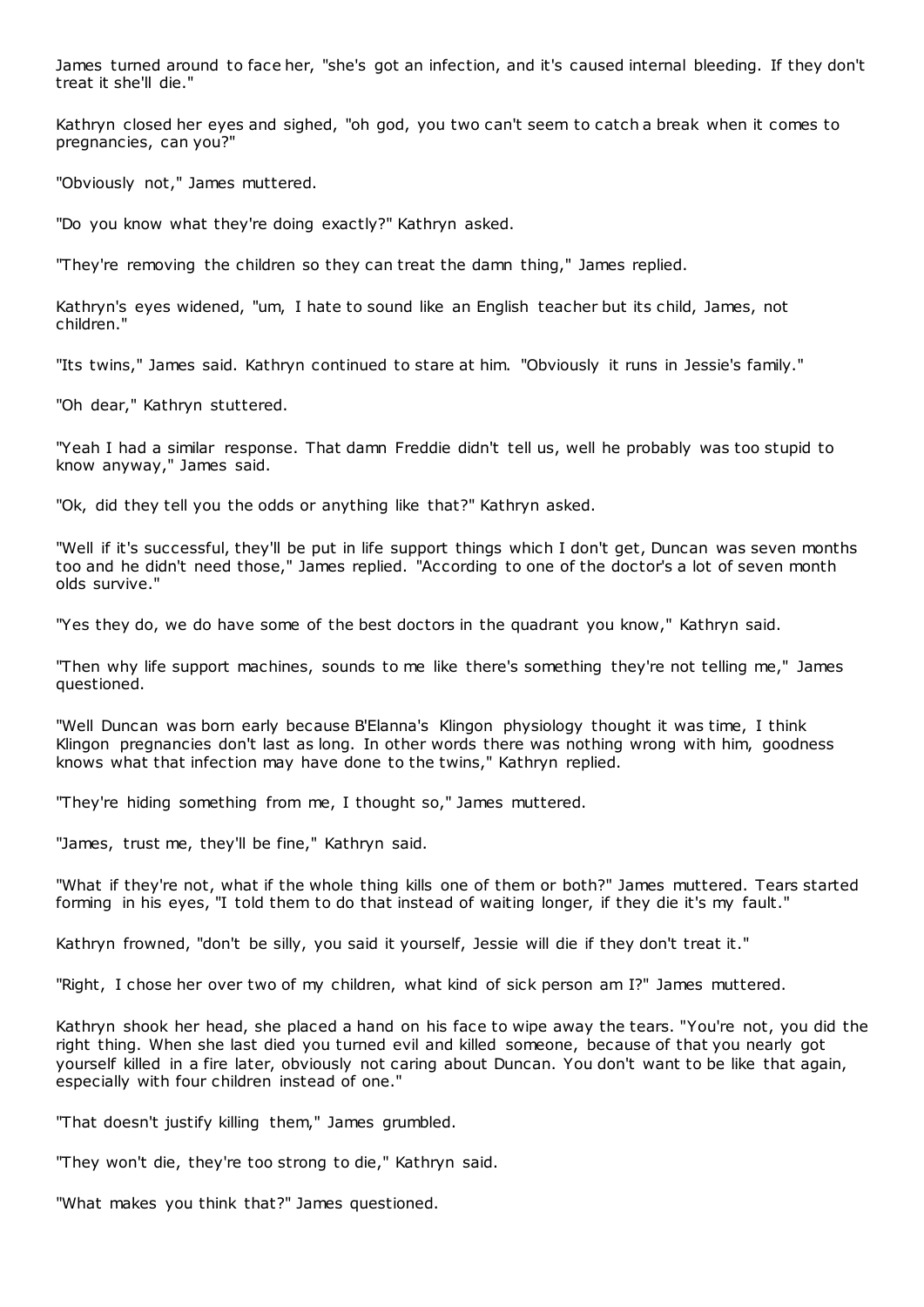Kathryn smiled, "when you were born you had the umbilical cord wrapped around your neck, you were dead for five minutes. When the doctor revived you he did warn me that you may not live past your first year considering how young you were, but here you are now."

James stared at her, "you never mentioned that."

"No, I didn't think you should know about it, but then again what do I know, ey?" Kathryn said, smiling slightly. "You were nearly seven months when you were born. You spent a week in one of those machines. For a few hours you were taken out, long story. The doctors were surprised that you were ok after you were brought back, they gave us the all clear and went home the next day."

"Well I bet dad was thrilled," James sarcastically muttered.

Kathryn sighed, "if you ask me, it was your tough Janeway genes that kept you alive. Yes I know your father was from a long line of trainee Slayers but I still think it was my side."

"Makes sense, no part of him wanted me alive," James said.

"That's not true," Kathryn said. "Duncan was born premature like you, and he's the toughest little lad I've seen. Of course Sasha survived her mother getting stabbed, getting transferred to an evil witch woman, getting transferred to a stasis unit, you get the idea. I think the Janeway gene kicked in again to keep them alive, but only this time they had Jessie, she's a tough young girl that's for sure. Who else but her would survive after being dead for two months."

"Ok that's true, but," James muttered.

"Don't even say it. That sick Q who impregnated your sister killed your first," Kathryn said. "Those two twins are tough just like their siblings, just like their parents, aunts and grandparents. They're part of a tough family, they'll survive and live for a very long time I'd imagine."

James smiled weakly, "it's a good thing you came after all."

"Finally, something we agree on," Kathryn smiled. She stepped closer to hug him. "Now am I allowed to use the coffee machine?"

"Only if you get me one while you're there," James replied.

Kathryn pulled away from him, "you kept saying that you couldn't stand the stuff, yet you drink it all the same."

"Sometimes it's not that bad," James said.

Kathryn grinned as she patted him on the arm, "see you're a true Janeway."

"I am? Your mother likes tea though," James said.

"She's only a Janeway cos she married one, it was my dad that drunk coffee," Kathryn said. She looked around, she quickly spotted the coffee machine. "I'll be right back." She rushed over to it.

Lena and Yasmin came into the waiting area. Lena immediately spotted James so she headed over, Yasmin followed but half way she noticed the coffee machine, she rushed over to that instead.

"Hey, mum told us you were here, what's going on?" Lena asked.

James groaned, "I'm already sick of telling people."

Kathryn walked over holding two cups of coffee, she handed one to James. Yasmin came over not long afterwards.

"Well you're ok, its Jessie isn't it," Lena said.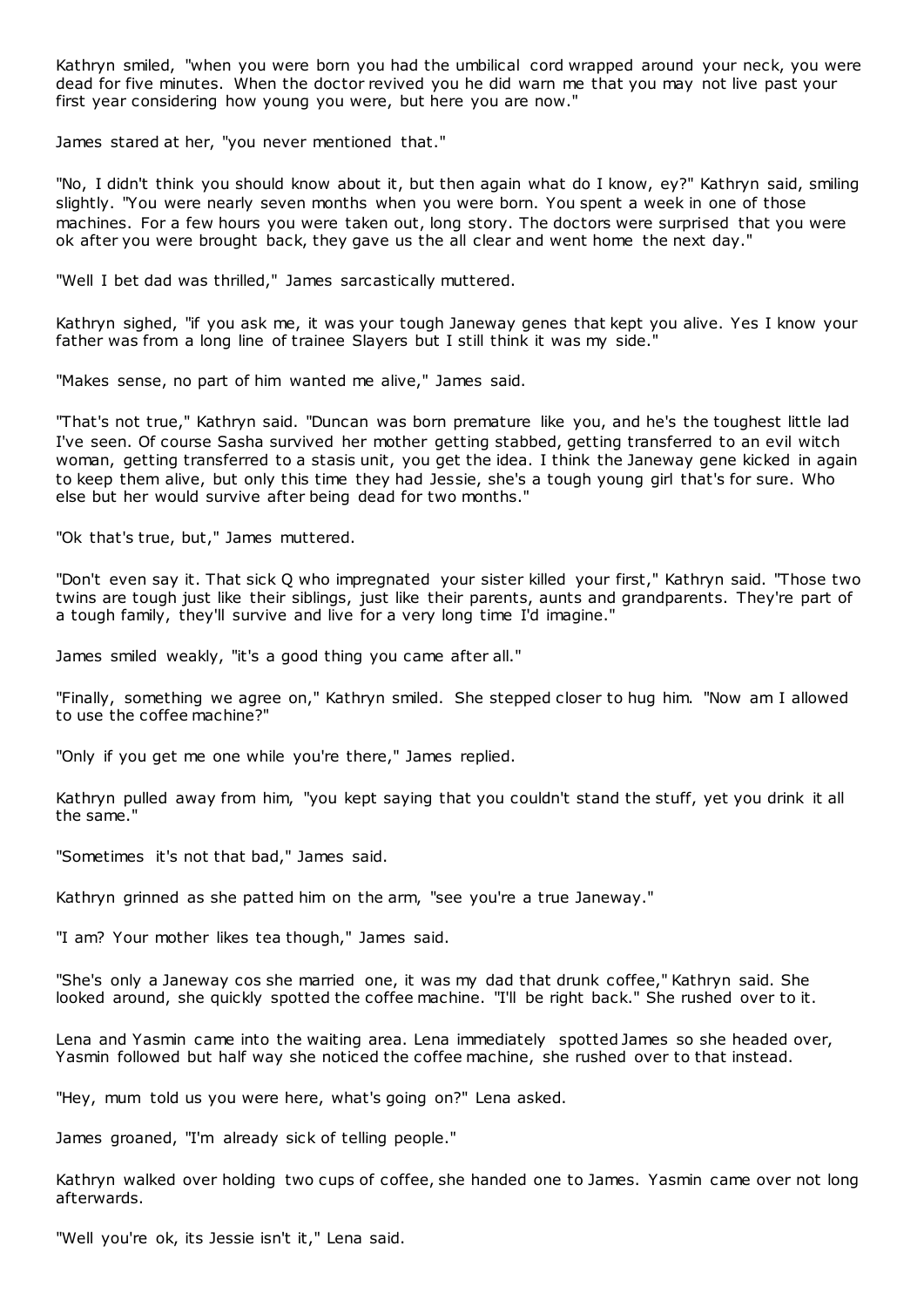"Hmm this is coffee you know," Yasmin giggled.

Lena glanced at her, "where did you get that?"

"Coffee machine," Yasmin replied.

"Crap, I told you not to have anymore, you're getting just as bad as mum," Lena snapped.

"Hey, I'm right here," Kathryn muttered.

Lena smiled at her, "sorry."

"Wait if Lena and Yasmin are here, who are looking after Duncan and Sasha?" James asked.

### **Meanwhile at New Manchester:**

"And then you say, 'how you doing'," Kevin said to an uninterested Duncan. "Eh, good ey?"

"Yeah it's great, single are you?" Duncan commented.

Kevin's face turned serious, "none of your business."

"Thought so," Duncan said, he climbed off the sofa and walked away.

Sandi passed him holding a cup of tea. Kevin looked up at her, "I hate that kid, you can tell it's James', we should call it Mini James or James Junior."

Sandi laughed, "what did he say?" She sat down next to him.

Kevin pouted, "he doesn't appreciate my tutorage."

"He said that?" Sandi laughed.

Kevin glared at her, "no, I just said it. I was teaching him and he was just rude."

"You were teaching him how to say 'how you doing' weren't you?" Sandi asked.

"Why do you think that?" Kevin muttered.

"Because that's the only unique thing you can teach him," Sandi replied.

Sasha walked over holding an empty bowl, "can I have more icecream please?"

Sandi smiled, "this one's adorable." She got off the sofa and knelt down in front of her, "yes you can sweetheart, what kind, we've got chocolate or strawberry left."

"Can I have both please?" Sasha asked.

"Yes of course," Sandi replied, she took the bowl off her and stood back up. She went into the freezer and got out two tubs. After much scooping, which is obviously no problem for a Slayer, she handed the bowl to Sasha.

"Fank you," Sasha said, she walked away.

"She's the cutest thing," Sandi said.

"Meh, her future self was hot," Kevin said.

Sandi stared at him in disgust, "don't make me throw you out of here."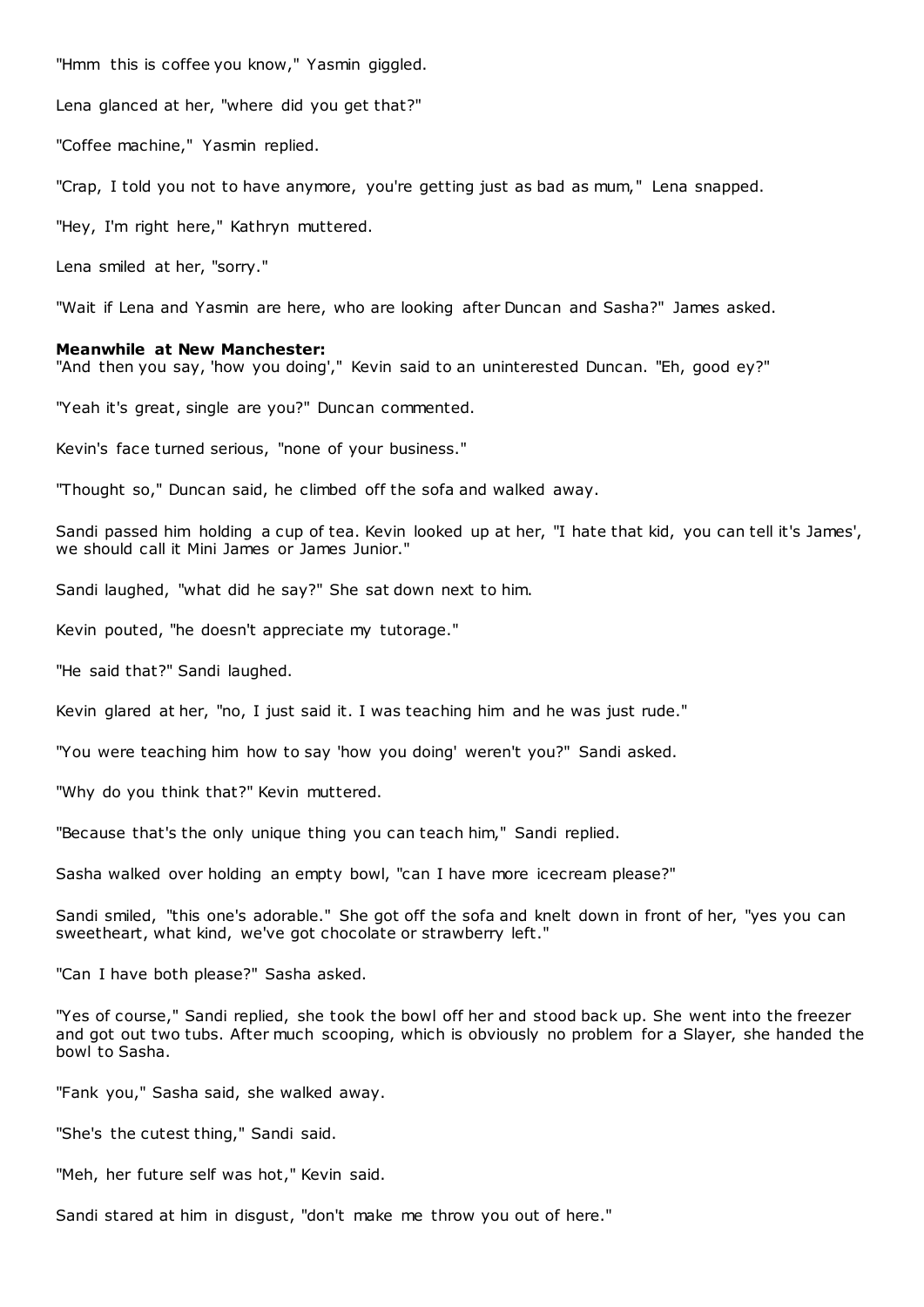Kevin looked at her innocently, "what, I don't think the kid is hot, jeez."

"Still it's a sick comment," Sandi muttered.

Duncan walked back over, "what did he say this time?"

"You don't want to know," Sandi replied.

"For god's sake, that girl is gone now, she's a different girl in a way, wasn't she?" Kevin grumbled.

"Kevin, be quiet," Sandi snapped. "No actually, go home."

"God, touchy," Kevin muttered as he climbed onto his feet. "Can you go back to being the so called sweet Sandi, please?"

"Kevin, Kevin, you know well enough that this is very sweet compared to what I used to be like. Now get out," Sandi said.

"Ok," Kevin groaned. He headed for the door.

## **Back at North Durham:**

"I can't believe it, you sent my kids to a place where Kevin can easily get access," James grumbled.

Kathryn looked uneasy, "yes but that can't be that bad."

"You left my daughter with an idiot that'll hit on anything female, and what if he tries to teach Duncan a few things," James muttered angrily.

"James calm down, Kevin's not going to hit on Sasha, he's not that sick," Lena said.

"Besides I think Duncan will be more than a match for him, don't worry about that," Kathryn said.

"That's true, you know what he's like," Lena said.

"Mmm coffee is good," Yasmin giggled.

"Um, all valid points. Ok fine but if he does anything I'll..." James said.

Harrison walked over, "sorry to interrupt but can I talk to Mr Stuart alone?"

"Yes sure," Kathryn sighed. She and Lena walked over, Lena dragged Yasmin away by the arm.

"Hey watch it, you may spill it," Yasmin moaned.

"I take it that's your family. I thought it would be easier if I told you on your own," Harrison said.

James looked uneasy, "it's bad news isn't it?"

"Good and bad actually," Harrison said quietly.

"Ok, let's get it over with," James muttered.

"The good news is that we managed to treat Jessie no problem, though she will have to remain in hospital for a week or two. It'll take over a month for her to rec over from this completely," Harrison said. "Her being in hospital for two weeks won't be a problem though."

"They're dead aren't they?" James muttered.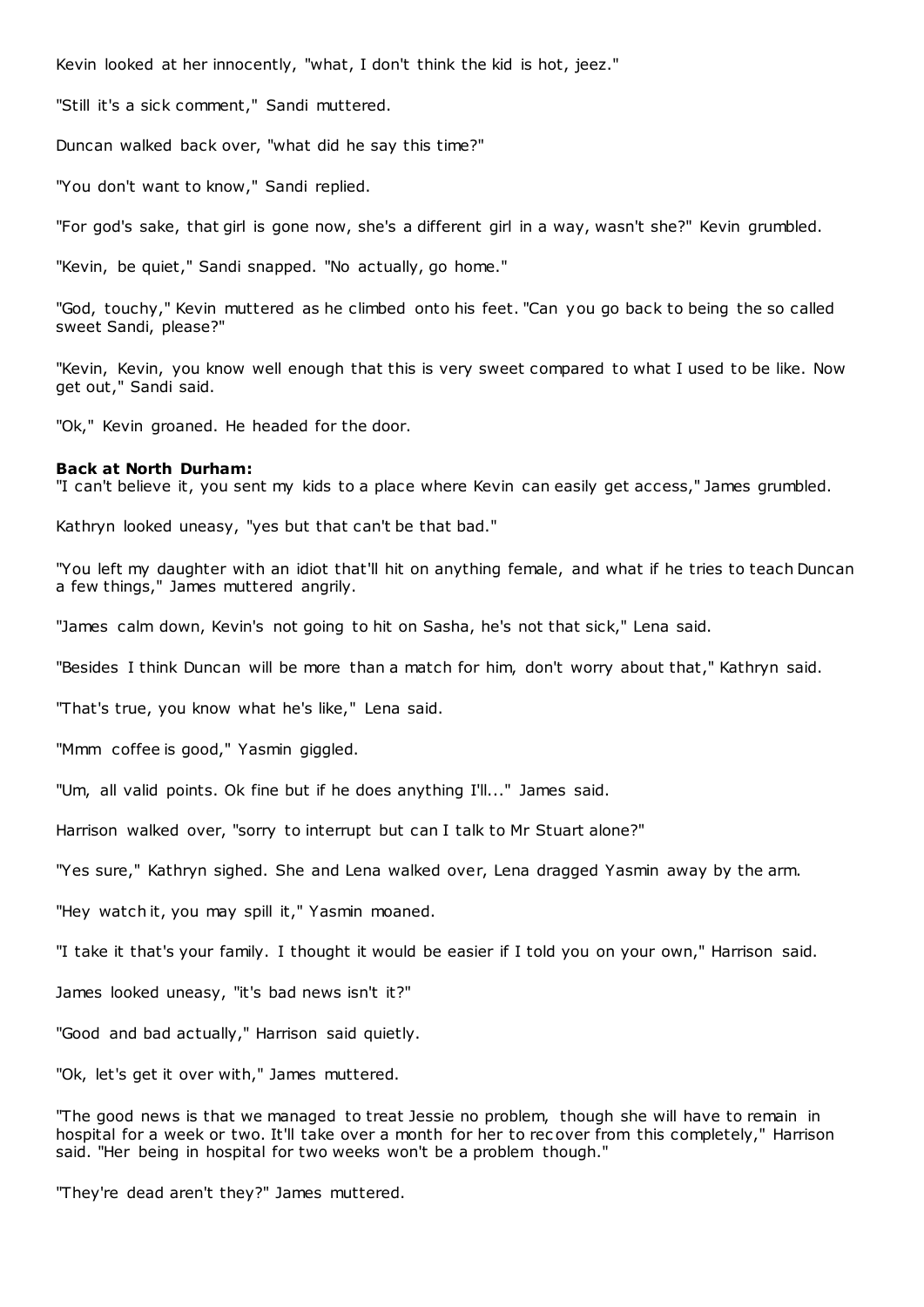Harrison sighed, "well, we had to remove the twins one at a time, it's safer that way. For a while they both were fine, to be honest we have no idea why this happened, there was no medical explanation for it. The oldest one died about five minutes after she was born, there was nothing we can do I'm so sorry. The youngest one is alive and healthy considering, but we'd like to keep her here as long as her mother's here just in case."

James was busy looking at the ground by the time she finished, "ok thanks."

"You can go in and see Jessie if you want, but she won't be awake for a while. We can bring in the baby too if you want," Harrison said.

"Yeah, in a minute though," James muttered as he finally looked back up.

Harrison looked over at Kathryn, Lena and Yasmin, "I see, whenever you're ready." She walked away.

Kathryn walked over to him, "well?"

James turned around to face her, "one of them, she's..." He put his hands over his face. Kathryn sighed, she stepped closer to him and put her arms around him. He put his own arms around her, he started to cry into her shoulder.

Lena rushed over, Yasmin followed not so fast. Lena went around them so she could see Kathryn's face, "mum, what is it?"

"I think one of the babies died," Kathryn replied quietly.

Lena stared at her in shock, "one of them?"

Kathryn nodded, she whispered, "twins, like Jessie I guess."

"Oh yeah, right," Lena muttered. She walked over to join in the hug.

Yasmin looked rather uncomfortable, "well I don't want to be missing out." She joined in also.

### **Cyprus:**

B'Elanna stood over Johnathan as he sat pouting on the sofa near the bar, Tom had sat on one of the bar stools. "Just because your dad does it, doesn't mean that it's ok."

"Hey, I don't recall smacking any kids at school," Tom grumbled.

B'Elanna rolled her eyes, "Tom I'm not talking about that."

"But mum she really was taking pills," Johnathan moaned.

"Pills don't exist anymore Johnathan," B'Elanna snapped.

"Well they looked like pills to me," Johnathan muttered.

"I don't care. Do you even know why we came here?" B'Elanna asked.

Johnathan shrugged, "no."

"This day last year we got married, we're here to celebrate that," B'Elanna said.

Tom sighed, "B'Elanna don't..."

"What's that got to do with anything?" Johnathan muttered.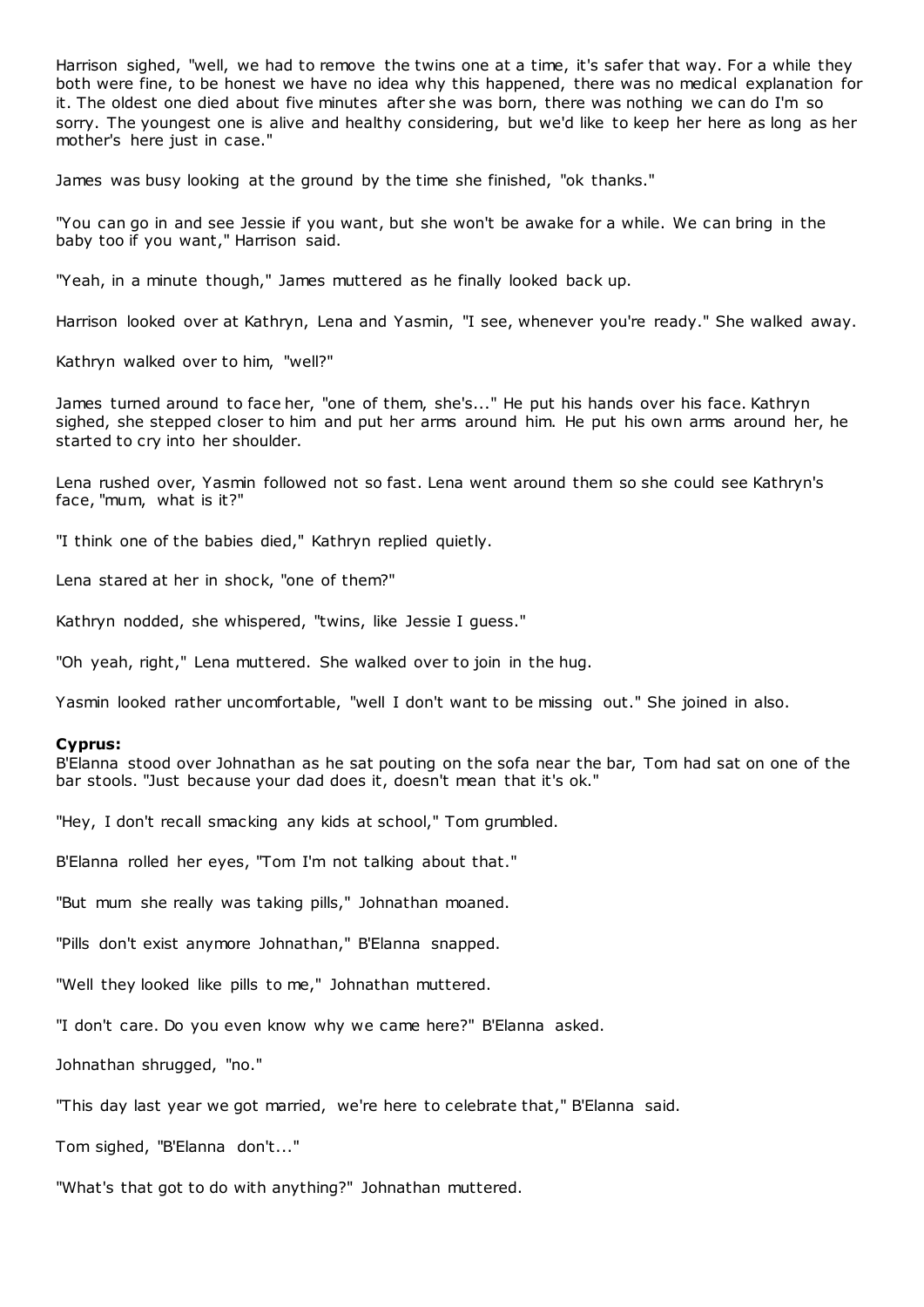"Well we were going to get your granddad or your brother to look after you while we came here, but that didn't work out," B'Elanna said. "We wanted to spend this time alone because we rarely ever do, you getting into trouble and always bugging us does not help."

"But I thought holidays you can do what you want," Johnathan stuttered.

"Yes but there's a limit to what you can do. Now here's how tonights going to work, we're all going to have dinner and you're not going to say a word during it. Do you understand!" B'Elanna snapped.

Johnathan glanced at the ground, "yes mum." Tom sighed as he put his hand over his face.

# **North Durham Hospital:**

James and Kathryn were standing on opposites sides of a small life support machine, inside lay a tiny baby. "I don't understand this," James muttered while staring at her.

Kathryn looked up at him, "I know, but at least you have her and you still have Jessie."

James looked up at her, "it's not fair though. Like our first son that little girl didn't even get a chance to live, both died for no reason, it's not fair."

Kathryn sighed, "yes I know."

"I want to see her," James muttered.

Kathryn shook her head, "no I don't think that's a good idea."

"Why not? I can't just pretend that she doesn't exist or anything," James said.

"I'm not saying that you should, I just don't think you can handle it, I'm sorry," Kathryn said.

"I've seen a lot of people I love die, I think I can handle it," James muttered.

"Yes you've seen a lot but you don't feel any better about later ones, do you?" Kathryn said. "In fact the person who died before this was Jessie, and you reacted to that in t he worst way."

"I killed one guy, when Susy died I killed two," James said.

Kathryn frowned, "you accidentally killed Claire."

"Yeah accidentally," James muttered.

"And Threepwood," Kathryn pointed out.

James groaned, "don't remind me."

"I think the way you reacted to Jessie was the worst. With Susy you attacked people you thought were responsible, two were killed accidentally. You obviously recovered quickly. With Jessie you did the same but no one died, later you tried to kill your parents, with one you succeeded. Also you tried to kill yourself," Kathryn said.

"Fine, what's your point?" James muttered.

"My point is it's not about how many people you've seen dead before, it's about who actually died. If I remember right when you saw your first son you broke up with Jessie, or did she do that to you? Ok I don't know what happened between you two then, but you were so upset about that boy's death, I don't think," Kathryn said.

"I broke up with her," James said. "I was stupid, so f\*\*\*ing stupid, and I still am."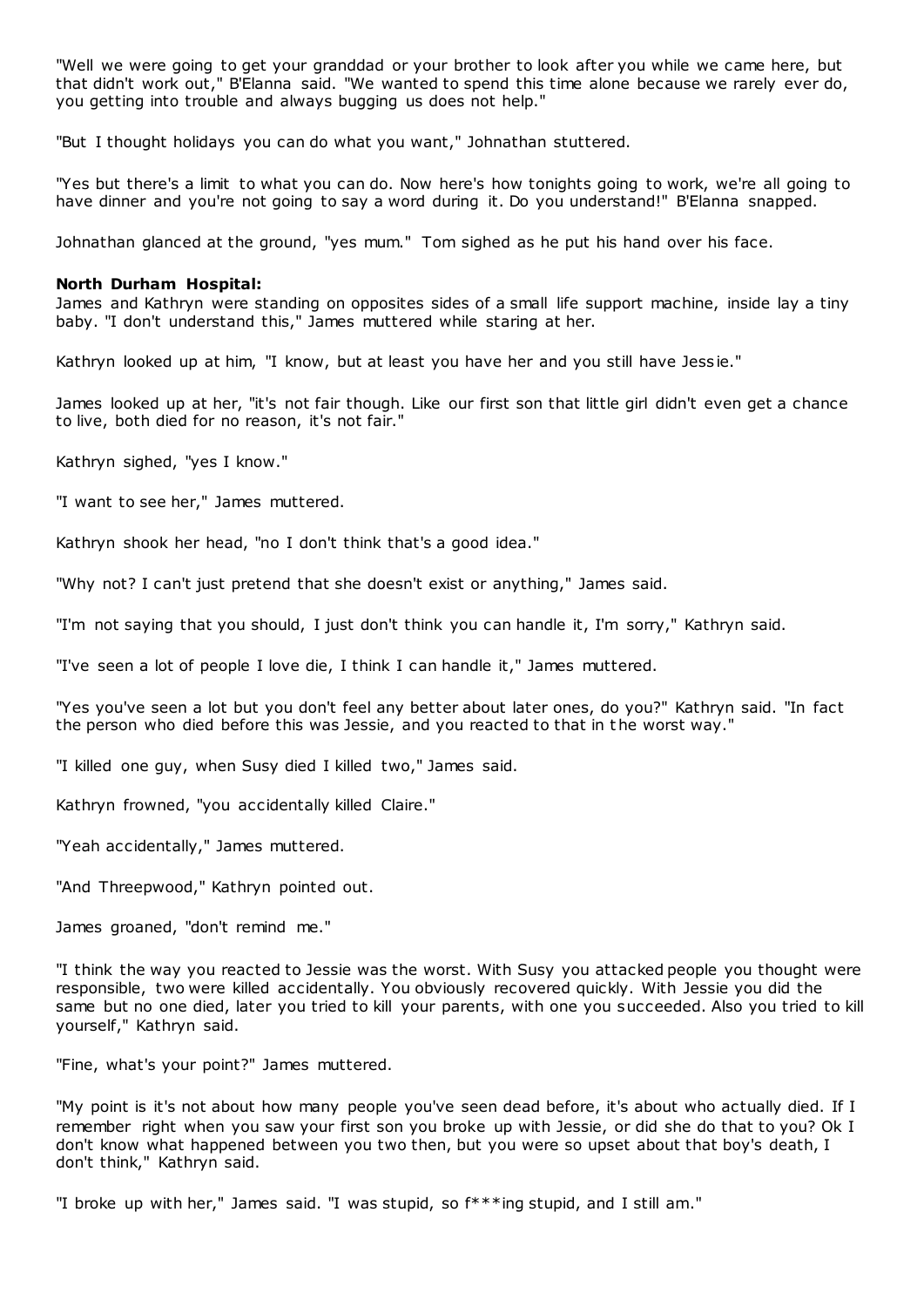Kathryn frowned, "what are you talking about?"

"I should have been paying more attention, if I had I would have noticed she had this problem a lot sooner and the baby wouldn't have died," James replied.

"No offense but Jessie knew right, that didn't stop this," Kathryn said.

"I know but she didn't have an idea that the infection would come back. If I had known this had happened before I would have gotten her checked by a doctor every month or something, and once a fortnight when she was pregnant or something," James muttered. "You see, Jessie's afraid of places like hospitals, if she feels that she doesn't have to go she won't on her own."

Kathryn sighed, "are you saying that this is her fault?"

James stared at her, "no, no I'm not. I may be stupid but I'm not stupid enough to do that again. If anyone's to blame it's me."

Kathryn frowned, "do what again? Blame her?"

"Yeah. The race we helped out believed that the baby was a gift and if someone doesn't want it, it dies, and like an idiot I believed it too. I dunno why, I can't explain it. She snapped right back, calling me things I never thought she'd call me, so I walked out," James muttered in disgust as he walked towards the window.

Kathryn stared at him, "I can't believe you did that."

James looked back at her, "almost seems like a different person doesn't it?"

"Well you're right there," Kathryn said.

"It wasn't. She only said those things to hurt me like I hurt her, when I walked out she begged, cried, even though we had a small audience. I didn't care they were there," James muttered, he sat down on the nearby chair. "I still can't believe she wanted to be with me after what I put her through."

"Love's funny like that," Kathryn said.

James looked up at her, "I'm still an angry idiot, and it makes me feel sick to think about it."

"That's not going to happen again," Kathryn said.

"Don't be too sure. I was the one who told them to do that operation. I didn't notice there was anything wrong in the first place," James said.

"It's nobody's fault!" Kathryn snapped. "And you're not going to hurt her again."

"You don't understand. I only got over the break up because of the spell she accidentally cast. If she had not have done that, we might still hate each other," James said.

Kathryn looked confused, "that's not true, you never really hated each other. You both loved each other back then, surely you both would have made up anyway."

"Ok maybe we didn't hate each other, slight exaggeration," James muttered. "But I'm the same person who instead of being supportive, shouted at her because I was too weak to handle the death, and the same idiot who slapped her in front of an audience."

Kathryn shook her head, "I don't believe that."

"Oh right, like I've changed in seven years," James muttered.

Kathryn sat down beside her, "losing a child is tough, I know."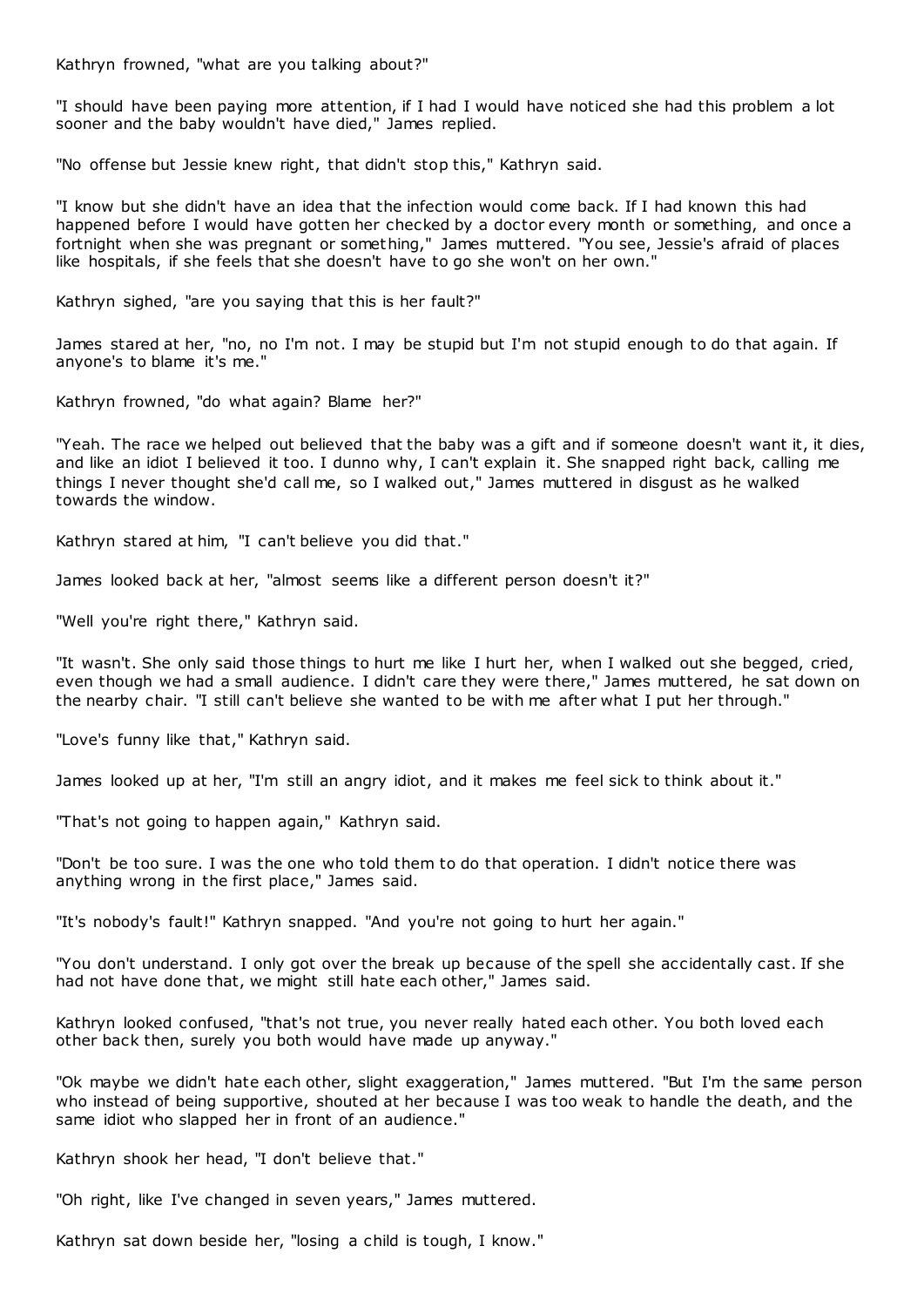"You don't know, it was like five minutes or something," James said.

"No, it was twenty years. Since you kept me at arm's length for another nine to ten years after that, it's about thirty years," Kathryn said. James glanced at her. "In a way I did lose a child when he was two. You have no idea how much I hated myself for leaving, and how hard it was to live on knowing that I'd probably never see you again. I did a lot of stupid things during that time."

"Well you're just proving my point, I'm going to do something stupid again," James said.

"Yes but I doubt you're going to hurt Jessie again. Maybe this time you and her will grieve together instead of apart, and you'll both be better for it," Kathryn said.

"No I know, I have a feeling that I'm going to do something stupid," James muttered.

"And I know that you won't. Whether you'd like to believe it or not but you have changed in seven years, in most ways you've grown up," Kathryn said.

James stared at her blankly, "no I haven't, I don't feel any different."

"Well if I had told you seven years ago that I am your mother, like I planned to do after the baby was born, you still wouldn't have tried to make up with me until recently," Kathryn said. "It's mainly happened in the last two years you know, you've been through a lot during them and situations like that tend to help people grow and mature.

"I'm still just as violent and bad tempered as I was then, maybe worse," James said.

Kathryn smiled, "whether anyone likes it or not that's really part of who you are. I guess Slayers are meant to be like that."

"You mean evil?" James questioned.

Kathryn shook her head, "no, on edge. Obviously a Slayer needs to be like that to fight, and he or she needs a violent nature to do that too."

"Fine but that bad temper may make me lash out at her again, I don't want to hurt her again," James said.

"If you don't then you won't. At this point the last time, you were angry, right? You're having a calm conversation with me which is very good, it's not often we can have a long and fully calm conversation," Kathryn said. James looked at her with a raised eyebrow, she laughed slightly as a result. "Well it's true, if you're having a calm conversation with me you must be fine."

"I guess, I don't feel angry," James muttered.

"Well there you go," Kathryn smiled.

"You do realise that since I'm going to just take your word for it, and if I do, do something stupid I'm going to blame you," James said.

Kathryn laughed, "well now that you mention it, yes I do realise it. It's a risk I'm willing to take because I know I'm right."

They both sat in silence for a few minutes staring towards the newborn baby. "So, am I allowed to see my other daughter or not?" James asked suddenly.

"No," Kathryn quickly replied.

### **Enterprise Sickbay:**

Craig walked over to Triah's side so he could take a hold of her hand, "the doc says it's almost time."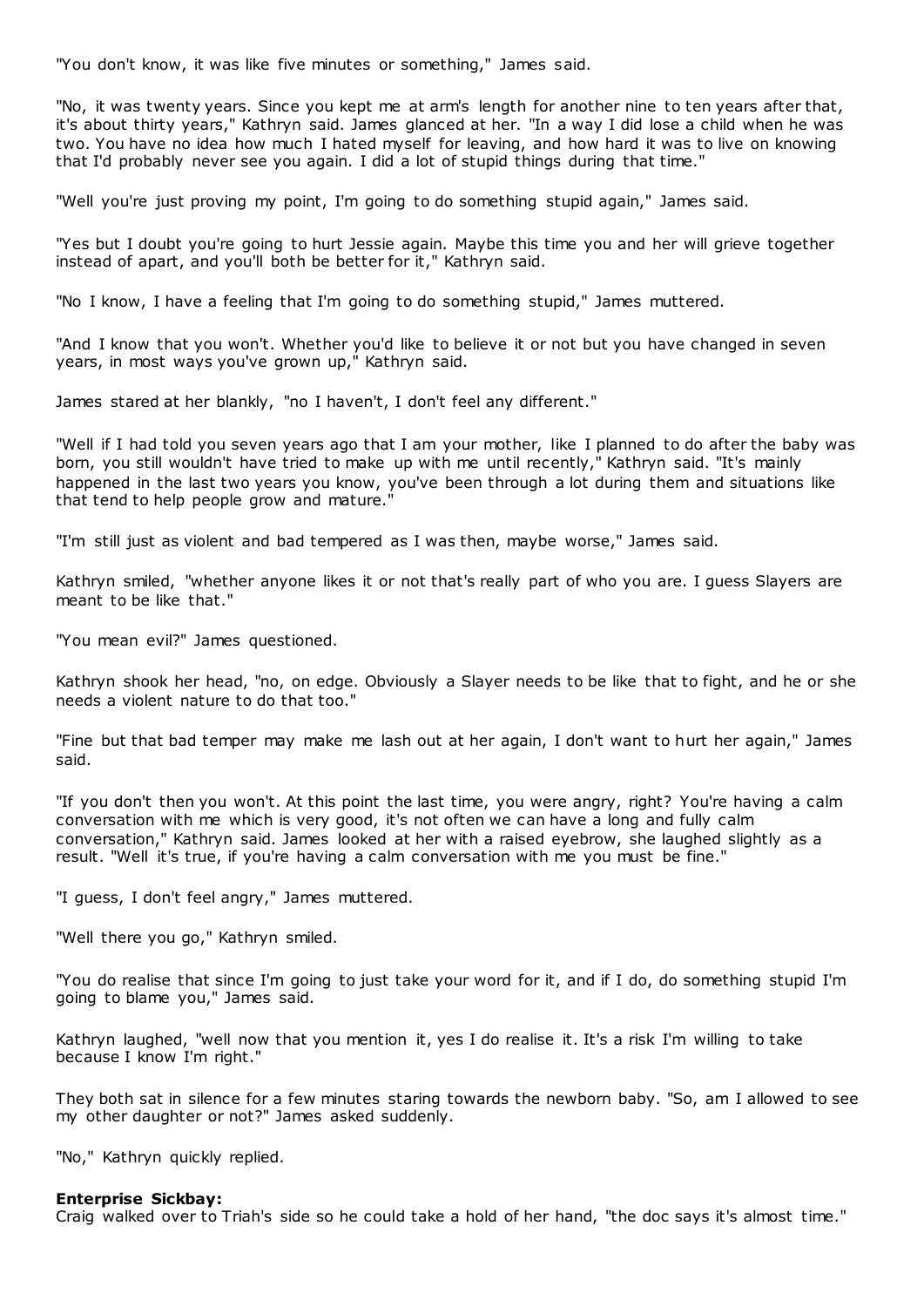"Oh thank god," Triah groaned.

Harry walked over to her other side, "if you need any help I'm here."

"Why what will you do, press on my stomach?" Triah snapped.

Harry looked uneasy, "you're uncomfortable, you don't mean to be rude."

Doctor Jones walked over, "right Triah, are you ready? We're going to push on the next contraction."

"We?" Triah said, glaring at Doctor Jones.

"Um you," he said looking uneasy himself.

"Lee, can you assist me?" Doctor Jones asked.

"What can I do?" Lee muttered.

"Remember Naomi's birth, just do what you did there," Doctor Jones said, rolling his eyes. "Except don't make stupid comments."

"Oh ok, I get it, get blankets and stuff ready," Lee said.

Triah cringed, she grabbed a hold of Harry's arm very tightly, he tried not to scream. "Ok, can I press on her stomach," he stuttered. Triah just tightened her grip on his arm while glaring at him.

### **North Durham Hospital:**

Lena, Yasmin and Kathryn were back in the waiting room, Kathryn and Yasmin had another coffee each.

"How is he doing?" Lena asked.

"I think he's doing better, I just don't think he's better enough to tell Jessie," Kathryn replied.

"Well should a doctor tell her or something?" Lena questioned.

"No," Kathryn shook her head. "James told me they both had an argument before she fell ill. It wouldn't be a good idea if she was told something like this by somebody she doesn't know."

"I know but if he's feeling better he shouldn't tell her, it'll just upset him again," Lena said.

Kathryn sighed, "I know but she should be told by him, she'll need to grieve and he'll be there for her that way."

"What did they have an argument about anyway?" Yasmin asked.

"I really didn't ask Yasmin," Kathryn replied.

"Oh," Yasmin said.

"Well something tells me that they'll have forgotten it by tonight," Lena said.

"Hmm yeah," Kathryn sighed.

James had moved the chair over so he could sit near Jessie. He had a hold of the hand she was resting on her stomach, while the other hand was busy brushing her hair out of her face.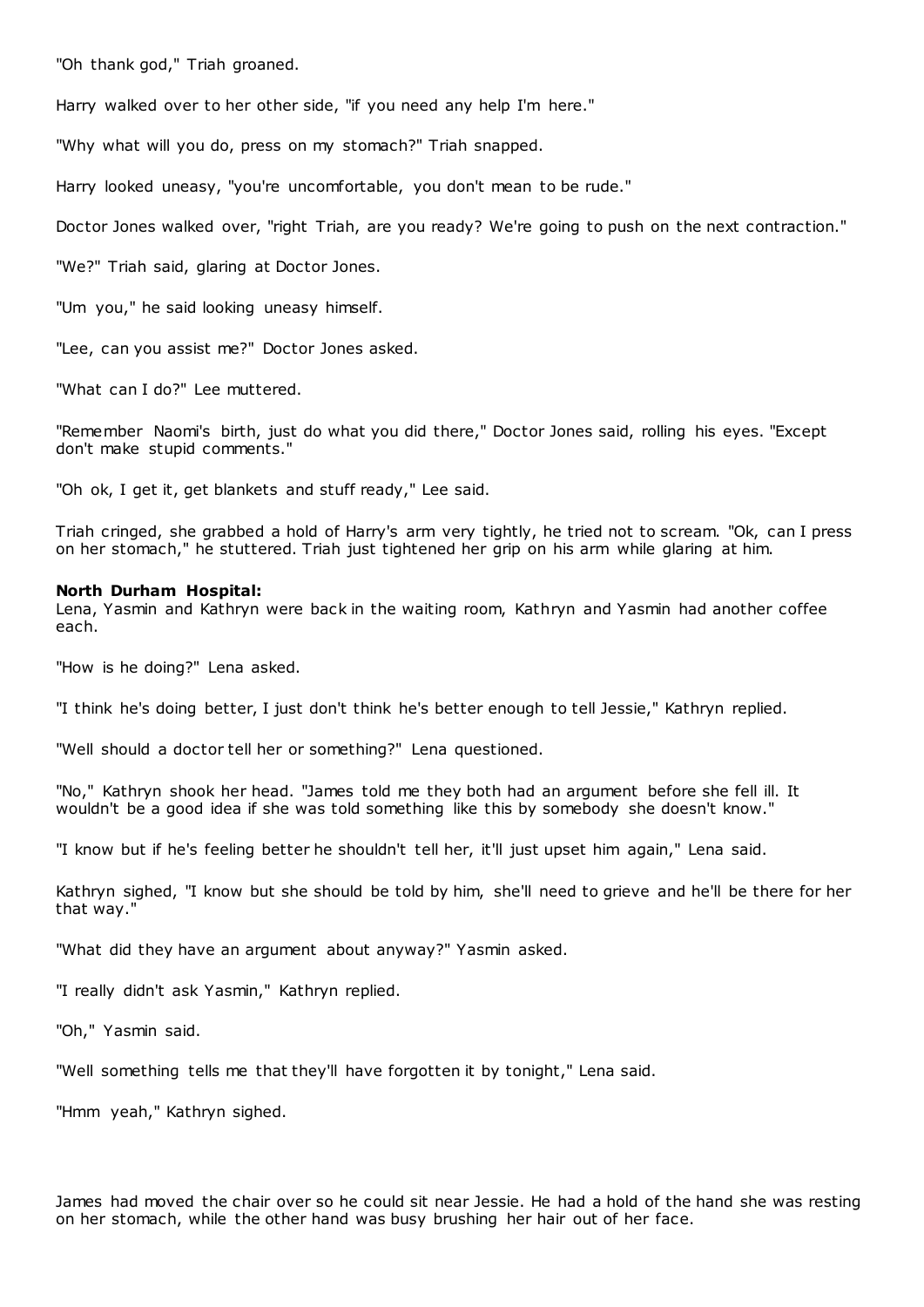Her eyes started to open, her head moved weakly to the left, "James."

"Hey you," he sighed.

"Hey yourself," Jessie said. "What happened?"

"The nurses sedated you," James replied.

"Oh," Jessie said. "It feels weird, it hurts a little too."

James glanced down briefly, "um, they treated it but they said it'll be a while before you've fully recovered."

"Can I go home then?" Jessie asked.

"No. Something about not being allowed to take so many painkillers out of the hospital. In two weeks we'll be able to leave with the maximum amount," James replied.

Jessie groaned, "I want to leave." She sat up a little, "um, that's really weird."

"What?" James said, looking worried.

Jessie looked over to the right, she then spotted the baby inside the life support machine. "Uh, what, you ... you haven't finished your story have you?"

"No, they had to take her out to treat you," James said, looking uneasy.

"Her?" Jessie said. "Can you bring her over, I can't really move much."

"Yeah sure," James muttered as he stood back up. He pushed the machine closer to the bed.

Jessie smiled weakly, "well I'm so glad all this is worth it."

James turned away looking even more uncomfortable, "uh huh."

Jessie didn't notice though, "she's so small, will she be ok like this?" She looked up at James, her face turned rather pale as a result. "James, what's wrong?"

James turned to her, "sorry what?"

"What's wrong?" Jessie asked.

"Nothing. What can be wrong, I mean you're happy and everything so, nothing's wrong," James muttered.

Jessie sighed, "now I know there's something bothering you."

"No there's nothing," James said.

"It's about her isn't it, what's wrong with her?" Jessie asked.

James closed his eyes, "no nothing's wrong with her."

"Then what, is it me?" Jessie questioned.

"No I told you, you'll be fine in a month or so," James replied.

"There's something wrong, are you hiding it to get revenge on me or something?" Jessie muttered.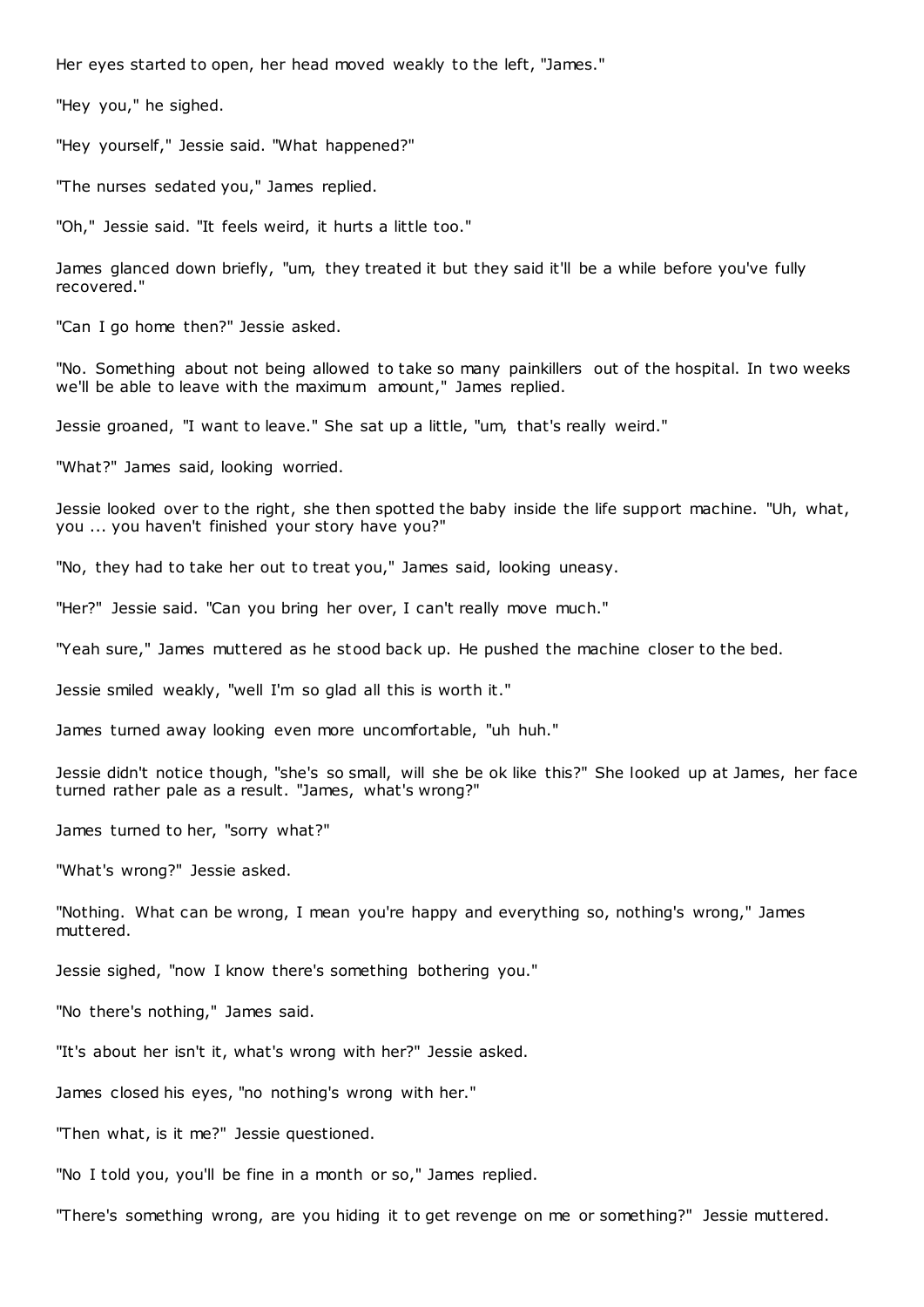"No, it's nothing like that," James said.

"Then I was right, there is something wrong," Jessie said. She moved over slightly, "sit down."

James sighed, he sat down next to her, "I'm sorry Jess, I really am."

"For what?" Jessie said.

"Everything. I've been a jerk and an idiot. I've hurt you too muc h, that's why I don't want to tell you," James muttered.

"What are you talking about?" Jessie asked, she took a hold of his hand. "If you're talking about our earlier argument then forget it, you were right."

"No I wasn't Jess, you do that too much," James said.

"Do what too much?" Jessie muttered.

"If I don't do it you try and make it seem like it's your fault, so we can make up and move on," James said.

"But I don't do that," Jessie said.

"Well you're doing it now at least. You were right, I didn't have a good enough reason to leave you and the kids and I promise it won't happen again," James said.

"But what about Manchester?" Jessie asked.

"Like you said, Lena and Sandi can handle it," James replied.

"Well, ok, it doesn't feel right but ok," Jessie said. "Now are you going to tell me?"

"No you were so happy to see her, I don't want to ruin it," James muttered in response.

"There is something wrong with her," Jessie said.

"No Jess, there isn't," James said. He glanced over briefly at the baby before looking back again. "She'll be fine, she was lucky."

Jessie stared at him looking confused, "I don't understand, who wasn't lucky?"

"Jess, she was... she was a twin Jess," James stuttered.

"Oh my god," Jessie muttered. "You weren't going to tell me?"

"I was before you noticed her," James replied. "But you noticed her too early, I'm sorry."

"But how?" Jessie questioned.

"The doctor's have no idea," James replied.

Jessie looked at the baby again, she swallowed hard, "no... not again, I'm not going through this again."

"It's not the same," James said.

Jessie placed a hand over her eye as she started to cry, "but, how is it not the same?"

"Because this time I'm not going to be a jerk about it," James replied.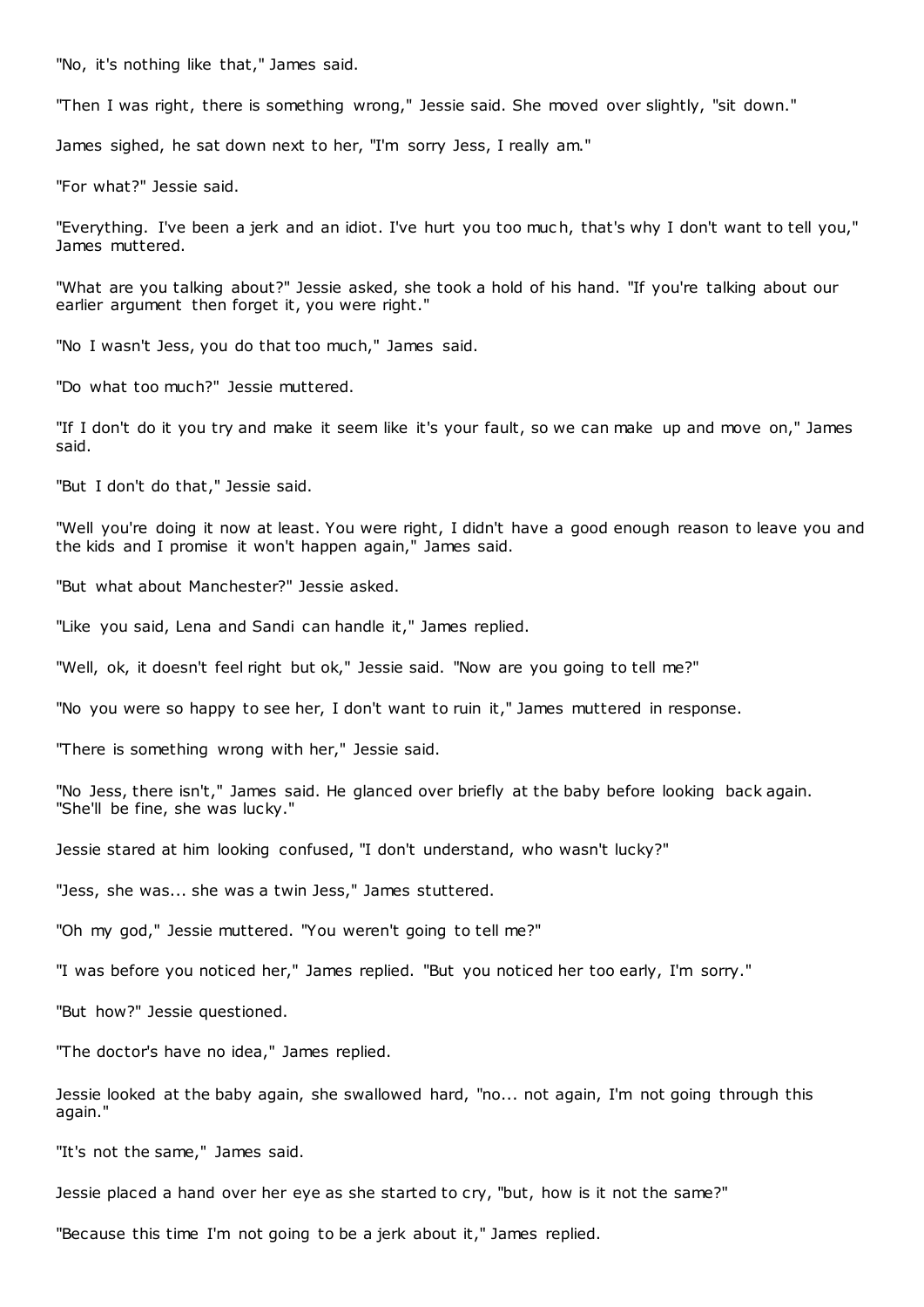"I wasn't expecting you to be," Jessie muttered.

"You too huh, wow it took about ten minutes to convince me," James said.

Jessie managed to sit up enough to look him straight in the eye, "it was seven years ago you know."

"I said I was convinced, partially," James muttered.

"Good, cos I don't think I have the energy for a speech," Jessie said. She rubbed one of her eyes. "How can the same crap happen to the same people twice?"

James smiled weakly, he reached over to wipe a few tears from her other eye, she quickly put her hand over his. "I don't know, but we'll get through it, we always do."

### **New Manchester, about two hours later:**

Duncan walked out one of the bedrooms looking smug, Sandi eyed him suspiciously. "Why are you so happy?"

"No reason," he replied.

"Yeah right," Sandi muttered.

"Sasha thinks I'm playing hide and seek with her," Duncan said as he climbed onto the sofa.

Sandi rolled her eyes, "that's cruel."

"Like you're not cruel to Kevin," Duncan said.

"True but he's an idiot, Sasha's ok," Sandi said.

"You don't have to share a room with her," Duncan muttered.

Sandi sighed, "five minutes and you're going to find her."

Duncan pouted, "god fine."

They both jumped at the sound of something smashing in the room Duncan had left. Sandi quickly headed for the door, while Duncan jumped down from the sofa. "What was that?" he asked.

"I don't know," Sandi said. She put her hand on the door handle, the door suddenly pulled itself open and pulled her inside. "Duncan, hide somewhere now!" she yelled.

Duncan stared at the door, "but, Sasha..."

"Now!" Sandi yelled.

Duncan looked towards the window, his eyes widened as a result. "Um Sandi." The window itself smashed, a small group of people got onto their feet like they had just jumped through the window itself.

Sasha ran out of the other room, the door slammed after her. She noticed the newcomers and ran over to Duncan. "What's going on?"

The main door burst open, Kevin came in holding a crossbow, he fired it at one of the guys, he turned to dust. "When I tell you to," he said as he stood nearby Duncan and Sasha. "Go into my flat and hide," he said quietly.

"Sandi's in there," Sasha said, pointing at the bedroom door.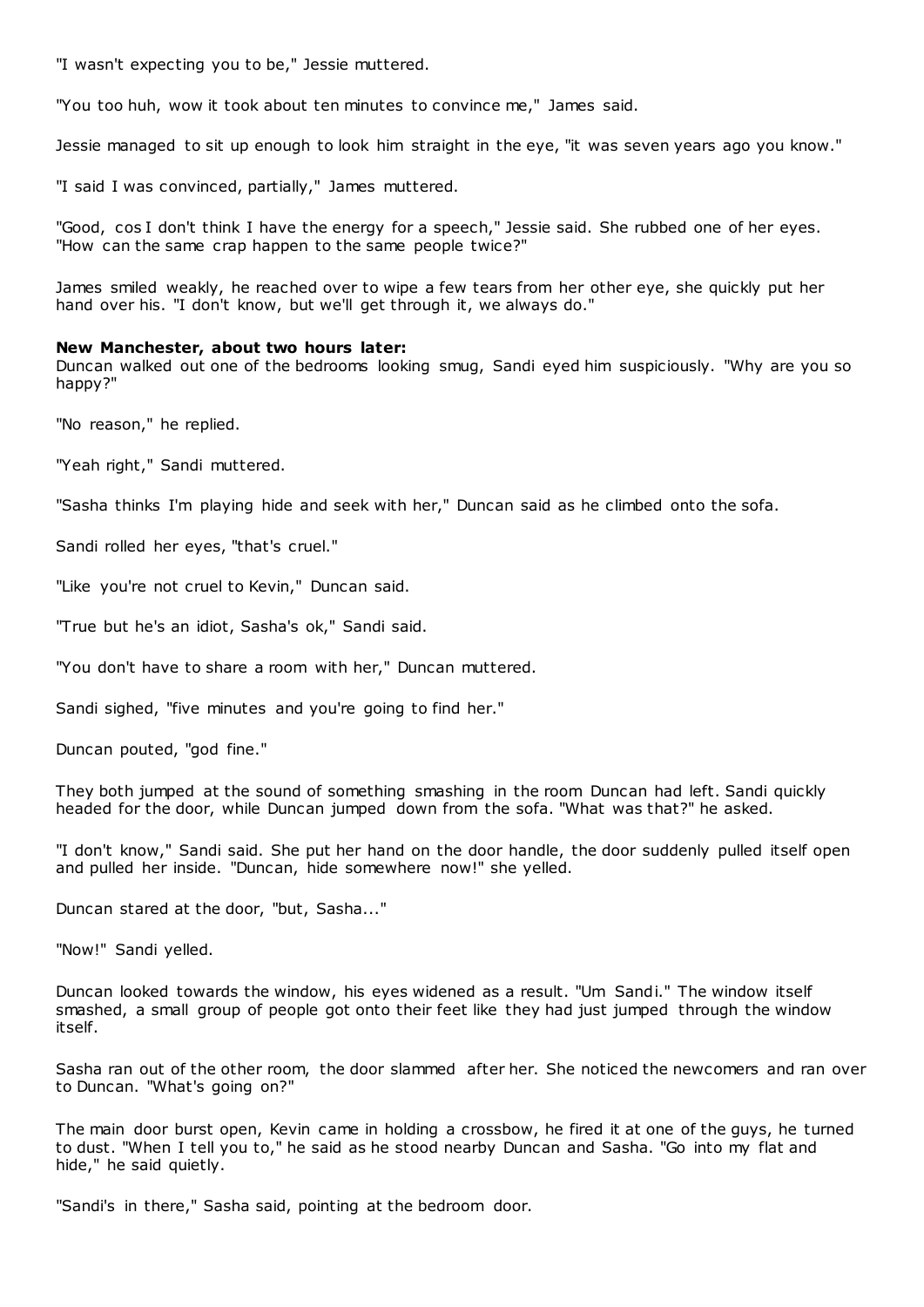"She can handle it," Kevin said. The group started to come closer, as they did they showed their true face. He stepped closer to them, "now." He lunged to attack them, Duncan grabbed Sasha by the arm and ran towards the main door.

Sandi fell right through the bedroom door, "oh crap, Lena's not going to be happy." She jumped back onto her feet as a few more vampires stepped out of the room. She glanced over at Kevin, "where are they?" She kicked the closest, he stumbled into the others.

Kevin looked over at her and beckoned towards the main door, he got back to the fight. Sandi punched the one closest to her, and pushed the next one to the ground. The next one pushed her into the wall, just then she noticed a few of the vampires rushing to the main door. "Kevin, they're going!"

Kevin looked over, "crap." He quickly picked up the chair nearby him and threw it at the ones coming for him, they all fell to the ground. He then rushed towards the door.

Meanwhile Duncan and Sasha had hid in Kevin's bathroom, Duncan quickly locked the door. "We need something else, they're strong."

Sasha looked around, "I dunno."

Duncan groaned, "should have picked a better room." Something hit the door, Sasha screamed briefly, Duncan quickly put his hand over her mouth.

They both heard a guy's voice outside, "someone's in there."

Duncan looked around the room, "we can get out the window."

Sasha, still with Duncan's hand covering her mouth, just nodded. He let go of her, he climbed onto the edge of bath to try and reach for the window but he was too short.

Meanwhile Kevin had attacked the vampires outside. One of them grabbed a small table nearby, he smashed it over Kevin's head, the blow knocked him to the ground. The group gathered around him, some of them kicked him in the head to make sure.

"Weak Slayer," one sneered. He beckoned his head towards the bathroom door. The rest of the group threw themselves at the door.

Inside bits of wood from the door dropped onto the floor nearby Sasha. "Duncan," she stuttered.

Duncan glanced back, "crap." He climbed down, he picked her up and climbed back onto the bath. "Get the window open," he said. Sasha tried her best to reach for the window, she just managed to touch it when the vampires finally burst into the room. Duncan quickly lowered her to put her behind him.

"That's him, he's a bit old isn't he?" one vampire muttered.

Another groaned, "yes it's him, weren't you listening?"

Duncan quickly picked up a bit of wood, "I'll kill you if you come near us."

Most of the group laughed. "Oh yeah it's him alright," the first one said.

Two of them lunged forward and grabbed a hold of Duncan, one of them managed to take the wood off him in time. They all headed out of the room. Sasha ran after them, she kicked one of them in the leg. "Get off him!" she yelled. The vampire laughed, he pushed her away easily and walked away.

The entire group walked out of the flat. One of them stepped back into Sandi's, "hey come on let's get out of here!" He stepped back out. The few that was left backed away from Sandi and rushed after him.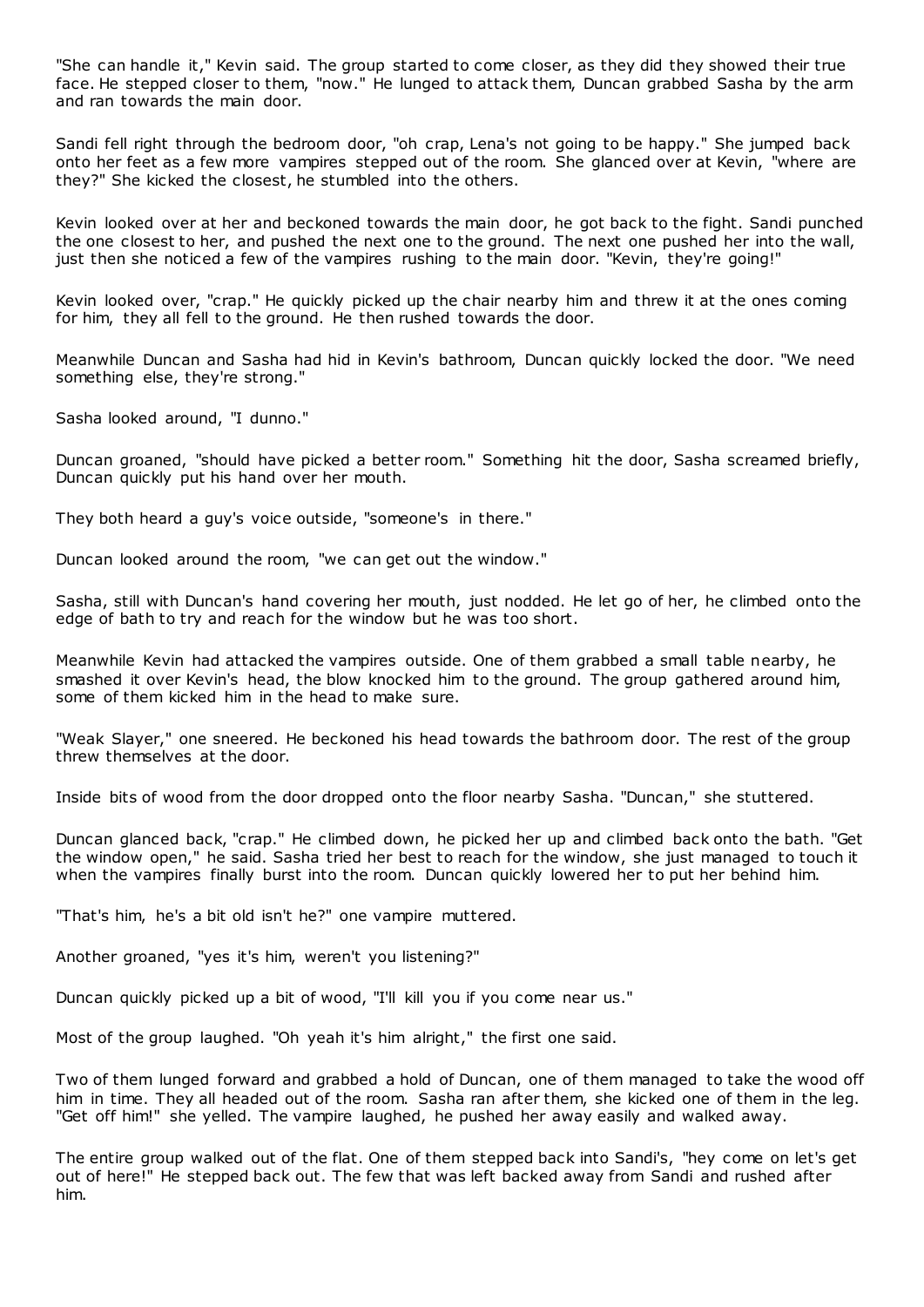### **Meanwhile, North Durham Hospital:**

Lena paced nearby the window, eventually she stopped to look outside. "Well at least you have a view Jess."

Jessie sighed, "not that I'll be getting up much." She lay back down looking uncomfortable.

James watched her, "are you ok?"

"Hospital beds stump me you know. They want you to recover so why do they give you uncomfortable beds?" Jessie replied.

Kathryn smiled, "it makes you want to leave more, that way you'll recover quicker."

"Oh I wanted to be out before I even got here," Jessie said.

James walked over to stand beside her, he started to stroke her hair, "you want me to go home to get some extra pillows for you or something?"

"Or you could sneak me out," Jessie said.

"Jess it's pillows or nothing," James said.

Jessie rolled her eyes, "fine, that'll be nice."

"You want anything else?" James questioned.

"Yeah, I'm worried about Duncan and Sasha, can you check on them?" Jessie replied.

"No problem, I could do that. That way he'll not be gone as long," Lena said.

"Thanks Lena," James said.

Lena grinned, "happy to help." She turned to the window, "and get out of this dump."

Jessie frowned, "lucky you."

Lena turned back, "oh you heard that, oops." She headed for the door.

"Are you sure you don't want anything else? Change of clothes or something like that," James questioned.

"Actually that's a good idea, these hospital clothes are horrible. That reminds me, who changed me when I was unconscious?" Jessie asked.

"I'd rather not think about it," James muttered.

"It wasn't you? The sicko's," Jessie grumbled. "I hate hospitals."

James tried not to laugh, "you know the Doctor does that too."

"You're kidding right," Jessie said.

"I don't know, no one's caught him yet," James said. He leaned down to kiss her on the forehead, "I'll be going now ok."

"Ok but don't be too long, there are obviously some perverts lurking around," Jessie said.

"It's ok, they'll protect you, right mum, Yasmin?" James questioned.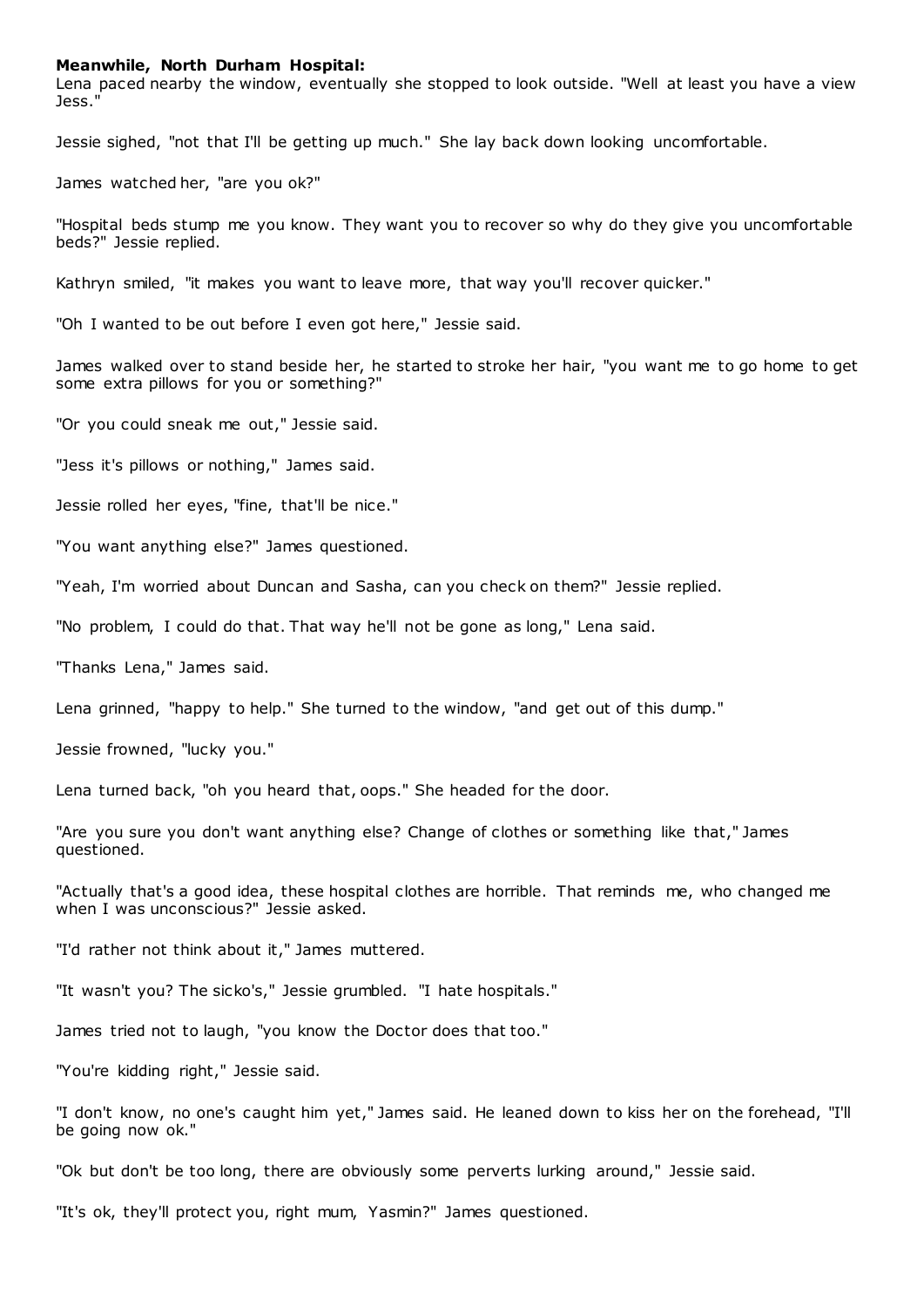Kathryn shook her head, "no I need to check back at the hotel, Chakotay said he'd get more coffee. The machine's broken you see."

"I think my sanity is more important than your coffee," Jessie grumbled.

"I'll be here," Yasmin said.

"Good, see you later," James said, he left the room. Lena sighed, she followed him.

"I'll be back in about ten minutes or something, probably not even that," Kathryn said, she walked out too.

Jessie glanced over at Yasmin, she also glanced at her. "Well I think I'd better get some sleep," Jessie said. Her eyes widened slightly, "make sure no one comes near me."

"Ok whatever," Yasmin muttered.

### **Cyprus:**

"Well I'm surprised that he actually wanted to leave us alone for once," B'Elanna said. She sipped at her wine, "I just hope one of those kids aren't the one he smacked."

Tom glanced up from his plate, "B'Elanna I don't blame him for wanting to leave us alone. You really upset him."

"I didn't want to have to yell at him Tom, but you really can't be soft with a kid all the time," B'Elanna said.

"Fine yeah I accept that but you forget he's nearly two years old. For one thing we can't just leave him whenever we feel like it, kids his age like being around their parents. He was obviously causing so much trouble because he wanted to spend time with us," Tom sighed.

"Maybe you're right but we haven't had much time together in ages," B'Elanna said.

"I know but we've got the rest of our lives together. When he's older he'd rather be away from us than with us," Tom said.

B'Elanna sighed, "you're right. Maybe we should take him to that water park tomorrow, the pool here is too deep for him anyway."

Tom smiled, "you read my mind."

### **The Enterprise, Bridge:**

"There's no place like home, there's no place like..." Foster whimpered to himself.

Angela by this time looked like she hadn't slept in days, which was very likely. "Did we accidentally slip into the Delta Quadrant, Mr er... Ensign..."

"Helmsman sir."

"Who cares. We've been on course to Earth all day, and yesterday. Explain," Angela snapped.

Helmsman looked up, then turned around. When he did that Angela could see a game of Freecell on his console. "We should be there by now."

"Uh huh," Angela groaned, covering her face with her hand.

Helmsman's attention went back to his game.

"There's no place like home," Foster continued.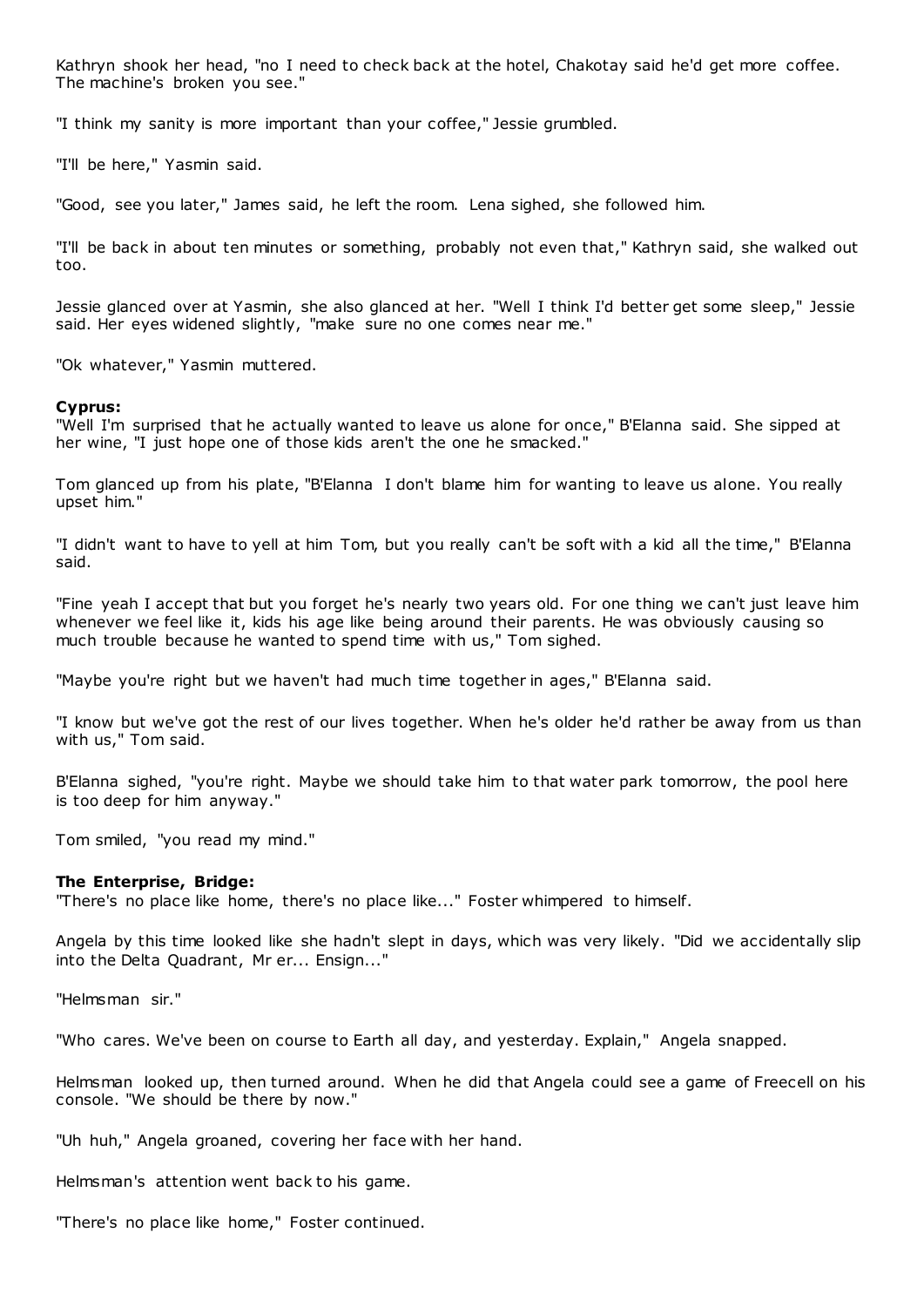"You know what, you forced my hand," Angela grumbled. "Computer, activate manual steering column. Then transfer helm to it." The computer beeped its acknowledgment. "Why I didn't do this yesterday, I'll never know!"

"There's no place like home," Foster didn't answer.

The floor panel opened up, what looked like a Playstation controller sitting on a podium lifted up out of it. Angela stared blankly at it, then back at everyone else on the bridge.

"I take it they made this upgrade at the same time as they did the chair," she grunted. "Fine." Her finger pressed the X button first. "Hmm, nothing."

Foster meanwhile had jumped out of his skin. "That wasn't me, I swear!"

Angela looked back, "um, what wasn't?"

"Oh it's ok, it was just a photon. Um, I mean it was nothing."

"Huh, ok so X is fire. I did say helm control to manual, but whatever." This time she pressed the O button. Everyone then found themselves flying into the viewscreen in a crumpled heap.

Foster panicked again, "oh god, I landed on Annika!"

Annika giggled as sure enough Foster had landed on top of her. "Don't worry cutie, I don't mind."

"Eeeeek!" he squealed. The unfortunate ensign was the first one to get back to his feet.

Angela groaned, "oh, so that's what the belts on the chair were for."

"Let me try!" Annika giggled again. She lunged for the controller.

Everyone's face filled with horror. "Nooooooooooooooooooooooooooo!"

### **New Manchester:**

Sandi walked into Kevin's flat, she rushed over to him and knelt down beside him. "Kevin, are ok?"

Kevin groaned as he tried to get up, "damn tables really hurt."

Sandi looked over in the bathroom's direction, she saw Sasha lying nearby the wall. She got up and rushed over to her, "Sasha, oh god." She turned her over onto her back, she had a small bruise on the corner of her forehead. "The freaks, I should have went after them."

Kevin pulled himself to his feet, "is Duncan in there?"

"I was just going to check," Sandi replied, she got up herself and headed into the bathroom. "No he's not."

"That's not good, they were intent on getting into that room," Kevin muttered.

Sandi glanced over at him, "Daniel was right."

"What the hell!?" a familiar voice yelled from outside. Lena ran into the flat, "what happened?"

Sandi sighed, "vampires, they took Duncan."

Lena stared at her, "how, two Chosens, how the hell?"

Kevin looked guilty, "sorry, I got hit by a table."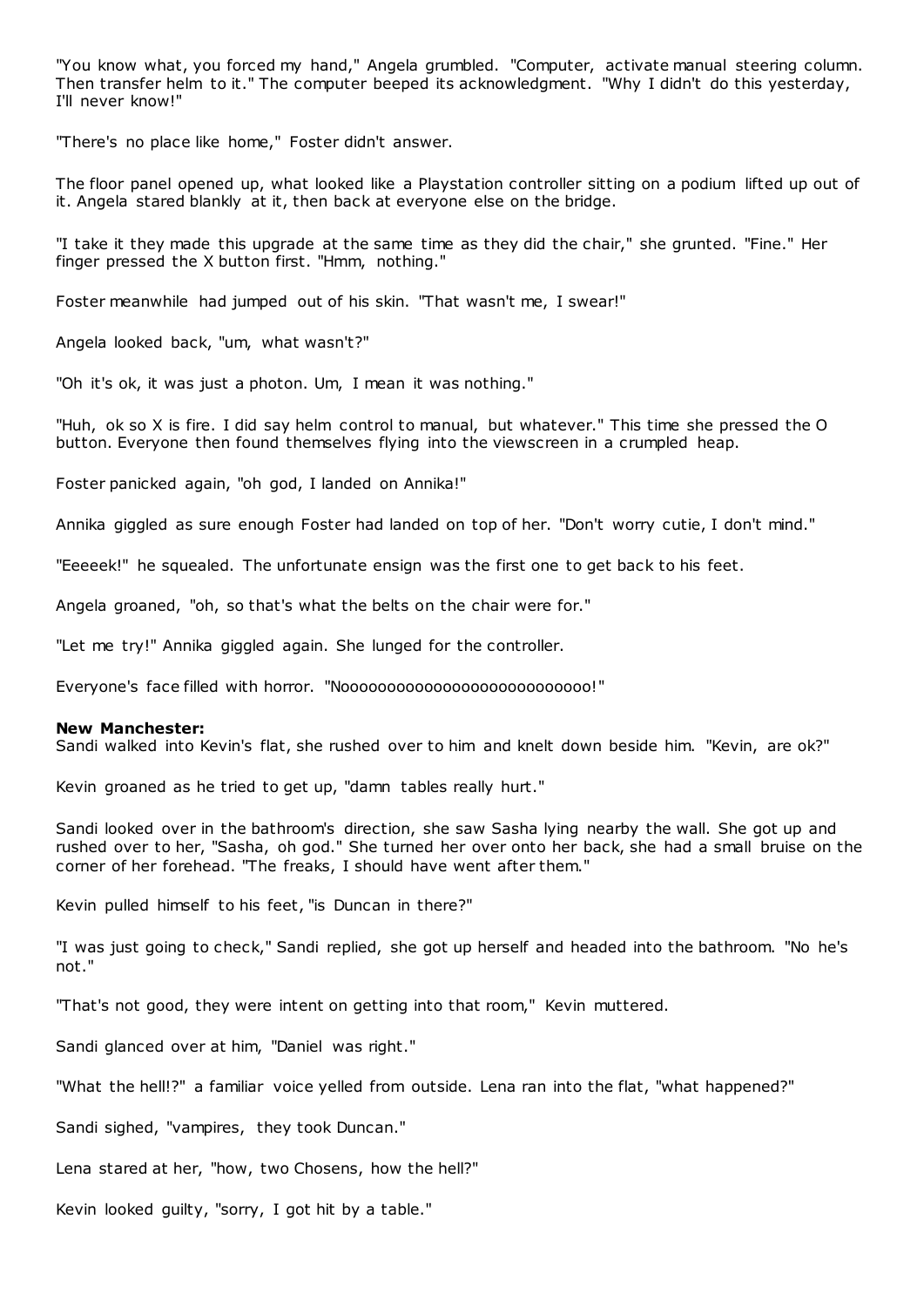Lena rushed over to Sasha who was waking up. "Oh my god, are you ok?" she asked.

"Ow my head," Sasha muttered, she started to cry, "it hurts."

"Better get her to the hospital," Lena muttered. She picked her up.

"They got Duncan," Sasha managed to say.

"We know," Sandi muttered.

Lena turned to them, "I'll get her to the hospital ok, you two look for them. If you find them contact me. James and I will join the search after we meet up."

"Right, you'll live Kev?" Sandi questioned.

Kevin nodded, "yeah. Look Lena I'm sorry, it was my fault."

"Don't, there was too many of them," Sandi said.

"It's ok, considering what day James has had, he ain't going to let these guys go easily, and we'll be helping out too remember," Lena said. She turned to leave the room.

Sandi glanced over at Kevin, "let's stock up on the weapons."

Lena took a commbadge out of her pocket, "Lena to James Stuart, hey." She didn't get a response, "hey James!"

In: "I'm here Lena, what is it?"

"I'm heading for my shuttle, if you're still at Shield Row I'll meet you there," Lena said.

In: "Yeah I'm still there, what's wrong?"

"I'll explain when I get there, just gather some weapons ok. Lena out," Lena replied, she tapped her commbadge.

### **Later, Shield Row:**

The doors to James' shuttle opened, Lena stepped inside. James' eyes widened when she did, "Sasha, what happened?" He took her off Lena.

"The goons of the Masters have decided to attack early," Lena replied.

"The goons, where's Duncan?" James asked.

Lena glanced at the ground, "they got him before I got there. Sasha saw it."

"They took him, we're lucky that's all they did," James muttered, he turned to the shuttle controls. The doors closed.

Lena walked over to sit down on one of the chairs, "lucky?"

"Let me guess, the goons were too cowardly to attack a Borg Sphere?" James said.

"Yeah," Lena replied.

"They don't capture Slayers, they kill them. The reason they get the potentials born on the same day when they're ten is so they get the Chosen," James said.

Lena frowned, "it's a lot easier to get the kids when they're Duncan's age though."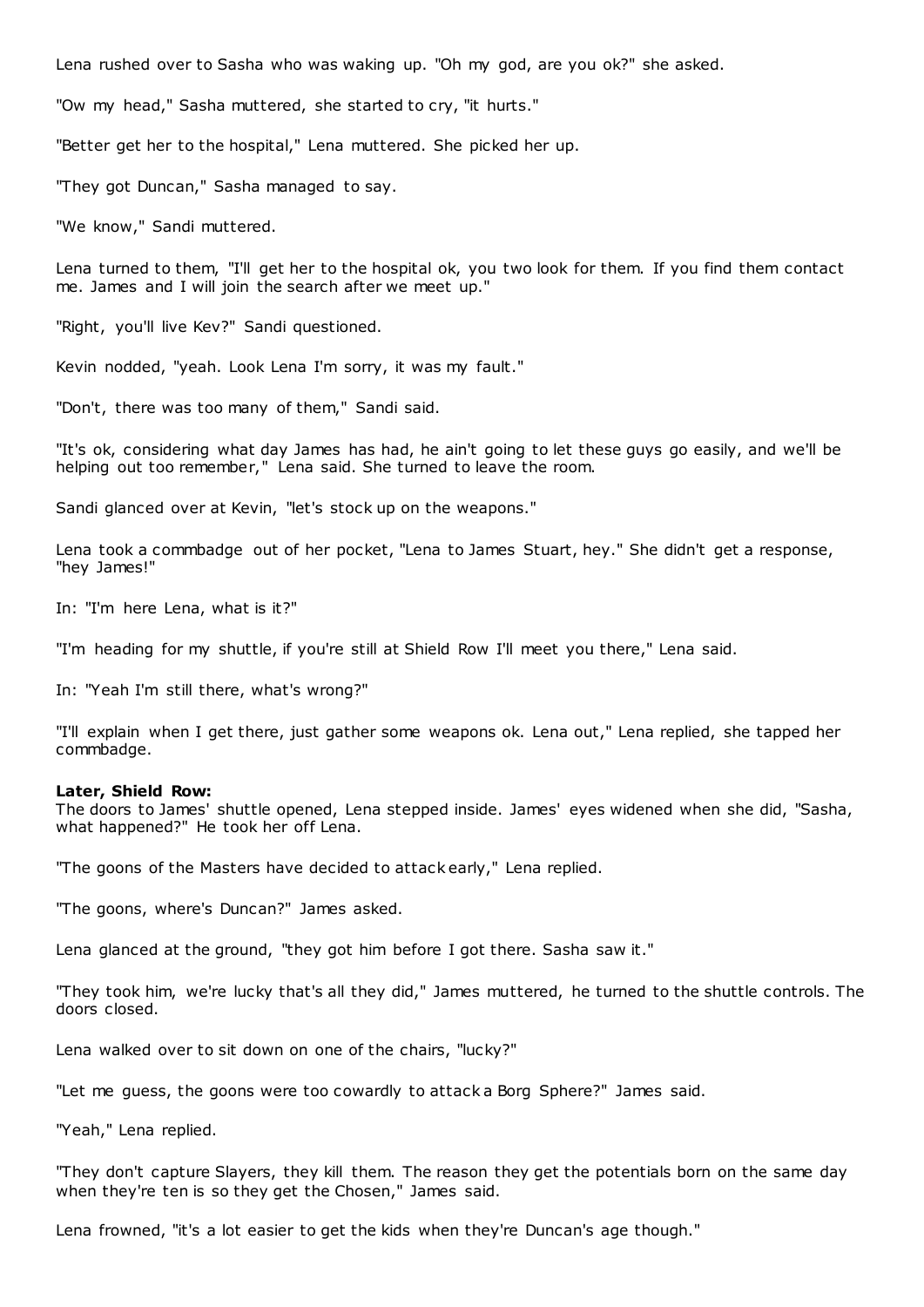"Yeah but if all the potentials are killed before someone is Chosen, a new group of potentials are probably born a while later," James said.

"So why do they want Duncan now, are they so sure he's not a Chosen?" Lena questioned.

"I don't know," James replied.

"Daniel had a vision, he said he saw someone he found familiar holding Duncan," Lena said.

James glanced over at her, "and you were going to tell me when?"

"Sorry, the whole Jessie thing threw me off," Lena muttered.

"Fine, did he give you any other useful information?" James asked.

"They had gathered in a school hall, a tattered one, must have been abandoned," Lena replied.

"Great, there are only two places I can think of there, unless all of Manchester's schools were destroyed in the game," James said.

Lena nodded, "they were, that's why I'm stuck on where."

"I know where," James said.

# **Meanwhile, North Durham Hospital:**

Yasmin sat in the empty waiting area looking bored, she got up and headed over to the window.

Two doctors walked into the waiting area, one of them stopped by the desk. "Miss, we've just been transferred here, this is the maternity ward isn't it?"

"Yes it is, do you want me to get someone?" the nurse asked.

"No no, we'll find our way now, thank you," the first doctor replied. He and the other doctor headed for the corridor. One opened one door to look inside, he closed the door and shook his head. The second one opened up the door to Jessie's room.

"In here," he said. The two doctors walked in to the room. One of them looked over at Jessie, she hadn't noticed them as she was fast asleep. "Don't even think about it," the second one said.

"I wasn't," the first one muttered.

"If you do that you'll make the Slayer even more annoyed with us," the second said. He headed over to where the baby was.

"I guess, but she looks so nice," the first one said.

The second one rolled his eyes, "you're a big wuss."

The first one looked like he was going to cry, he stumbled backwards. The second one glanced at him, "what are you doing?"

Jessie pulled herself slowly out of bed, "you get the hell away from her."

"Oh that's what happened," the second one muttered.

"Oh yeah, I kinda kicked him. Even weak I can hurt men," Jessie said. She looked around for a weapon of some sort. The second one lunged for her, but she was too weak to fight back, he pushed her against the wall.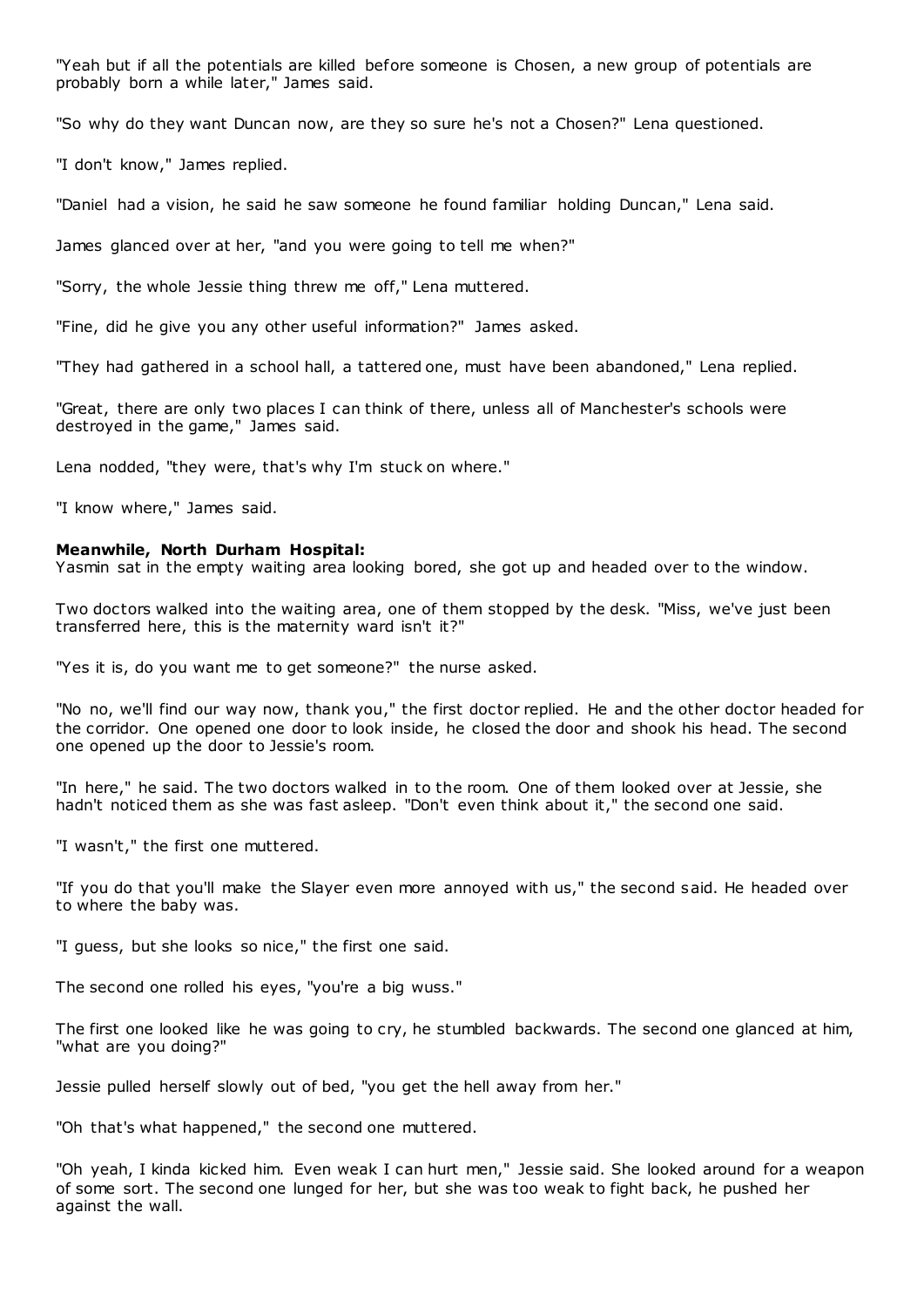"Nice try witch, even at normal strength you can't defeat me," he sneered. He hit her in the face and pushed her to the ground, she hit her head off the side of the equipment tray as she fell and fell unconscious.

The first one got back onto his feet, "now can I bite her?"

The second one stared, "don't be stupid." He went back over to the baby, he opened the unit and took her out of it. They both then rushed out of the room.

# **A little while later:**

A few security people were talking to Yasmin when Kathryn came back down the corridor, she rushed up to them. "I'm telling you I didn't see anything," Yasmin said.

"What's going on?" Kathryn asked.

"Who are you?" one security guy asked.

"I'm this girl's mother, so you speak to me. What's going on?" Kathryn snapped in response.

"A patient who was recently recovering from surgery was attacked, hit her head. Whoever did it took the newborn baby," the security guy replied.

Kathryn headed over to the door to Jessie's room, she opened it up, "oh god."

"You know her?" the security guy asked.

"She's my daughter in law," Kathryn muttered.

Yasmin groaned, "I'm telling you I didn't see anyone go in there."

"Where were you?" Kathryn asked.

"Well first I was in there, then I hung around in the waiting area," Yasmin replied.

Kathryn groaned, "can this day get any worse?" Right on cue Lena, James and Sasha arrived in the waiting area. Kathryn sighed, she headed over to them. "So glad you're back, wait what's Sasha doing here?"

"The flat was attacked, some vampires took Duncan," James muttered in response.

Kathryn looked uneasy, "oh it can get worse."

"What?" Lena said.

"Somebody attacked Jessie, and took the baby," Kathryn muttered quietly.

"Please tell me this is a late April fools joke," James said.

"I wish it were," Kathryn muttered.

James handed Sasha over to her, he rushed towards the corridor. The security guys got in the way. "Nobody should really go in there," one said. James just groaned and pushed them out of the way, he went inside.

Greene used a regenerator on Jessie's head, she was still unconscious. "Is she ok?" James asked.

Greene glanced back at him, "yes she just hit her head, its nothing serious."

"Ok, there's a little girl outside with a bruise on her forehead, treat her too please," James said.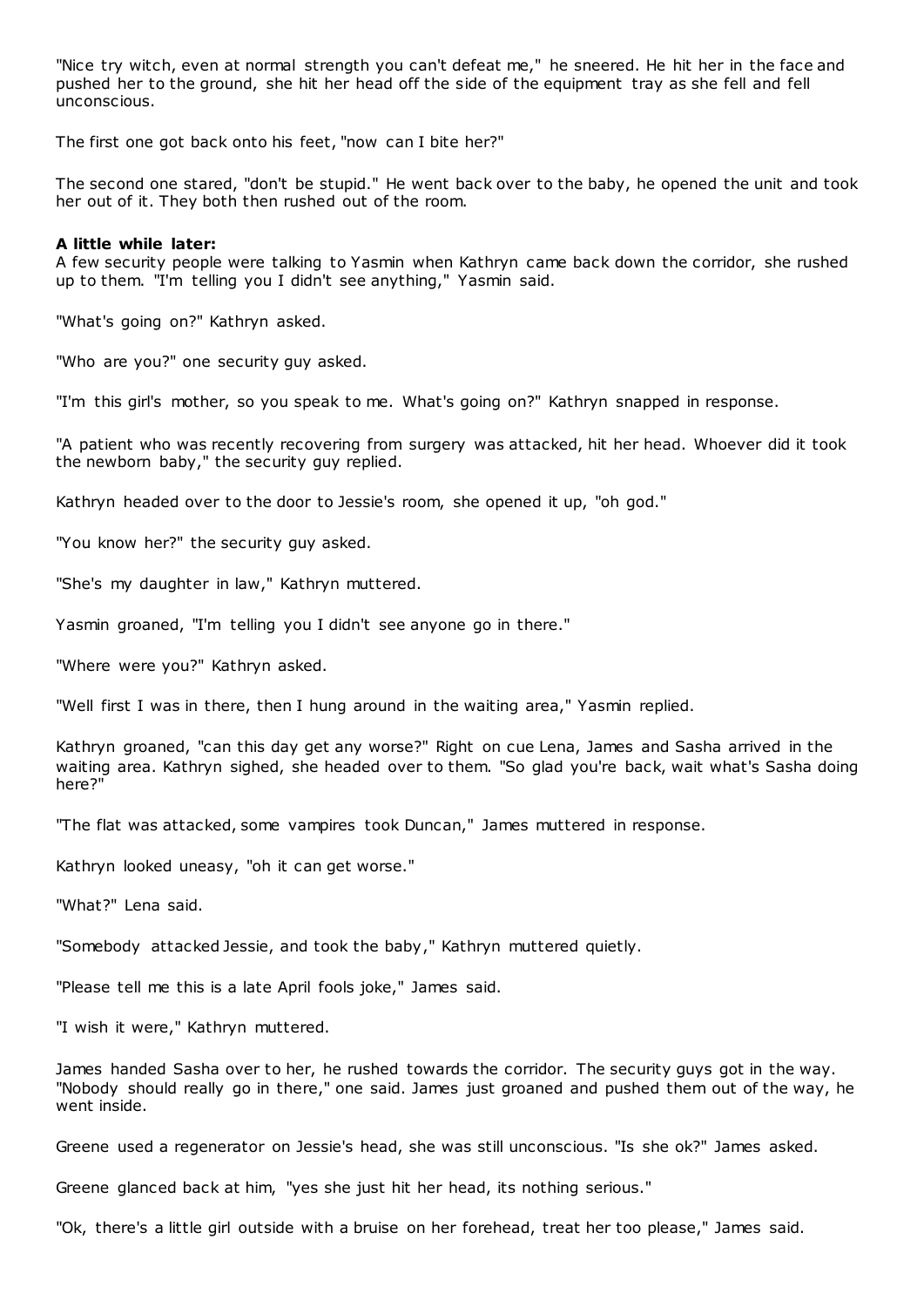"Ok," Greene said, he headed out of the room. James stared at Jessie for a while before following him out.

"So James, where is this school then?" Lena asked. James walked straight passed her, she quickly followed him.

## **Ten minutes later, Tanfield:**

The shuttle landed on the wide path beside an abandoned old school. The doors opened, James and Lena stepped out of the shuttle. Lena had a rifle she was busy fiddling with.

"Here we are," James said.

Lena finished fiddling with the rifle, "ah yeah, abandoned and old, this'll be it."

"So glad I know my way around," James said as he headed towards the rusty metal gate. "There's three places they could be now, the dining hall or the PE block."

"James that's two places," Lena muttered.

James pushed the gate open, Lena followed him inside the grounds. Right next to the gate there were two old buildings standing opposite each other. James headed for the younger building. He went around to the side where there were tall glass windows, some were broken or boarded up. "Great, no one's in here," he said. He used his elbow to break more of the windows.

"So why are we going in?" Lena asked.

"There's another part of the block which has no windows at all," James replied. He climbed inside, Lena shrugged and did the same.

"Just how old is this dump?" Lena muttered.

"Probably about four hundred years old or something," James replied. He headed upwards where there was a brief corridor leading to a double door. "Feel creeped out yet Lena?"

"Nope," Lena replied. "It's odd cos there's an ordinary vamp amongst them and he'd need to be in there during the day."

James pulled the double doors open, "Lena." She quickly rushed over while fiddling with the rifle. She pointed it inside the room so the light on it could light up the hall a little.

"Still not creeped out, still don't see anything," Lena said.

"Great, there's only one place left and that's not a good place," James said.

"And why's that?" Lena questioned.

### **Meanwhile in another building:**

A large group of vampires had all gathered in a dining hall, the windows on the left side of the room were covered with a black curtain. On the other side of the room there was a large thick red curtain, the wind kept on blowing it into some vampires faces, they grumbled and moved away.

A familiar vampire walked onto a stage made up of a few tables, some other vampires came up with him holding Duncan and the baby. The main vamp clapped his hands to get everyone's attention, "quiet you imbeciles!"

Everyone shut up, all but one turned to the front, the one who didn't kept looking through the red curtain. "Cool there's a big hole in that room."

The main vampire rolled his eyes, "that's the Game Cube crater you moron."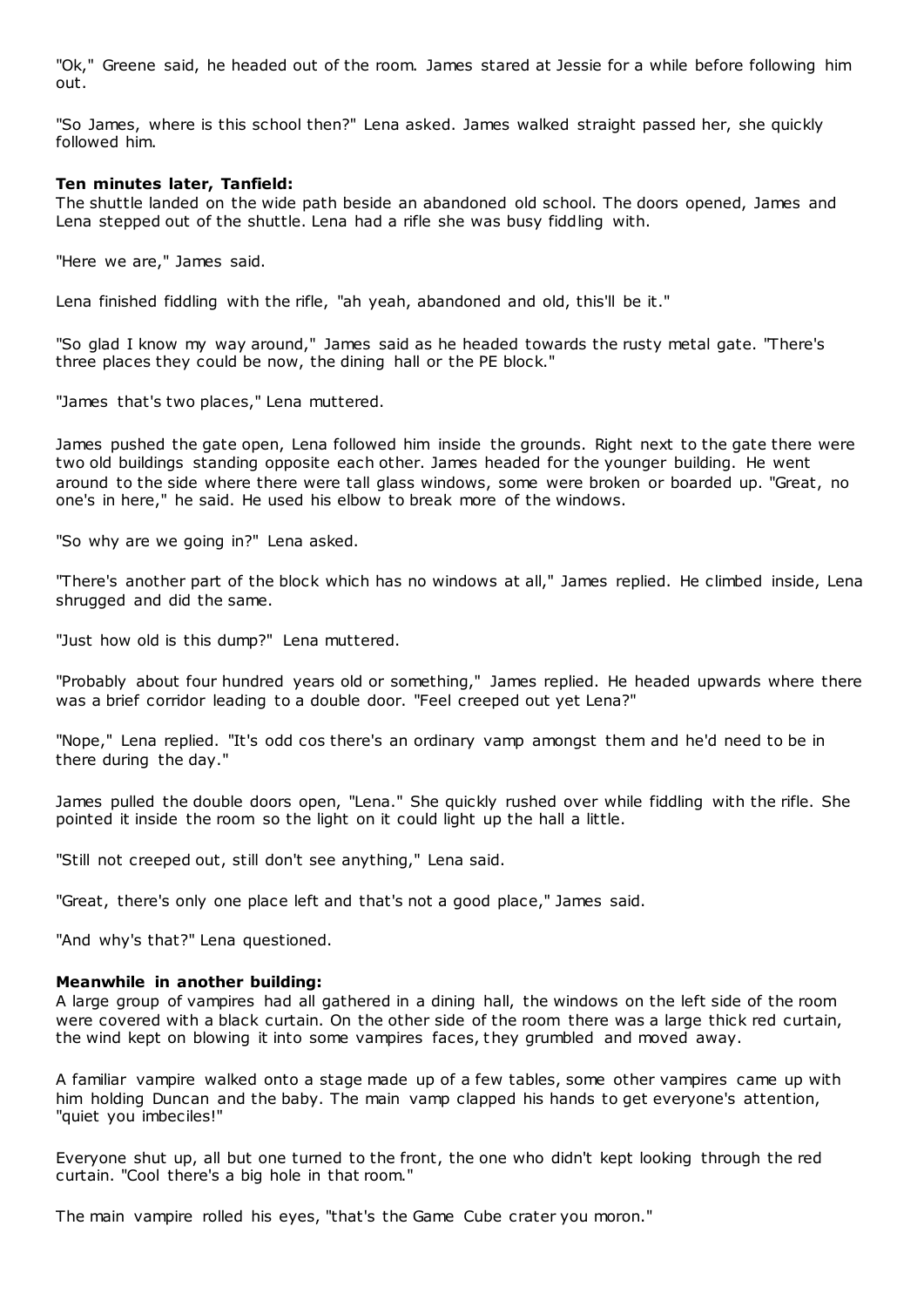"Then why hasn't the building fallen down?" the curious vampire asked.

"Beats me now let's get down to business boys and girls," the main vampire said.

"Wow, it's good to be back to school, especially when you're so much better than you were back then," one vampire said. Another one slapped him across the head.

"I said attention!" the main vampire snapped. Everyone turned to him this time. He glanced back at Duncan who had been tied up. "Now we have the two potentials the party is only a little while away."

Duncan struggled against the ropes he'd been tied up with, "my dad's going to kill you for this."

"Oh don't worry Duncan, he's invited to our little party, in fact he's one of our special guests," the main vampire said. He knelt down next to him, "besides I've killed him once before so it can't be hard to do it again."

### **Meanwhile again:**

James and Lena were walking around a modern building, Lena did not look too happy. "Why did we come this way?"

"Because if we had gone to the dining hall from the PE hall we may have been seen," James replied. They both reached the door to the building, they went inside. Straight in front of them was another door to the outside. James pushed it open, Lena followed him into the centre of the school. He headed down the steps.

"This is the school you went to then, huh," Lena said.

James glanced back at her, "yeah unfortunately."

They reached an older building, this also had tall windows, but the windows were blackened. "This is the place."

"You mean we could have went the short way around," Lena muttered as she glanced at the covered windows.

"Yeah but we have to be careful for now," James said. He looked up at the roof and then back down at the large doors further down.

Lena looked worried, "what is it?"

"There's two ways in. One will have us land in the middle of a vampire meeting, the other may have us falling in the Game Cube crater," James replied.

"Great," Lena groaned.

"You have the light so that'll help with the crater problem. The path I was thinking of that lead to the hall is dark, that's why I was worried. I'll take the other route," James said.

"Um I don't know this school," Lena muttered.

"It's easy. Go down to those doors, turn left go down until a junction. There's a door on the left, the vamps might see you through them so run straight onwards to the other door. After that there's steps going up to a stage, that's where you should be careful," James said. "Once you get there turn left again, you'll appear in the neighbouring hall."

"Right, door, left, straight on, stairs, don't fall and left again, sounds simple enough," Lena said. "So what's your route?"

"The roof," James replied.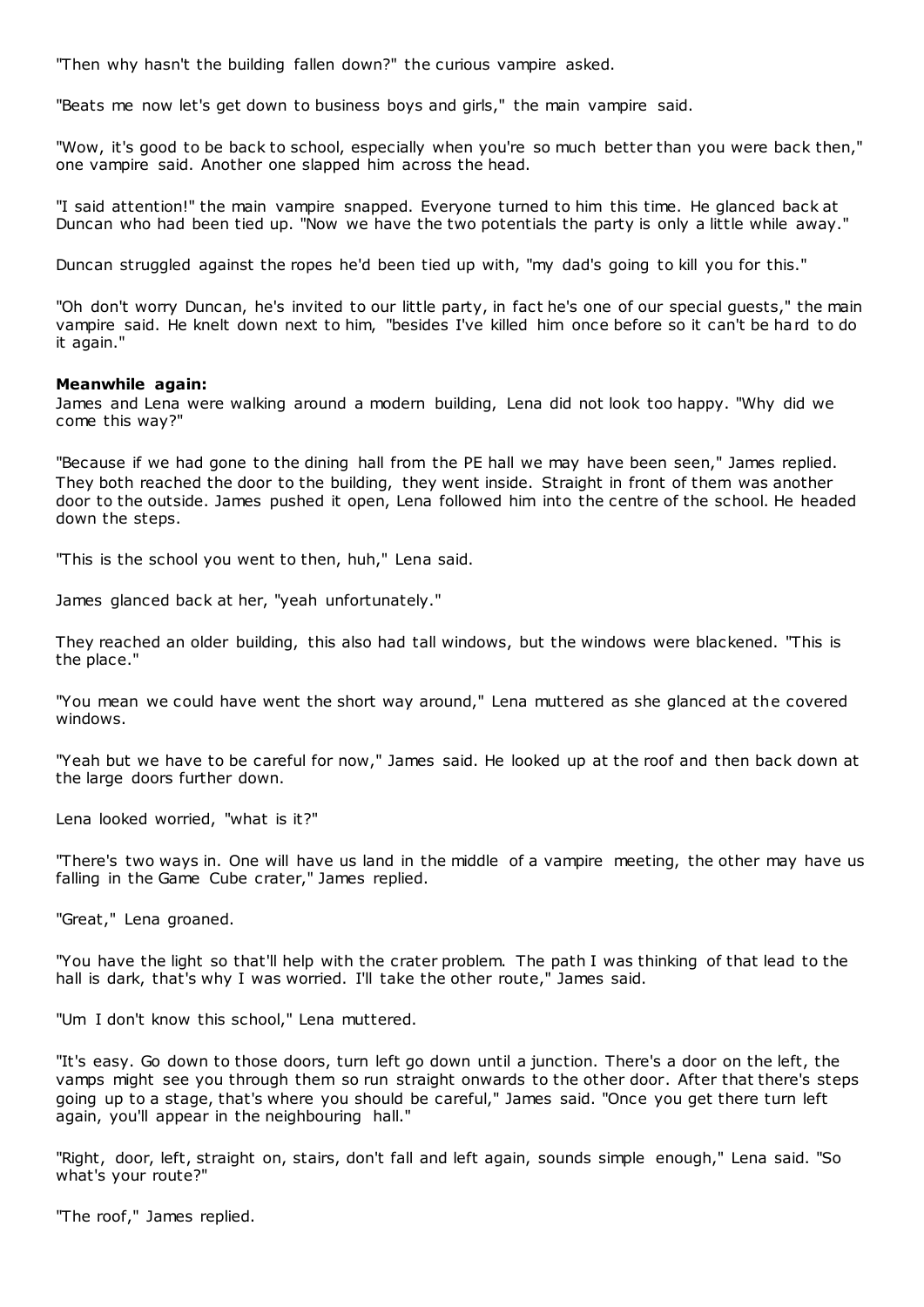"You can't get through the roof without attracting attention," Lena said.

"There are glass windows in it. They'll be blocked by a curtain or something but that doesn't matter," James said.

Lena smiled, "great if you get stuck, don't be asking me for help." She headed down for the main doors.

"Oh Lena," James quickly said.

Lena glanced back at him, "what?"

"Good luck," James said.

Lena nodded, "you too." She continued towards the main doors.

James turned around, he headed to a part of the building that was shorter than the rest.

Lena meanwhile opened the main doors, she turned to the left and headed down a dark corridor. She heard voices as she came closer to the junction. She stopped at the corner, and peeped her head around it. She could see the vampires all gathered in the hall, she glanced back shuddering a little. "Damn them for being dead."

She looked ahead, the door James had mentioned was up a few steps two metres away. She ran towards them, the door was stiff to open but she managed easily. Lena switched the torch on the rifle on, started to head up the stairs. As soon as she reached the top she felt the wind blowing against her, she moved the rifle around. A metre in front of her the ground stopped, a few metres ahead of her there was a wooden wall attached to the original wall.

Meanwhile James had managed to get on top of the roof, he knelt down nearby one of the windows.

# **Inside the hall:**

"Why don't we just kill them, it's not like humans will get chosen again," one vampire asked.

"Because without the bait we'll not be able to kill the current Slayers, idiot," the leader muttered.

"But Frenit, the Slayers won't have any idea until they get here," another vampire said.

The leader smiled, "I know that but I want little Duncan here to see his dad and aunt get killed."

"Stupid son of a..." Duncan muttered. Frenit knelt down in f ront of him to cover his mouth.

"Boys your age shouldn't be swearing you know," he said. He stood back up, he headed over to the vampire who was holding the baby. "Oh Duncan, I have someone to introduce to you. Well she doesn't have a name yet but she never will so what the hell." He took the baby off the vampire, he knelt down in front of Duncan. "Say hello to your dead sister."

"She's not dead," Duncan grumbled.

"Not yet no, I'm going to kill her after your aunt, and then I'll kill you," Frenit said. He put his hand near the baby's face, "you see killing her is easy, I could suffocate her with my hand, or snap her neck, you name it." He laughed, "I must admit I've never looked forward to killing a baby before, they're too easy you see."

Duncan stared coldly at him, "you have no idea how much dad will kill you when he finds you."

"Oh please, your dad was a crap Slayer then and he's probably a crap one now. Though I will give him the benefit of the doubt since he has lived longer than most," Frenit said. "And he killed the Masters, two of them anyway." A few of the vampires started talking amongst themselves. "Your mother did in the third one you know."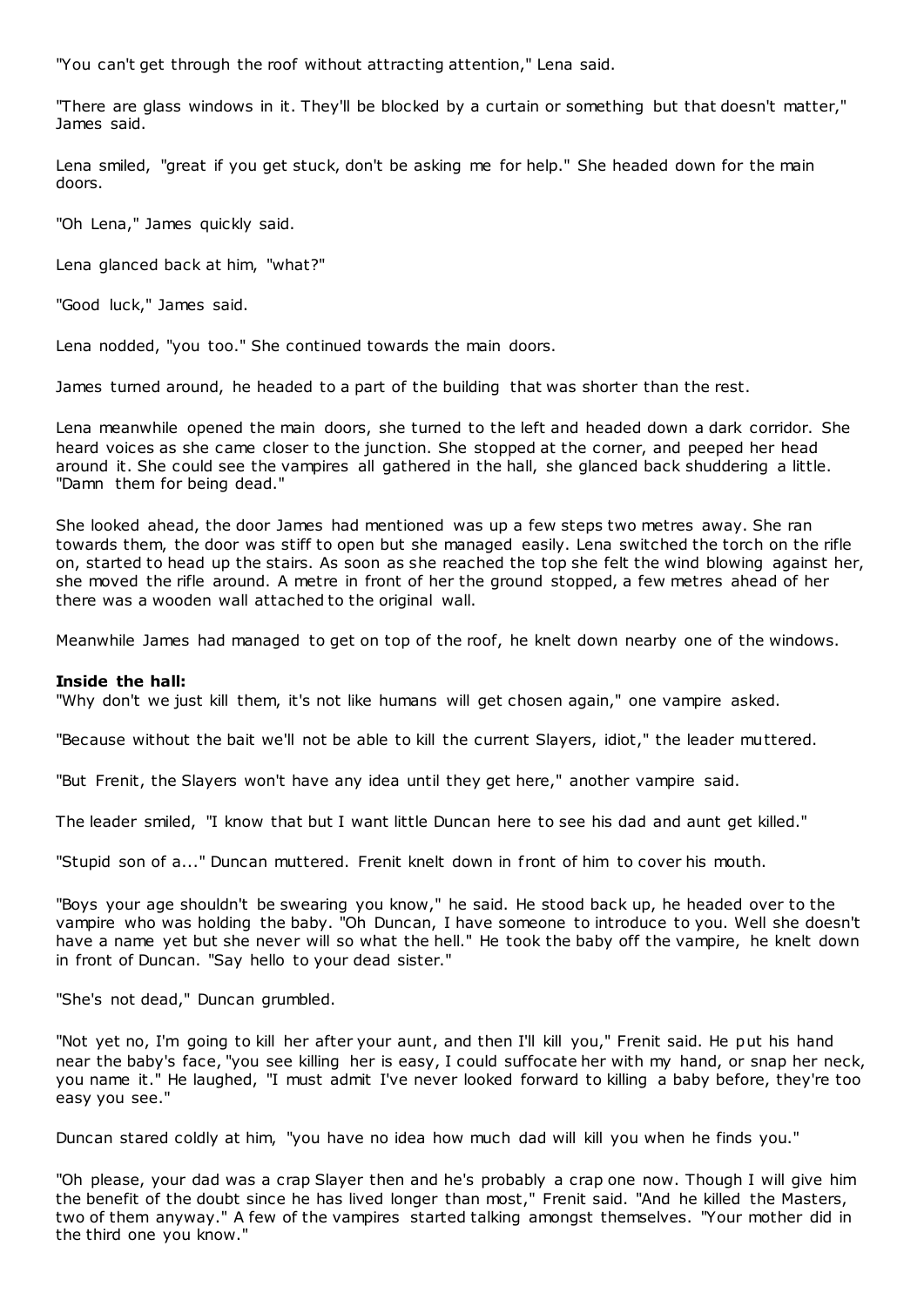"Good for her," Duncan muttered.

"This is why I'll kill him first, he won't have to watch anyone he cares about die this way. When the Masters were killed I managed to get a little bit of command, it's kinda cool," Frenit said. "You know if your parents hadn't of killed the Masters you wouldn't be in trouble now, funny that isn't it?"

"Yeah I'm laughing, it's so funny," Duncan muttered.

"I like this kid," Frenit said as he stood up. "I doubt daddy would want to let you go so easily, ey? I wonder why he's taking his sweet time, he always did care about that mother of yours more right, so he's probably with her. I don't think he cares about you Dunc."

There was a smashing sound, a lot of glass fell down in the middle of the hall. James jumped down and landed where the glass did. "Hey, I heard there was a party."

"Hmm, daddy did make it after all," Frenit said.

James turned around and saw him, he stared in shock, "son of a bitch."

"Oh that's where you get it from," Frenit said to Duncan. The vampires started to gather around, Frenit stopped them by clapping his hands. "Now now, this one's mine." He handed the baby to one of the vampires on the stage, and jumped down onto the ground.

"How come you're still alive?" James muttered.

Frenit shrugged, "I'd ask the same about you." He stopped a metre in front of him. "I found it quite strange that a Slayer of your limited skill would be able to destroy the Masters."

"Oh great, here comes the yapping. You haven't changed a bit," James said.

Frenit smiled, "oh but I have." He punched him in the face, he stumbled into the table behind him. "I've gotten stronger, bad news for you."

James stepped closer to him, he punched him right back, he fell onto the ground. "So have I."

Lena meanwhile peeped through the red curtains, nearby her stood two vampires. She pulled out a knife.

Frenit pulled himself up laughing, "oh please, that was my weak hand." He swung his other fist at James, he grabbed his wrist and hit him again. As he fell onto the ground James walked closer to him.

"I'm in no mood for your little games Frenit, you see I've had a very bad day," he said as he knelt down, he grabbed a hold of him by the throat. He stood up, while keeping a hold of it. Frenit pushed him away using both hands.

Two vampires nearby the curtains turned to dust, everyone turned to where they once where and saw Lena standing there with a knife. "Well that was easy."

Frenit smiled, "oh it's the sister, go and get her boys..." James interrupted him by punching him again. He quickly got back up, "ok once it's funny, twice it's not." He lunged for him.

Lena groaned as all the vampires ganged up on her, "ok why does James only get one?"

Two of the tall windows suddenly were smashed. "Damn curtains," a familiar voice grumbled. The curtain lifted up in two places to reveal Sandi and Kevin.

"Do you need a hand guys?" Sandi asked.

"Why not," Lena muttered, she raised the rifle. "Ok let's see if vaporise on widespread works." She fired it but it just knocked the vampires away. She shrugged, "good enough."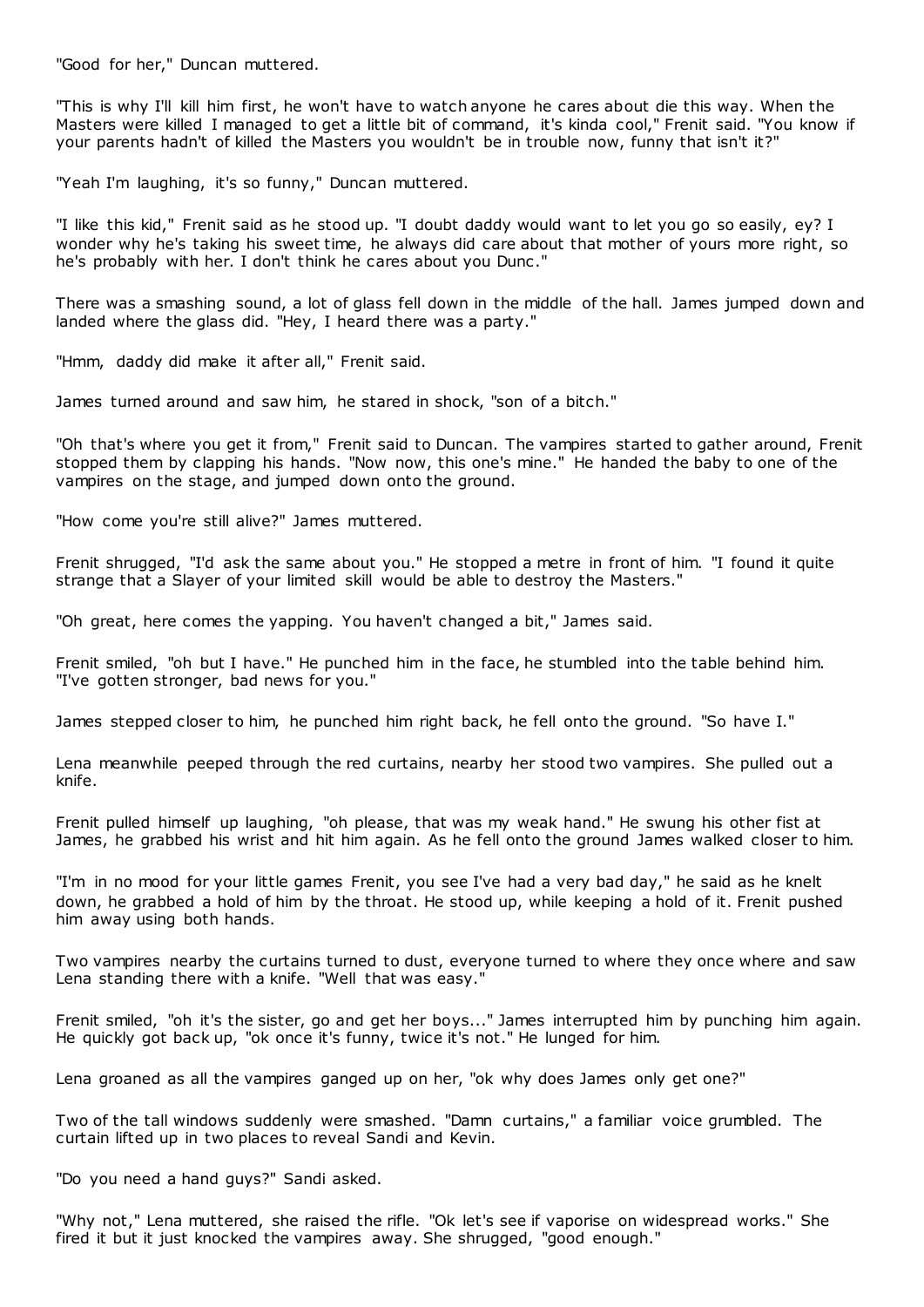The vampire on the stage panicked, he picked up Duncan and used his other hand to put a knife to his throat, "stop or he gets his throat slit!"

"Guys stop!" James yelled.

Lena lowered her fist, "damn it."

Frenit smiled, he used his good hand to knock James onto the ground. He fell through the table nearby. "Now here's how the party is going to go. Since the two prehistoric Slayers decided to join they will go first."

"Prehistoric?" Sandi grumbled.

James sat up in the middle of the broken table now sporting a massive bruise on his face. He looked down at the table itself, several bits of it had broken off.

"Now who wants the honour of killing off these old ones?" Frenit asked.

James climbed onto his feet, holding something behind his back. "Oh Frenit."

Frenit rolled his eyes as he turned around, "now you know better, if you try anything your little son gets his throat slit."

"No I was just wondering. You're their leader right, so you must have taught them a few things. Since you wanted me to come and have fought me a few times you must have given them tips right? And also told them how I've managed to beat you in the past," James questioned.

"Well yes I have," Frenit muttered. "What's your point?"

James looked over at the vampire holding Duncan, "ok then let's see. Oh Duncan, duck." Duncan lowered his head the best he could, James quickly threw a bit of the table at the vampire's head, he was dust a few seconds later, Duncan fell onto the ground. James turned to Frenit, "I think you missed something."

"Forget it, just kill them all, I don't care what order!" Frenit snapped. He lunged for James again.

Lena sighed, "finally." She picked up a chair and threw it at a few vampires. "Oh, I can see why Jessie found this fun." She kicked one in the stomach, as he fell to the ground she got out the knife again and killed him.

Frenit pushed James into the wall, "well done, you finally managed to annoy me."

"Ok, I'll move on to hurting you," James said. He kneed him somewhere. He stumbled backwards.

"What kind of attack is that?" Frenit grumbled, looking like he was going to cry.

"Oh just something I learned from Jessie," James replied, he stepped forward and knocked him onto the ground. "Oh and since I'm in the right environment and everything, I think I'll do something that Jessie did and that I never got a chance to do, except more advanced." As Frenit started to get up James had picked up one of the tables, he smashed it into him. He fell back onto the ground.

"You know it's good to be back," James said.

Duncan meanwhile was still struggling against the ropes, "uh, dad!?"

James glanced at him, "oh well, I'll come back to you." He kicked Frenit in the head, he rushed over to where Duncan was. He untied him, "are you ok?" Duncan nodded, he hugged him.

"Stop being so dead you freaks!" Lena meanwhile screamed. She threw one guy into a wall. "God I hate vampires."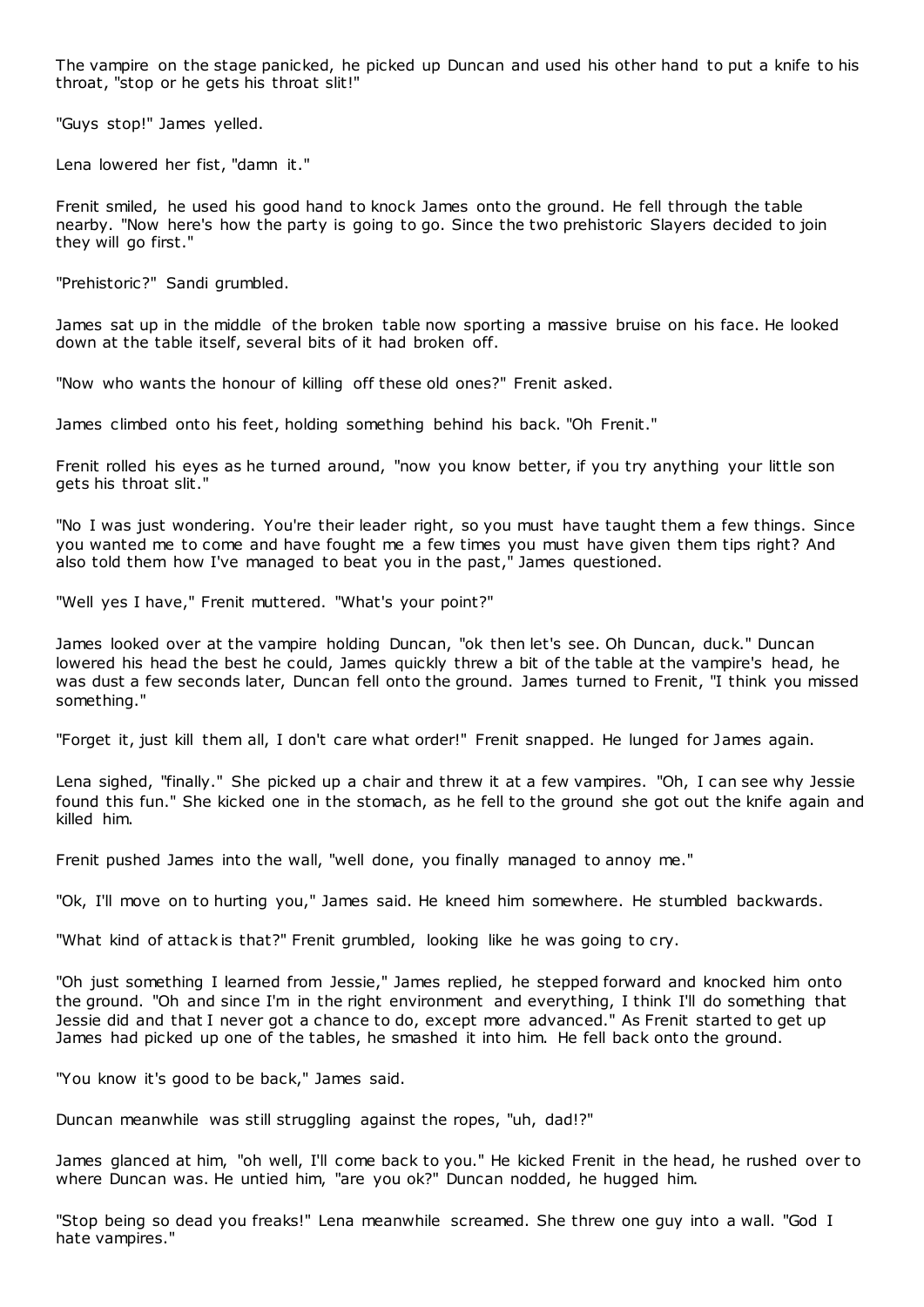"Lena, get over here," James said loud enough for her to hear.

"Gladly," Lena muttered, she kicked one guy in some place, you know where by now. He rushed over to where James and Duncan were.

"Get the baby," James said.

Lena looked over to where the baby was, she was lying in the middle of the 'stage', she went over and carefully picked her up.

"We're going," James muttered. He stood up carrying Duncan. "Sandi, Kevin, let's go!"

"Nah I'm good," Sandi muttered while punching some guy.

Lena shrugged, "I think they're good."

James nodded, "yeah obviously, they can distract them while we get to the window." Lena shrugged, she headed towards the nearest smashed window. James followed her.

"By the way, I love your school," Lena said after she climbed through the window.

"I still don't," James muttered as he climbed through it. They both headed for the gate they came through which was straight ahead.

# **North Durham Hospital:**

Kathryn sat down next to Jessie, "you really shouldn't worry, they both know what they're doing."

"I know," Jessie sighed. She glanced at Sasha, she was fast asleep in her arms.

The door opened, Duncan was the first to come in. He rushed over to Jessie, "hey mum." He climbed on the other side of her bed.

"Hey, are you ok?" she asked.

"Yeah, dad was so cool," Duncan replied.

"I'm glad to hear it, I think," Jessie said.

James walked in holding the baby, Lena followed him she closed the door behind her. Kathryn got up and headed over to them. "Must have been some fight, get yourselves treated ok."

"In a minute," James muttered, he headed over to the life support machine, he placed the baby back into it.

Kathryn smiled as she glanced back over, "I think like her dad she's tough enough to live without that."

James glanced over at her, "best to be safe for now."

# **Meanwhile, Enterprise Sickbay:**

"That's it, just one more," Doctor Jones said.

"You said that two pushes ago!" Triah yelled.

"No I didn't," Doctor Jones muttered.

"Come on Triah, just one more, you can do it," Craig said.

Triah cringed again, "fine!"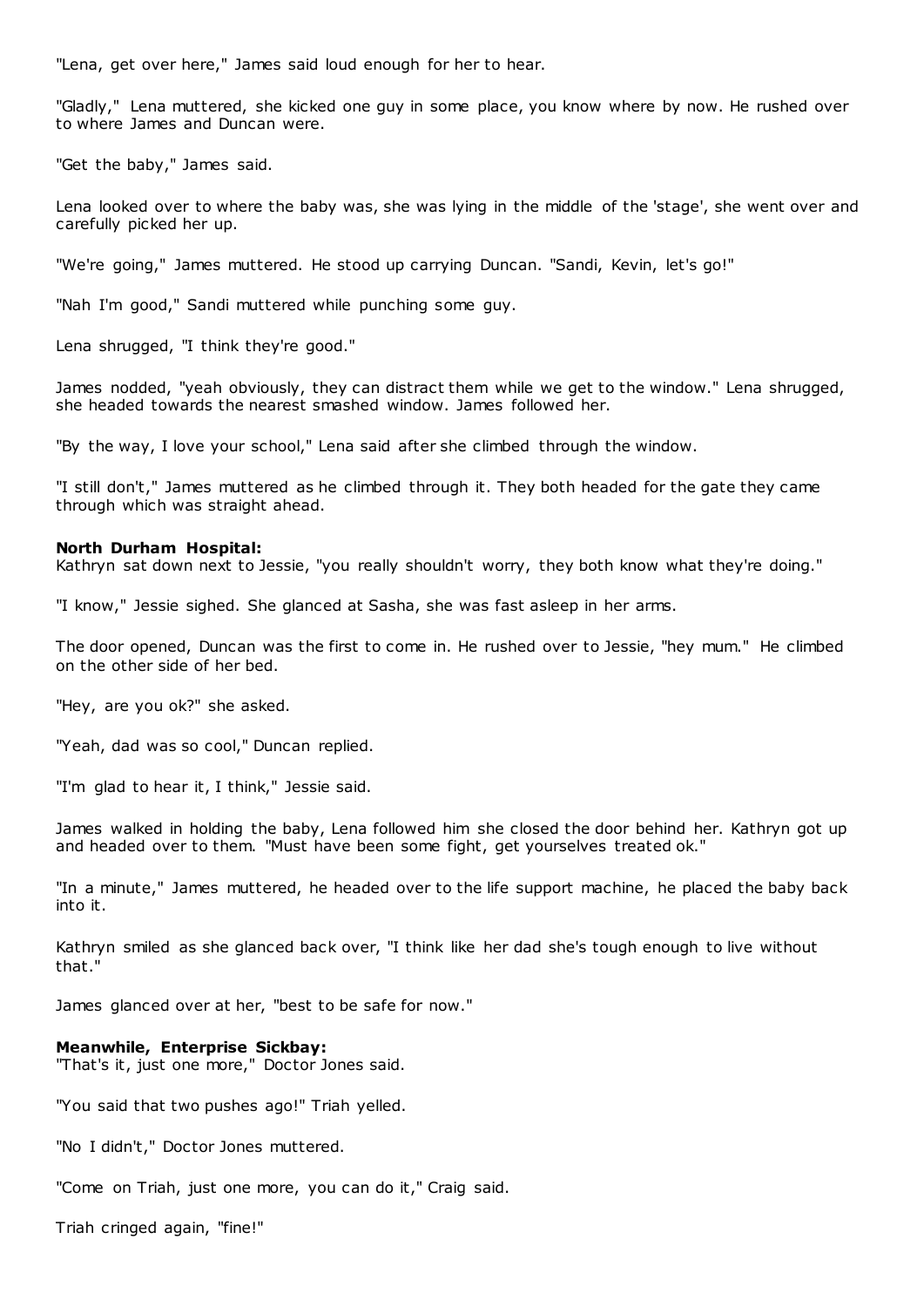Everyone calmed down when they heard the sound of a baby crying. "It's ok, I've got him," Doctor Jones said, smiling.

Lee quickly grabbed a blanket, "ooh let me see, is he black?" He put the blanket in the mini biobed thing.

Doctor Jones rolled his eyes as he placed the baby on the blanket, "no he's white."

"Oh thank god," Lee sighed in relief.

Doctor Jones wrapped the rest of the blanket around the baby, he picked him back up and headed over to Triah. "Now anyone like to guess who's baby I'll help deliver next?" he said, ignoring Lee. He handed the newborn to Triah.

Harry and Craig both looked over to see him. "So, any ideas for a name?" Craig asked.

"Well it's not going to be Craig, I told you that," Triah sighed in response. She smiled as she stroked the baby's face with her finger.

"Please tell us you've thought about it," Harry said.

"I have, I had two names but I think he only suits one of them," Triah said.

"What is it?" Craig asked.

Triah glanced at him, "Scott, after dad."

"Well I'm sure he'll be happy about that," Craig said.

Doctor Jones smiled, "will he have both of your surnames in his, or just one of them?"

"He's not related to the Anderson side, should be just Rise right?" Craig said.

"No, you were considered a Rise, why should Scott not be an Anderson?" Triah said.

Craig smiled, "oh thank god, I was hoping you'd say something like that."

"So that's Scott Rise-Anderson then, unless you have a middle name," Doc tor Jones said.

"No he's got a long enough name, I have a middle name and it's just too much, believe me," Triah said.

Doctor Jones smiled, "very well, I'll start working on the birth certificate."

"Don't you need to know the dad for that?" Harry asked.

"I'll have to do without for the time being," Doctor Jones sighed.

"Yeah just put me down," Triah said.

Doctor Jones nodded, he walked into the office.

### **North Durham Hospital:**

The doctors had brought one other biobed into Jessie's room, Duncan and Sasha were asleep on different sides on it. Jessie was still in her bed, but she was now holding the baby, James was sitting next to her with his arm around her.

"I dunno, we don't have the privilege of someone else naming her, or a future self coming back to give us a hint," Jessie said.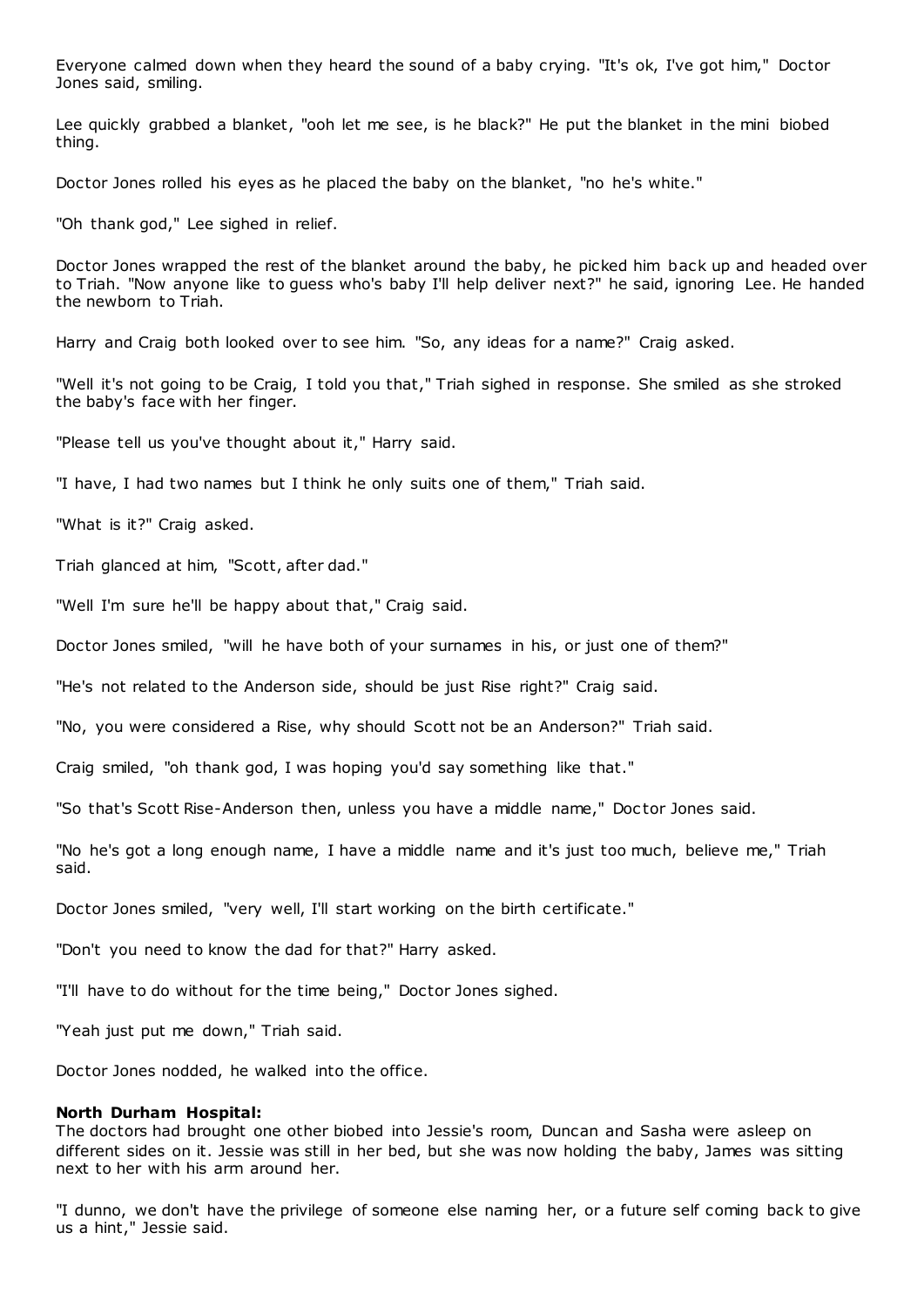"Ohno we'll have to think about it for once," James said sarcastically.

"You choose, I'm not very good," Jessie said.

"Well she was a twin, so I think she should have two names," James said.

"Duncan and Sasha have two names too, it seems appropriate," Jessie muttered.

"No they have middle names, what I meant was two first names, both together," James said.

"That means we have to think of two names," Jessie groaned. She glanced at him. "Please tell me you have an idea already."

"Well only one, Amy," James said. "Ian's sister was called that, when I moved to Manchester she taught me how to fight vampires and stuff. Plus she helped me through a tough year."

"That's good, I like it," Jessie said. "Oh oh, I know, you remember when I told you about that shattered time incident a few weeks ago?"

"How could I forget?" James said.

"Well the future now may be inaccurate or it was just a dream but that's not the point. I met Duncan and Sasha when they were older, and also our new daughter, she was called Sarah," Jessie said.

"Ah, after our foster mum," James said. "Do you remember what they looked like anyway?"

"It was seven years ago when I saw it and it was like a dream to me, so no," Jessie replied.

"Oh never mind then," James sighed. "Well we've got Sarah and Amy, we put both together. We've got Amy-Sarah or Sarah-Amy."

"Sarah-Amy," Jessie said. James looked at her. "It sounds better and if it were Amy-Sarah she'd have unfortunate initials. You know A S..."

"Oh god," James groaned. "I should have thought about that."

Jessie tried not to laugh, "oh well, so glad I did."

"Not that it mattered, I think Sarah-Amy sounds better too," James said.

Jessie smiled, "so it's agreed then." She glanced back at him, "by the way did we finish our argument?"

"I think we did yes," James replied

"Well we must have made up, I don't remember the kiss part," Jessie said.

"Oh I'm sorry," James said, he leaned in to kiss her.

After they pulled apart Jessie just smiled, "hmm, that was a very strange anniversary wasn't it?"

"I thought you were going to say it was a strange kiss there," James muttered.

"No that was nice," Jessie giggled.

James shook his head, "you're right, I doubt we'll be able to top it next year."

"And I doubt anyone elses was as crazy as ours was," Jessie said.